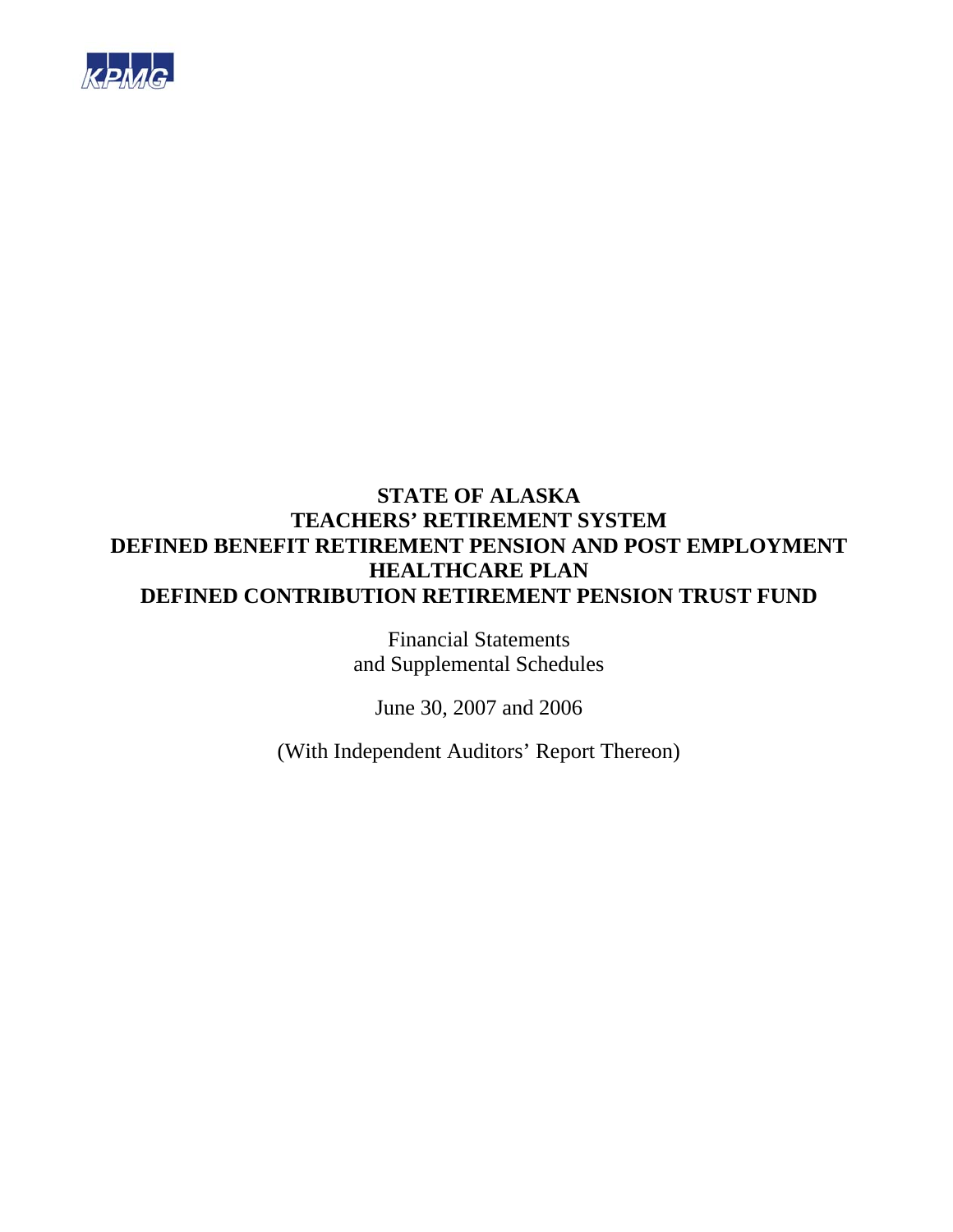June 30, 2007 and 2006

## **Table of Contents**

|                                                                                                      | <b>Pages</b> |
|------------------------------------------------------------------------------------------------------|--------------|
| <b>Independent Auditors' Report</b>                                                                  | $1 - 2$      |
| Management's Discussion and Analysis                                                                 | $3 - 10$     |
| <b>Basic Financial Statements:</b>                                                                   |              |
| <b>Statements of Net Assets</b>                                                                      | 11           |
| <b>Statements of Changes in Net Assets</b>                                                           | 12           |
| <b>Notes to Financial Statements</b>                                                                 | $13 - 50$    |
| <b>Required Supplementary Information:</b>                                                           |              |
| GASB Statement No's. 25 - 43:                                                                        |              |
| Schedule of Funding Progress – Pension Benefits                                                      | 51           |
| Schedule of Funding Progress – Post employment Healthcare Benefits                                   | 52           |
| Schedule of Contributions from Employers – Pension and Post employment Healthcare<br><b>Benefits</b> | 53           |
| Notes to Required Supplementary Information                                                          | 54-59        |
| <b>Additional Information:</b>                                                                       |              |
| Schedule of Administrative and Investment Deductions                                                 | 60           |
| Schedule of Payments to Consultants Other than Investment Advisors                                   | 61           |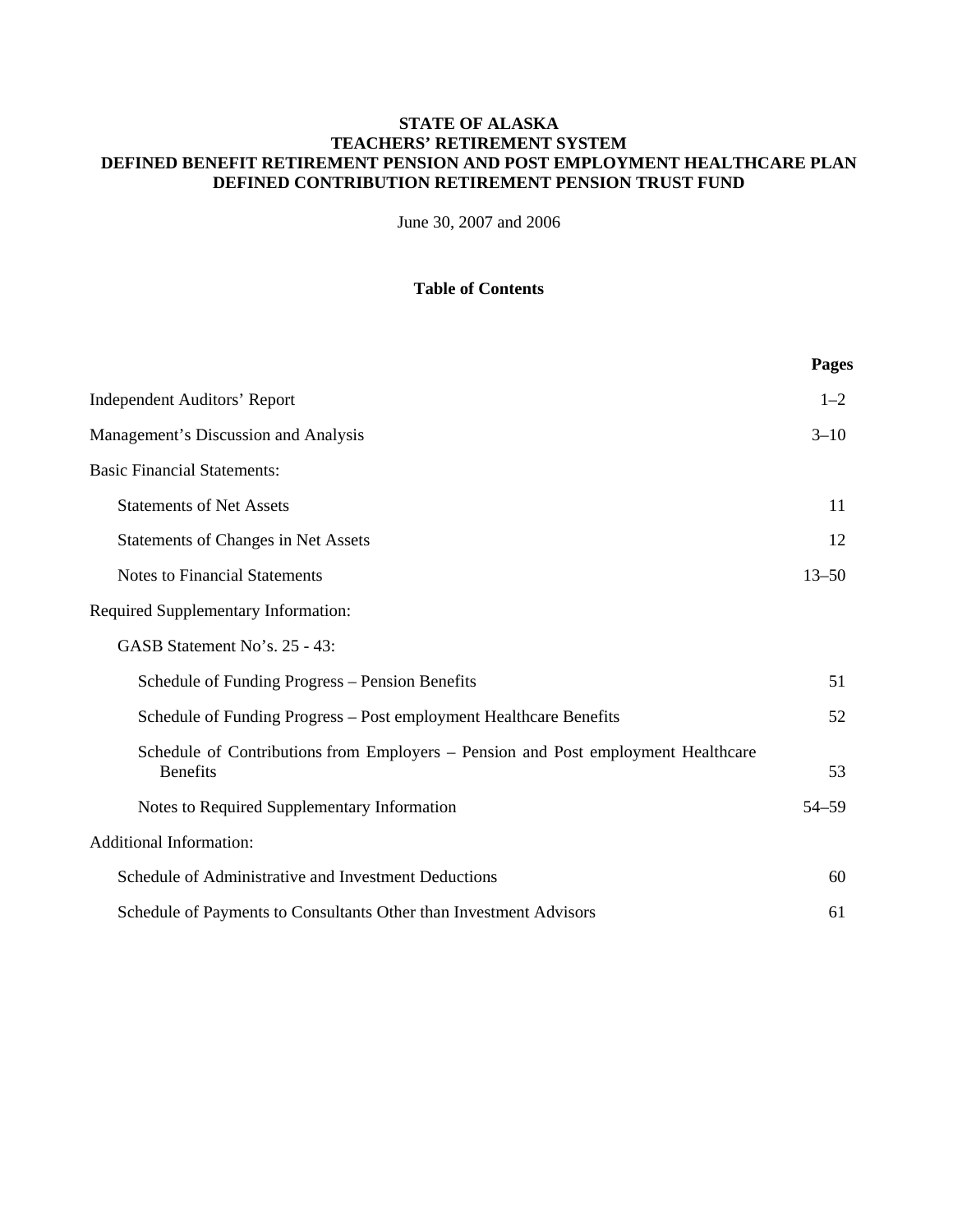

**KPMG LLP**  Suite 600 701 West Eighth Avenue Anchorage, AK 99501

## **Independent Auditors' Report**

Alaska Retirement Management Board and Division of Retirement and Benefits State of Alaska Teachers' Retirement System Defined Benefit Retirement Pension and Post Employment Healthcare Plan Defined Contribution Retirement Pension Trust Fund

We have audited the accompanying statements of net assets of the State of Alaska Teachers' Retirement System's Defined Benefit Retirement Pension and Post Employment Healthcare Plan and Defined Contribution Retirement Pension Trust Fund, as of June 30, 2007 and 2006, and the related statements of changes in net assets for the years then ended. These financial statements are the responsibility of management. Our responsibility is to express an opinion on these financial statements based on our audits.

We conducted our audits in accordance with auditing standards generally accepted in the United States of America. Those standards require that we plan and perform the audit to obtain reasonable assurance about whether the financial statements are free of material misstatement. An audit includes consideration of internal control over financial reporting as a basis for designing audit procedures that are appropriate in the circumstances, but not for the purpose of expressing an opinion on the effectiveness of the internal control over financial reporting. Accordingly, we express no such opinion. An audit also includes examining, on a test basis, evidence supporting the amounts and disclosures in the financial statements, assessing the accounting principles used and significant estimates made by management, as well as evaluating the overall financial statement presentation. We believe that our audits provide a reasonable basis for our opinion.

As discussed in Note 1, the financial statements present only the Defined Benefit Retirement Pension and Post Employment Healthcare Plan and the Defined Contribution Retirement Pension Trust Fund and do not purport and do not present the net assets of the Teachers' Retirement System, a Component Unit of the State of Alaska, as of June 30, 2007 and 2006, and the changes in net assets for the years then ended in conformity with U.S. generally accepted accounting principles.

In our opinion, the financial statements referred to above present fairly, in all material respects, the net assets of the State of Alaska Teachers' Retirement System's Defined Benefit Retirement Pension and Post Employment Healthcare Plan and Defined Contribution Retirement Pension Trust Fund, as of June 30, 2007 and 2006, and the changes in net assets for the years then ended in conformity with U.S. generally accepted accounting principles.

The accompanying required supplementary information of management's discussion and analysis on pages 3 to 10 and schedules of funding progress and employer contributions on pages 51 to 59 are not a required part of the basic financial statements but are supplementary information required by U.S. generally accepted accounting principles. We have applied certain limited procedures, which consisted principally of inquiries of management regarding the methods of measurement and presentation of the required supplementary information. However, we did not audit the information and express no opinion on it.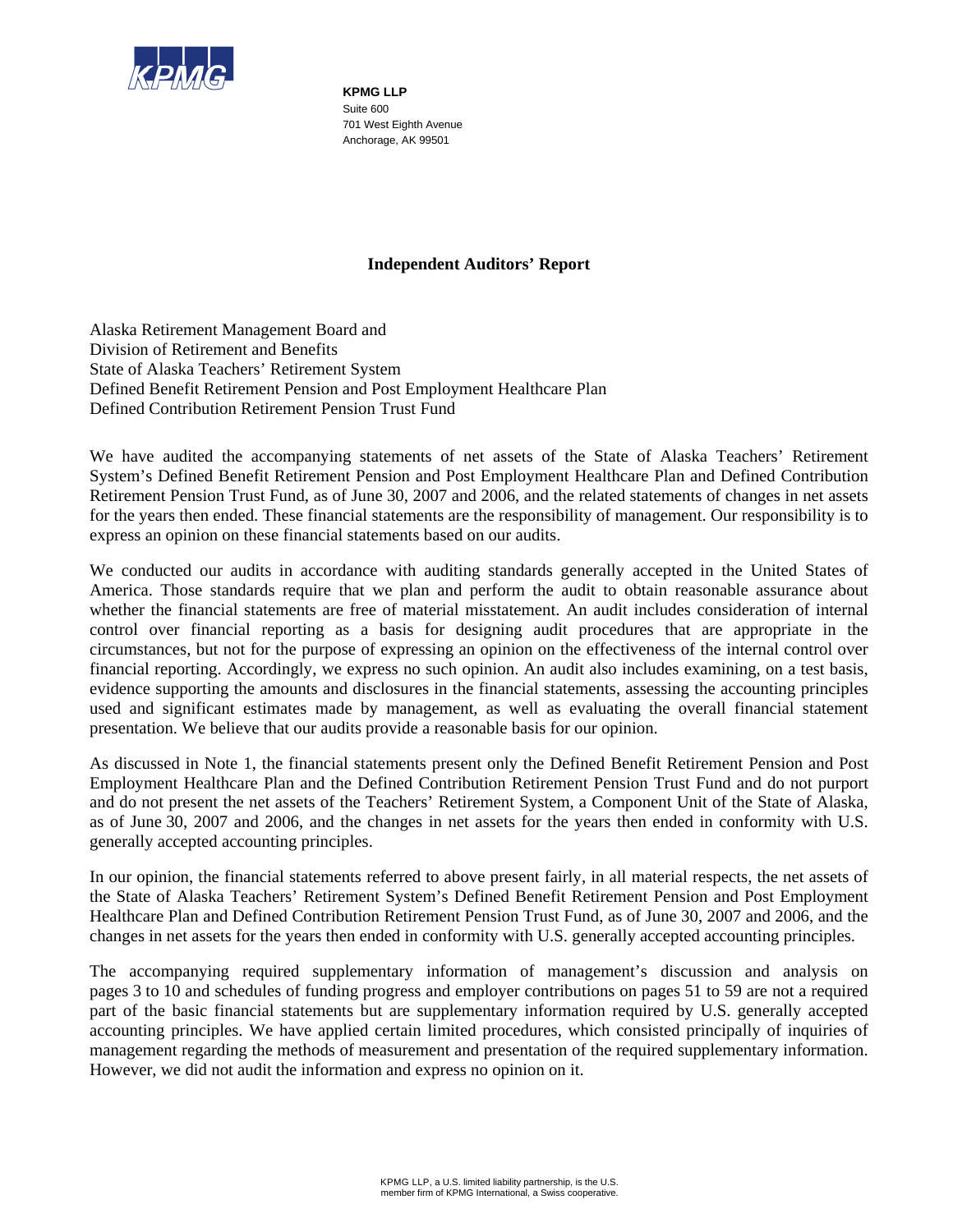

Our audits were conducted for the purpose of forming an opinion on the basic financial statements taken as a whole. Schedules 1 and 2 on pages 60 and 61 are presented for the purpose of additional analysis and are not a required part of the basic financial statements. This information is the responsibility of management, has been subjected to the auditing procedures applied in the audits of the basic financial statements and, in our opinion, is fairly stated in all material respects in relation to the basic financial statements taken as a whole.



November 30, 2007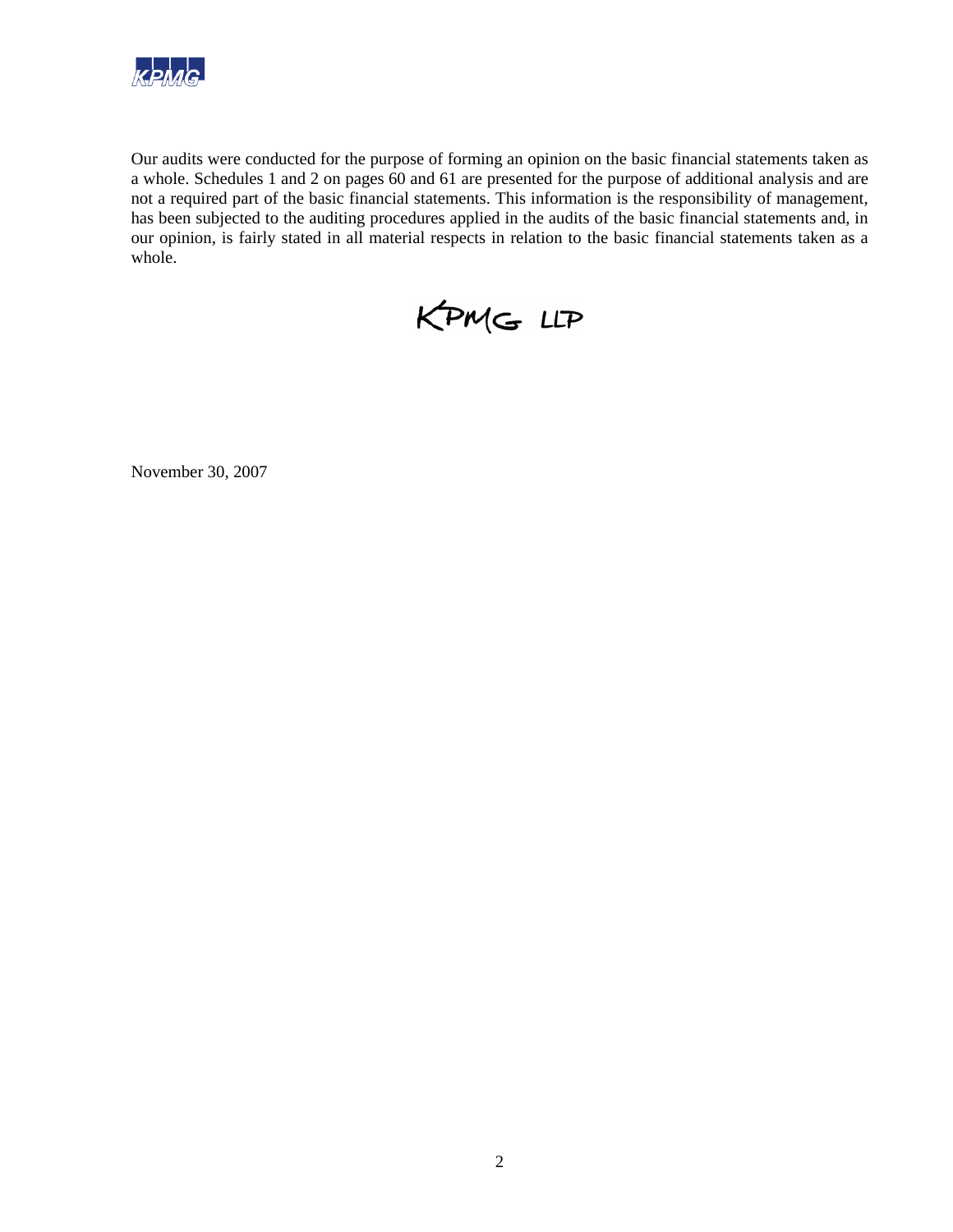Management's Discussion and Analysis

June 30, 2007 and 2006

This section presents management's discussion and analysis (MD&A) of the Teachers' Defined Benefit Retirement Plan (DB) and the Defined Contribution Retirement Pension Trust Fund (DCR) financial position and performance for the years ended June 30, 2007 and 2006. The DCR Pension Trust Fund was established July 1, 2006. This section is presented as a narrative overview and analysis. Please read the MD&A in conjunction with the financial statements, notes to the financial statements, required supplementary and additional information to better understand the financial condition and performance of the Plans during the fiscal years ended June 30, 2007 and 2006. Information for fiscal year 2005 is presented for comparative purposes.

### **Financial Highlights**

The DB Plan's total assets exceeded its total liabilities by \$4,893,114,000 and \$4,299,971,000 at the close of fiscal years 2007 and 2006, respectively. The DCR Pension Trust Fund's total assets exceeded its total liabilities by \$5,507,000 at the close of fiscal year 2007.

The DB Plan's "Net assets held in trust for pension and post employment healthcare benefits" as of June 30, 2007 and 2006 increased by \$593,143,000 or 13.8% and \$272,976,000 or 6.8% in fiscal years 2006 and 2005, respectively. The DCR Pension Trust Fund's "Net assets held in trust for pension and post employment healthcare benefits" as of June 30, 2007 totaled \$5,507,000.

The DB Plan's contributions received totaled \$ 209,307,000 and \$185,769,000 during fiscal years 2007 and 2006; an increase of \$23,538,000 and \$36,263,000 or 12.7% and 24.2% from fiscal years 2006 and 2005, respectively. The DCR Pension Trust Fund's contributions received totaled \$5,292,000 during fiscal year 2007.

The DB Plan's net investment income increased from \$451,689,000 in 2006 to \$780,512,000 in 2007 and from \$327,426,000 in 2005 to \$451,689,000 in 2006; reflecting an increase of 72.8% and 38.0% from fiscal years 2006 and 2005, respectively. The DCR Pension Trust Fund's net investment income for fiscal year 2007 reflected as \$251,000.

The DB Plan's pension benefit and post employment healthcare payments totaled \$389,768,000 and \$373,667,000 during fiscal years 2007 and 2006; reflecting an increase of \$16,101,000 and \$18,583,000 or 4.3% and 5.2% from fiscal years 2006 and 2005, respectively.

#### **Overview of the Financial Statements**

This discussion and analysis is intended to serve as an introduction to the DB Plan and DCR Pension Trust Fund's basic financial statements. The DB Plan and DCR Pension Trust Fund's basic financial statements are comprised of three components: (1) statement of net assets, (2) statement of changes in net assets, and (3) notes to financial statements. This report also contains required supplementary information in addition to the basic financial statements.

*Statement of Net Assets –* This statement presents information regarding the assets, liabilities, and net assets. Net assets represent the total amount of assets less the total amount of liabilities.

*Statement of Changes in Net Assets –* This statement presents how the net assets changed during the fiscal year as a result of contributions, investment income, operating deductions, and transfers.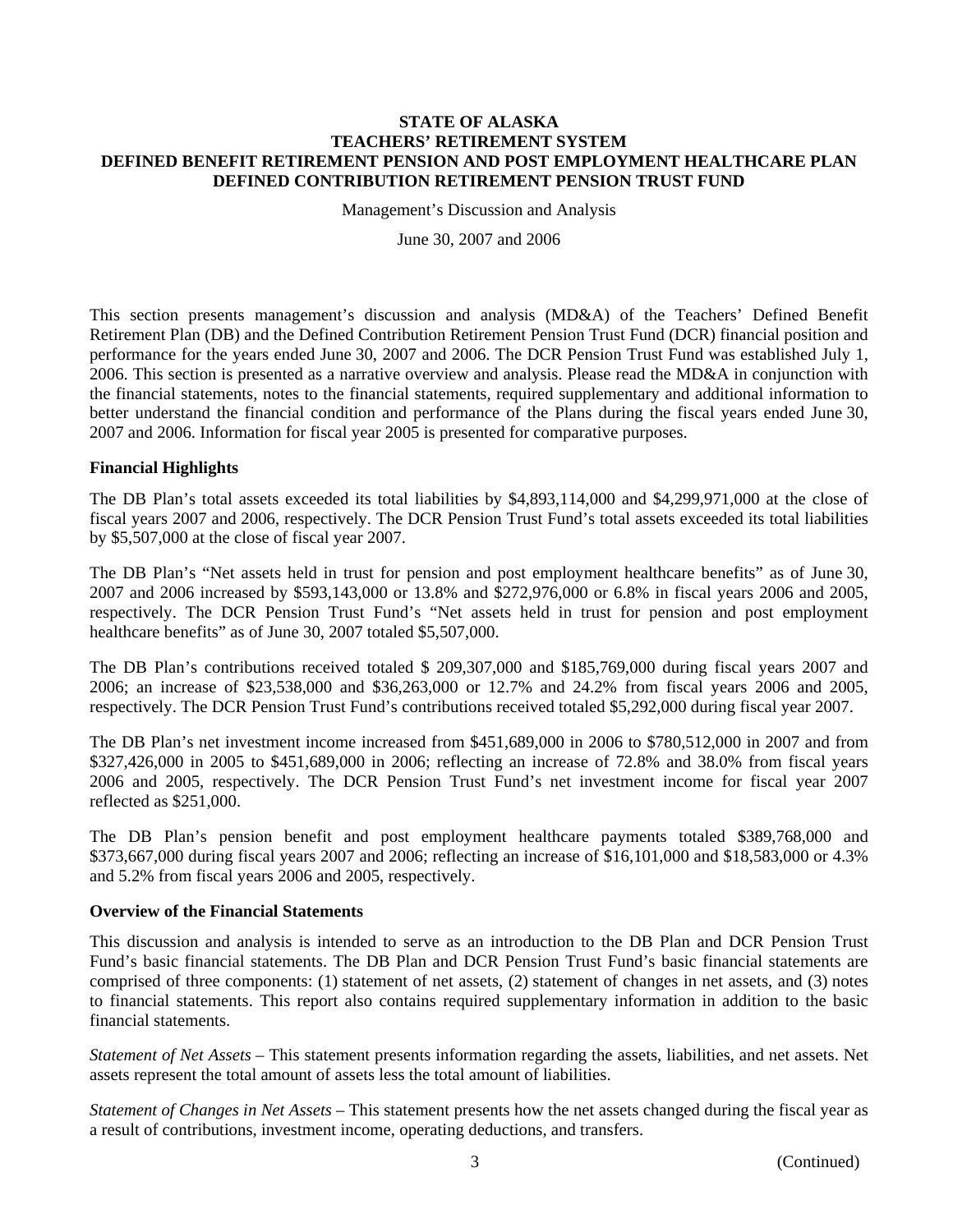Management's Discussion and Analysis

June 30, 2007 and 2006

#### **Overview of the Financial Statements (Cont.)**

The above statements represent resources available for investment and payment of benefits as of the fiscal year– end and the sources and uses of those funds during the fiscal year.

*Notes to Financial Statements –* The notes to the financial statements are an integral part of the financial statements and provide additional detailed information and schedules to better understand the financial statements.

*Required Supplementary Information –* The required supplementary information consists of three schedules and related notes concerning the funded status of the DB Plan and actuarial assumptions and methods used in the actuarial valuation.

*Other Supplementary Schedules –* Other supplementary schedules include detailed information on administrative and investment deductions incurred by the DB Plan and payments to consultants for professional services.

#### **Condensed Financial Information**

#### **Net Assets (In thousands)**

|                                        |    |           |           | <b>Defined Benefit Plan</b> |                     |                  | <b>Defined</b><br>Contribution<br><b>Pension Trust</b><br>Fund |
|----------------------------------------|----|-----------|-----------|-----------------------------|---------------------|------------------|----------------------------------------------------------------|
|                                        |    |           |           |                             | Increase/(decrease) |                  |                                                                |
| <b>Description</b>                     |    | 2007      | 2006      | Amount                      | Percentage          | 2005             | 2007                                                           |
| Assets:                                |    |           |           |                             |                     |                  |                                                                |
| Cash, cash equivalents and receivables | \$ | 25,527    | 9,955     | 15,572                      | 156.4%              | 4,695 \$         | 518                                                            |
| Securities lending collateral          |    | 531,810   | 423,385   | 108,425                     | 25.6                | 308,847          |                                                                |
| Investments, at fair value             |    | 4,870,603 | 4,293,000 | 577,603                     | 13.5                | 4,025,669        | 5,124                                                          |
| Other assets                           |    | 27        | 33        | (6)                         | (18.2)              | 48               |                                                                |
| Total assets                           |    | 5,427,967 | 4,726,373 | 701,594                     | 14.8                | 4,339,259        | 5,642                                                          |
| Liabilities:                           |    |           |           |                             |                     |                  |                                                                |
| Accrued expenses                       |    | 3,043     | 3,017     | 26                          | 0.9                 | 2,870            | 135                                                            |
| Securities lending collateral payable  |    | 531,810   | 423,385   | 108,425                     | 25.6                | 308,847          |                                                                |
| Other liabilities                      |    |           |           |                             |                     | 547              |                                                                |
| <b>Total liabilities</b>               |    | 534,853   | 426,402   | 108,451                     | 25.4                | 312,264          | 135                                                            |
| Net assets                             | S  | 4,893,114 | 4,299,971 | 593,143                     | 13.8%               | 4,026,995<br>\$. | 5,507                                                          |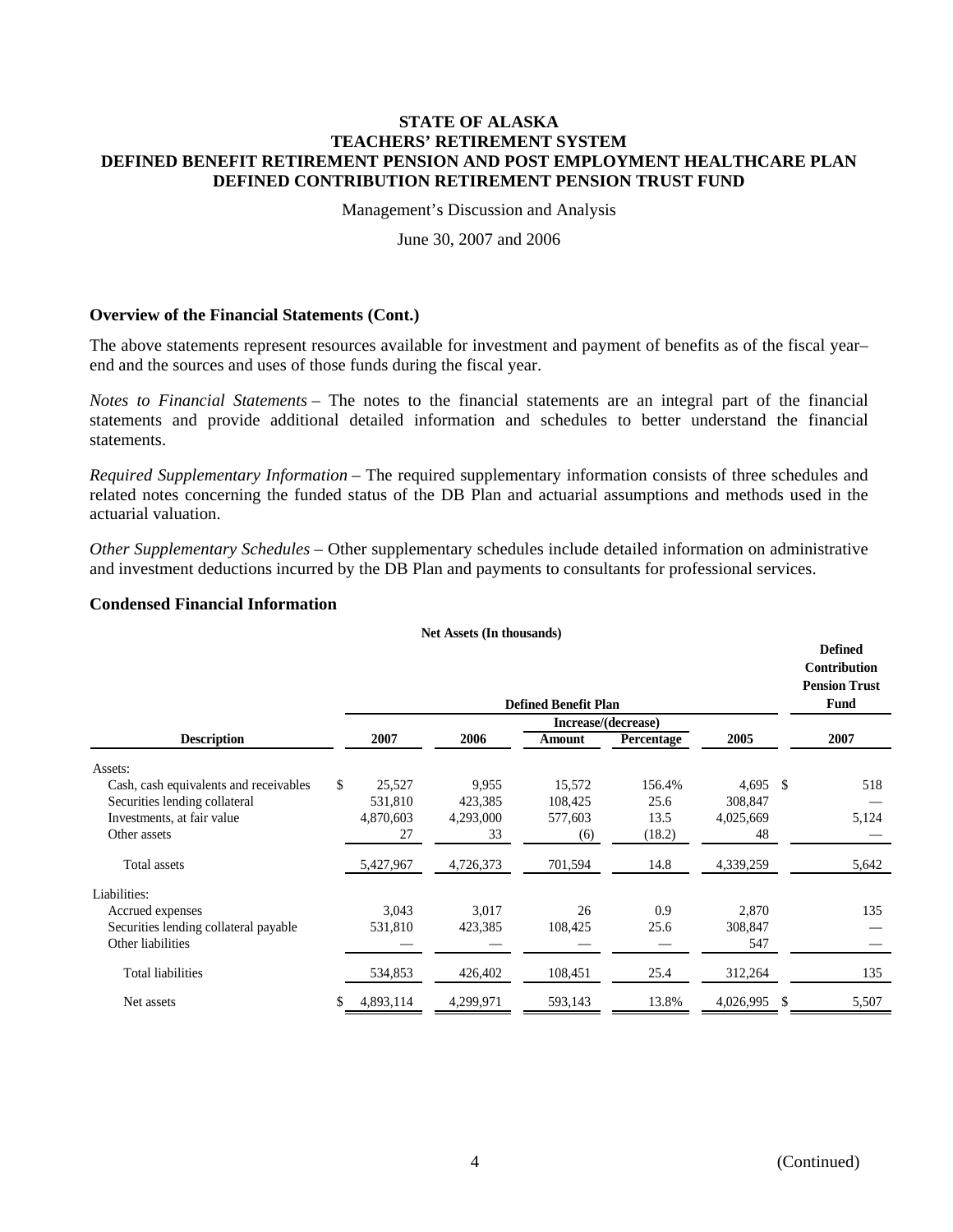Management's Discussion and Analysis

June 30, 2007 and 2006

#### **Condensed Financial Information (Cont.)**

|                                   |                  | Contribution<br><b>Pension Trust</b><br>Fund |                     |            |              |       |
|-----------------------------------|------------------|----------------------------------------------|---------------------|------------|--------------|-------|
|                                   |                  |                                              | Increase/(decrease) |            |              |       |
| <b>Description</b>                | 2007             | 2006                                         | Amount              | Percentage | 2005         | 2007  |
| Net assets, beginning of year     | \$.<br>4,299,971 | 4,026,995                                    | 272,976             | 6.8%       | 3,911,515 \$ |       |
| Additions:                        |                  |                                              |                     |            |              |       |
| Contributions                     | 209,307          | 185,769                                      | 23,538              | 12.7       | 149,533      | 5,292 |
| Net investment income             | 780,512          | 451,689                                      | 328,823             | 72.8       | 327,426      | 251   |
| Other additions                   | 21               | 15                                           | 6                   | 40.0       | 10           |       |
| Transfer from Retiree Health Fund |                  | 15,175                                       | (15, 175)           | 100.0      |              |       |
| Total additions                   | 989,840          | 652,648                                      | 337,192             | 51.7       | 476,969      | 5,543 |
| Deductions:                       |                  |                                              |                     |            |              |       |
| <b>Benefits</b>                   | 389,768          | 373,667                                      | 16,101              | 4.3        | 355,084      |       |
| Refunds                           | 4,535            | 3,832                                        | 703                 | 18.3       | 4,376        | 20    |
| Administrative                    | 2,394            | 2,173                                        | 221                 | 10.2       | 2,029        | 16    |
| Total deductions                  | 396,697          | 379,672                                      | 17,025              | 4.5        | 361,489      | 36    |
| Increase in net assets            | 593,143          | 272,976                                      | 320,167             | 117.3      | 115,480      | 5,507 |
| Net assets, end of year           | \$<br>4,893,114  | 4,299,971                                    | 593,143             | 13.8%      | 4,026,995 \$ | 5,507 |

#### **Changes in Net Assets (In thousands)**

## **Financial Analysis of the Plan**

The Statement of Plan Net Assets as of June 30, 2007 and 2006 showed total DB Plan's assets exceeding total liabilities by \$4,893,114,000 and \$4,299,971,000. The Statement of Plan Net Assets as of June 30, 2007 showed total DCR Pension Trust Fund assets exceeding total liabilities by \$5,507,000. These amounts represent the "Net assets held in trust for pension and post employment healthcare benefits". The entire amount is available to cover the DB Plan's and DCR Pension Trust Fund's obligations to pay pension and post employment healthcare benefits to its members and their beneficiaries.

These amounts represent an increase in the DB Plan's "Net assets held in trust for pension and post employment healthcare benefits" of \$593,143,000 or 13.8% and \$272,976,000 or 6.8% from fiscal years 2006 and 2005, respectively. The DCR Pension Trust Fund's "Net Assets held in trust for pension and post employment healthcare benefits" for fiscal year 2007 totaled \$5,507,000. Over the long term, plan member and employer contributions, as well as investment income earned, are expected to sufficiently fund the pension benefit and post employment healthcare costs of the DB Plan and DCR Pension Trust Fund.

**Defined**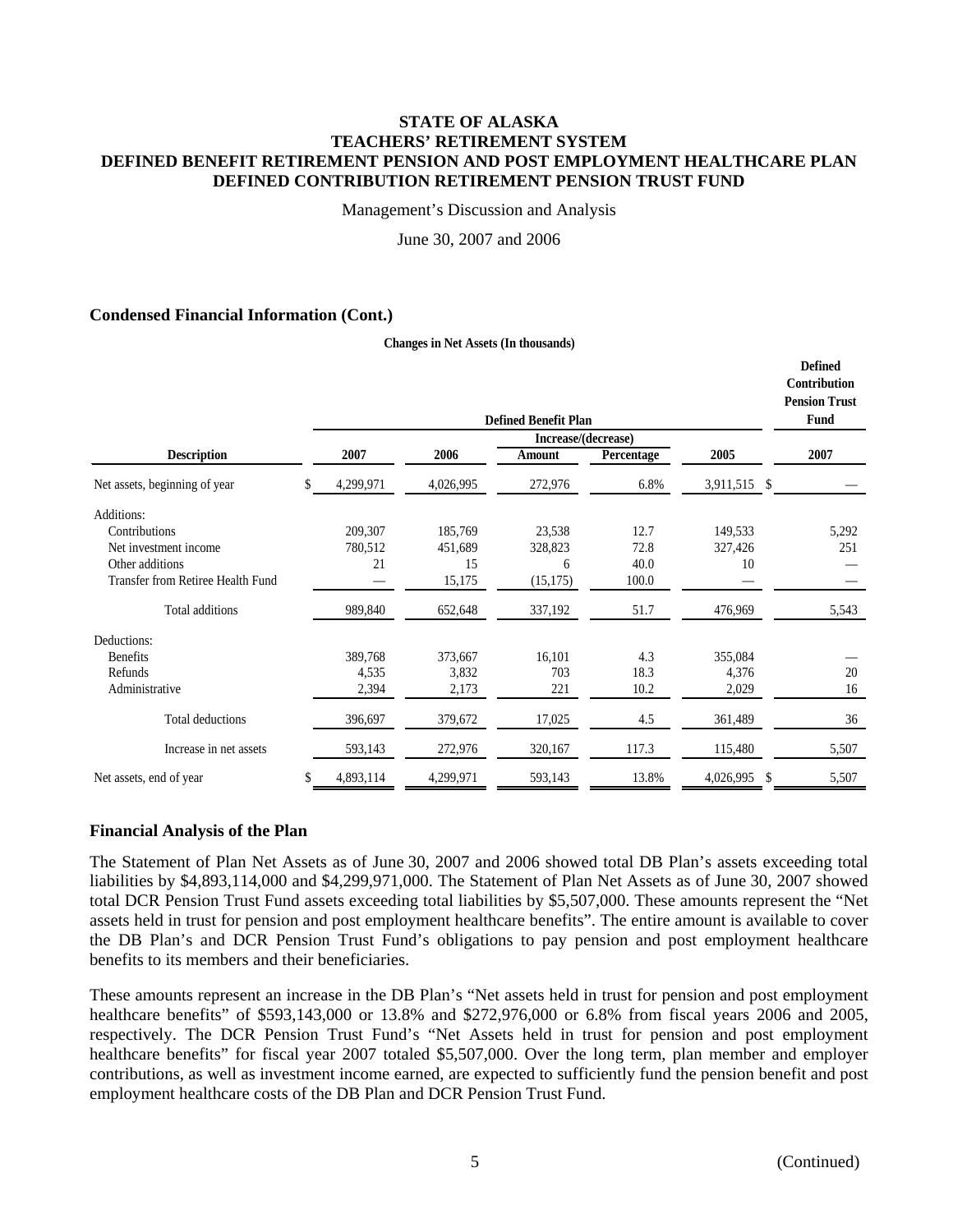Management's Discussion and Analysis

June 30, 2007 and 2006

#### **Financial Analysis of the Plan (Cont)**

The investment of pension funds is a long–term undertaking. On an annual basis, the Alaska Retirement Management Board (ARMB) reviews and adopts an asset allocation strategy to ensure the asset mix will remain at an optimal risk/return level given the Plans constraints and objectives. During fiscal year 2007, the ARMB adopted an asset allocation for the DB Plan that includes 36% in domestic equities, 14% in international equities, 20% in domestic fixed income, 2% in international fixed income, 10% in real estate, 7% in private equity, 2% in high yield, 2% in emerging market equity, 4% in absolute return, and 3% in other investments. This asset allocation is expected to provide a five year median return of 7.83%. The ARMB adopted an asset allocation for the DCR Pension Trust Fund that includes 100% cash as the plan was in a startup year with minimal expense activity. This asset allocation is expected to provide a five year median return of 4.00%.

For fiscal years 2007 and 2006, the DB Plan's investments generated an 18.92% and an 11.78% rate of return, respectively. The DB Plan's annualized rate of return was 13.16% over the last three years and 11.57% over the last five years. For fiscal year 2007, the DCR Pension Trust Fund was maintained on a cash basis from July  $1<sup>st</sup>$ through October 2006. The fiscal year 2007, rate of return for the DCR Pension Trust Fund was not calculated by the Division of Treasury.

#### **Actuarial Valuations and Funding Progress – DB Plan**

The overall objective of a pension fund is to accumulate sufficient funds to meet all expected future obligations to members. The employer contribution requirements are actuarially determined as a percentage of eligible salaries, and reflect the cost of benefits accruing in fiscal year 2006 and a fixed amortization of the unfunded accrued liability. The amortization period is recommended by the Actuary and adopted by the ARMB. Employer contribution levels are recommended by the Actuary and adopted by the ARMB annually. Increasing healthcare costs and contribution shortfalls continue to impact the DB Plan's funding ratio. The ratio of assets to liabilities was 57.3%, at June 30, 2006 (the date of the DB Plan's latest actuarial valuation report). The goal for the DB Plan is to make progress toward achieving the funding objectives of the DB Plan.

A summary of the actuarial assumptions and methods is presented in the Notes to Required Supplementary Information. The assumptions, when applied in combination, fairly represent past and anticipated future experience of the DB Plan.

For fiscal year 2008, the employer normal cost rate decreased from 13.76% to 12.56%, the past service rate increased from 28.02% to 29.70%, thus producing a total fiscal year 2008 annual contribution rate of 42.26%. The ARMB adopted a DB Plan employer contribution rate of 54.03% for fiscal year 2008.

|                                      |   | <b>Valuation year</b>  |           |  |  |
|--------------------------------------|---|------------------------|-----------|--|--|
|                                      |   | (Dollars in thousands) |           |  |  |
|                                      |   | 2006                   | 2005      |  |  |
| Valuation assets                     | S | 4, 141, 700            | 3,958,939 |  |  |
| Accrued liabilities (total benefits) |   | 7,229,851              | 6,498,556 |  |  |
| Funding ratio                        |   | 57.3%                  | 60.9%     |  |  |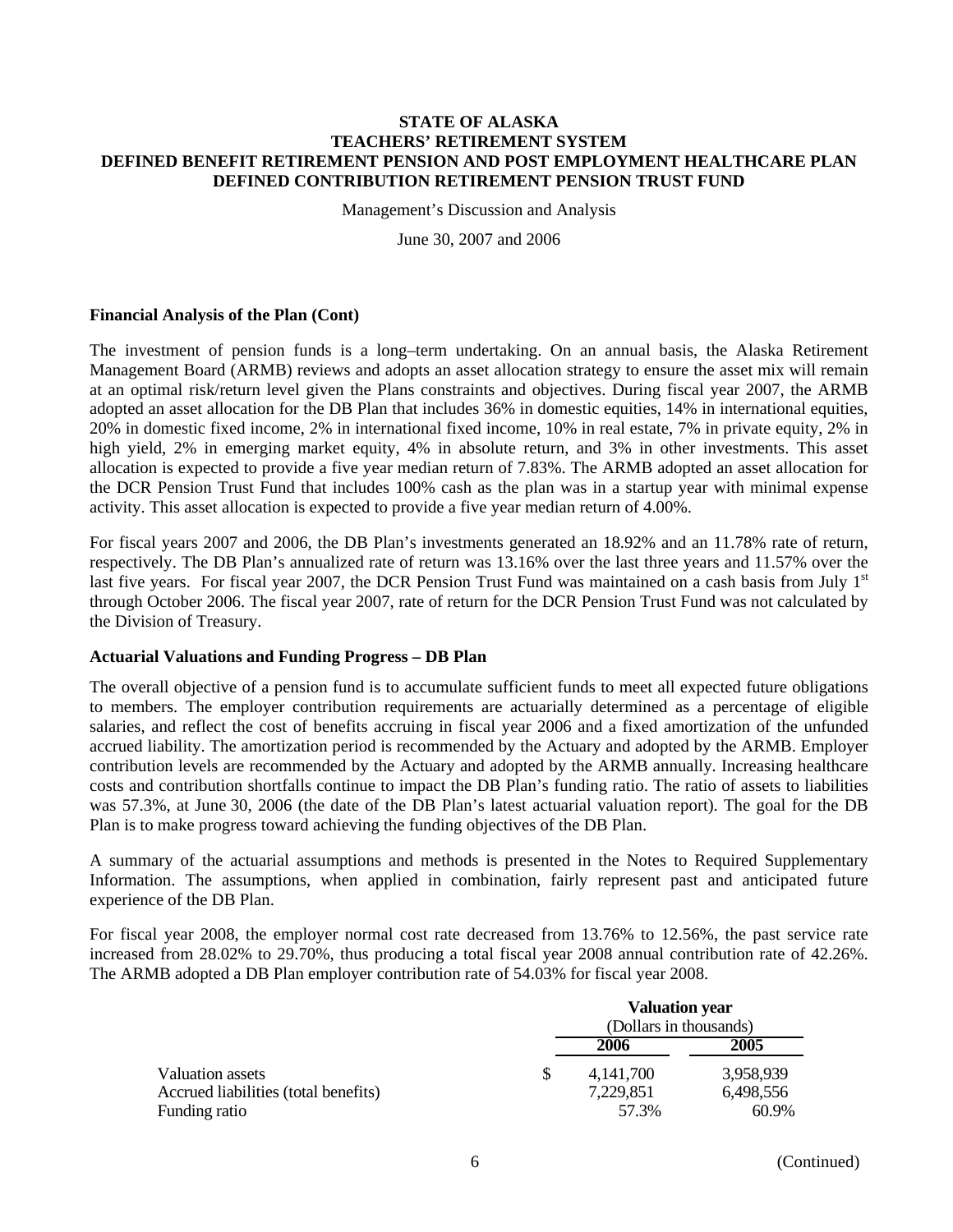Management's Discussion and Analysis

June 30, 2007 and 2006

#### **Contributions, Investment Income and Transfer**

The additions required to fund retirement benefits are accumulated through a combination of employer and plan member contributions, investment income and a transfer.

#### **Additions (In thousands)**

|                                   |    | <b>Defined Benefit Plan</b> |         |           |            |                |       |  |  |
|-----------------------------------|----|-----------------------------|---------|-----------|------------|----------------|-------|--|--|
|                                   |    |                             |         |           |            |                |       |  |  |
|                                   |    | 2007                        | 2006    | Amount    | Percentage | 2005           | 2007  |  |  |
| Plan member contributions         | \$ | 55,689                      | 57,802  | (2,113)   | (3.7)%     | 55,993<br>- \$ | 2,827 |  |  |
| <b>Employer contributions</b>     |    | 153.618                     | 127,967 | 25.651    | 20.0       | 93.540         | 2.465 |  |  |
| Net investment income             |    | 780.512                     | 451,689 | 328,823   | 72.8       | 327,426        | 251   |  |  |
| Other additions                   |    | 21                          | 15      | 6         | 40.0       | 10             |       |  |  |
| Transfer from Retiree Health Fund |    |                             | 15,175  | (15, 175) | (100.0)    |                |       |  |  |
| Total                             | D  | 989,840                     | 652,648 | 337,192   | 51.7%      | 476,969        | 5,543 |  |  |

# *DB Plan*

The DB Plan's employer contributions increased from \$127,967,000 in fiscal year 2006 to \$153,618,000 in fiscal year 2007, an increase of \$25,651,000 or 20.0%. Employer contributions increased from \$93,540,000 in fiscal year 2005 to \$127,967,000 in fiscal year 2006, an increase of \$34,427,000 or 36.8%. The DB Plan's employer contribution rate increased from 21.00% in fiscal year 2006 to 26.00% in fiscal year 2007. Increases experienced in fiscal year 2007 are largely due to the contribution shortfalls related to contributions made in fiscal years 2005 and 2006. Increases experienced in fiscal year 2007 are largely due to changes in actuarial assumptions and methods implemented in the valuation for the period ending June 30, 2004 (the valuation used to set fiscal year 2007 employer contributions rates).

The DB Plan's net investment income in fiscal year 2007 increased by \$328,823,000 or 72.8% from amounts recorded in fiscal year 2006. Net investment income in fiscal year 2006 increased by \$124,263,000 or 38.0% from amounts recorded in fiscal year 2005. Changes in both years are due to the performance of the equity markets. The domestic equity pool realized a return of 20.1% in 2007 compared to 9.2% in 2006. The international equity pool realized a return of 27.9% in 2007 compared to 28.7% in 2006. The real estate pool realized a return of 20.8% in 2007 compared to 18.6% in 2006. The private equity pool realized a return of 28.7% in 2007 compared to 25.8% in 2006. The emerging markets equity pool realized a return of 48.0% in 2007 compared to 34.5 in 2006. The high yield pool realized a return of 10.9% in 2007 compared to 5.6% in 2006. The other investments pool realized a return of 11.3% in 2007 compared to 8.6% in 2006. More than seventy-six percent of invested assets were invested in these pools.

Over the long term, investment income has been a major component of additions to plan assets. During fiscal year 2007, the DB Plan continued to record significant rates of return on investments. The rate of return used in

**Defined**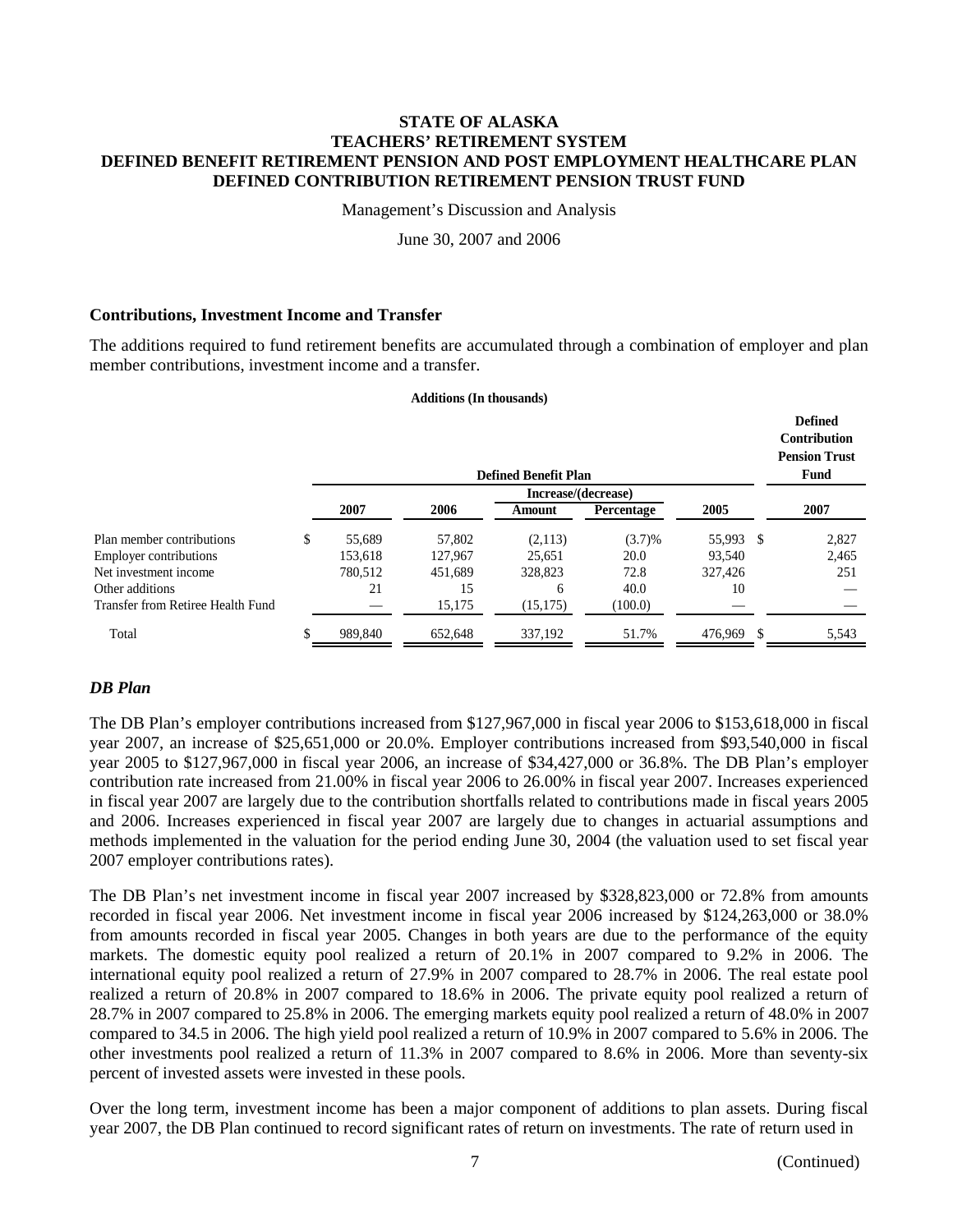Management's Discussion and Analysis

June 30, 2007 and 2006

#### **Contributions, Investment Income and Transfer (Cont.)**

the actuarial valuation report to determine liabilities of the DB Plan was 8.25%. The actual rate of return exceeded the actuarial rate of return for the fourth consecutive year.

During 2006, a review was conducted of all DB Plan's medical reserve amounts in the Retiree Health Fund. No transfer occurred in 2007. However, in 2006 there was an excess reserve balance over those deemed necessary for the continued operation of the Retiree Health Fund. The excess amount was allocated to plans participating in the Retiree Health Fund. In fiscal year 2006, the Plan transferred \$15,175,000 from the Retiree Health Fund.

### *DCR Pension Trust Fund*

The DCR Pension Trust Fund's employer contributions in fiscal year 2007 totaled \$2,465,000. The DCR employer contribution rate for fiscal year 2007 was established by Alaska Statute 14.25.350 and adopted by the ARMB at 7.0%.

The DCR Pension Trust Fund's net investment income in fiscal year 2007 totaled \$251,000. For fiscal year 2007, the DCR Pension Trust Fund was invested in cash and cash equivalents from July  $1<sup>st</sup>$  through October 2006; therefore no rate of return was calculated by the Division of Revenue.

#### **Benefits and Other Deductions**

The primary deduction of the DB Plan and DCR Pension Trust Fund is the payment of pension benefits. These benefit payments, together with post employment healthcare premiums paid, lump sum refunds made to former plan members, and the cost of administering the Plans comprise the costs of operation. The DCR Pension Trust Fund started July 1, 2006.

|                          |          |                             |         | <b>Deductions (In thousands)</b> |            |            |     |      |  |
|--------------------------|----------|-----------------------------|---------|----------------------------------|------------|------------|-----|------|--|
|                          |          | <b>Defined Benefit Plan</b> |         |                                  |            |            |     |      |  |
|                          |          |                             |         | Increase/(decrease)              |            |            |     |      |  |
|                          |          | 2007                        | 2006    | Amount                           | Percentage | 2005       |     | 2007 |  |
| Pension benefits         | \$       | 293.224                     | 281.205 | 12.019                           | 4.3%       | 269.414 \$ |     |      |  |
| Healthcare benefits      |          | 96.544                      | 92,462  | 4,082                            | 4.4        | 85,670     |     |      |  |
| Refunds of contributions |          | 4,535                       | 3,832   | 703                              | 18.3       | 4.376      |     | 20   |  |
| Administrative           |          | 2,394                       | 2,173   | 221                              | 10.2       | 2,029      |     | 16   |  |
|                          | Total \$ | 396,697                     | 379,672 | 17,025                           | 4.5%       | 361,489    | \$. | 36   |  |

The DB Plan's pension benefit payments in 2007 and 2006 increased \$12,019,000 and \$11,791,000 or 4.3% and 4.4% from fiscal years 2006 and 2005, respectively. The majority of the increase in pension benefits was the result of a continuing increase in the number of retirees as well as a continuing increase in average benefits.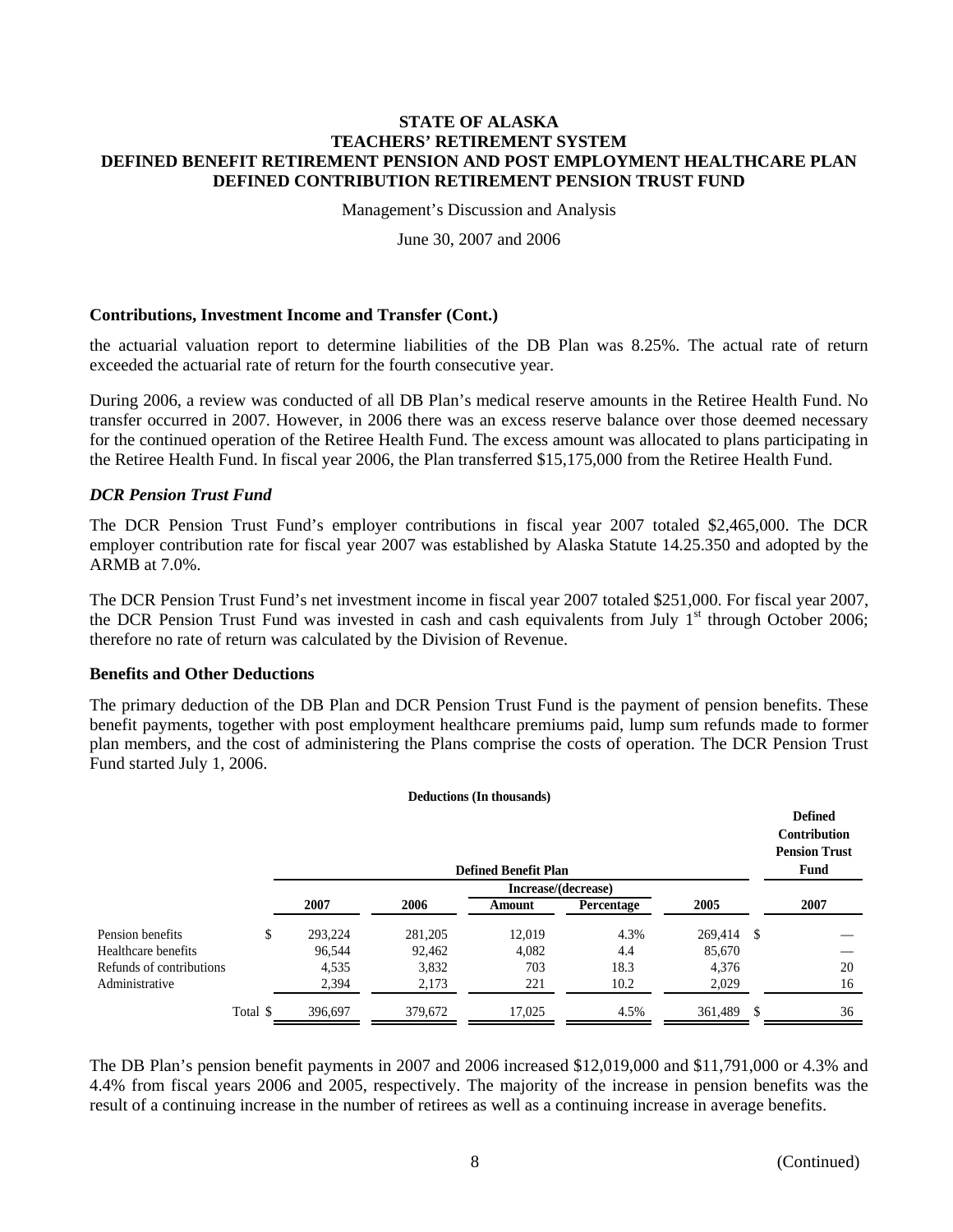Management's Discussion and Analysis

June 30, 2007 and 2006

#### **Benefits and Other Deductions (Cont.)**

The DB Plan's post employment healthcare benefits in 2007 and 2006 increased \$ 4,082,000 and \$6,792,000 or 4.4% and 7.9% from fiscal years 2006 and 2005, respectively. Healthcare costs continue to rise year over year and this increase is directly related to the number of new retirees in the DB Plan.

The DCR Pension Trust Fund reflected \$11,000 in administrative expenses, which are management services paid out in fiscal year 2007 for managed account fees.

### **Funding**

Retirement benefits are financed by accumulations from employer and plan member contributions and income earned on Plans investments.

- The employer contributions are determined by the DB Plan's consulting actuaries and approved by the ARMB annually. For fiscal year 2007 and 2008, the DCR Pension Trust Fund's employer contribution rate was established by Alaska Statute 14.25.350 and adopted by the ARMB.
- Plan member contributions are established by Alaska Statute 14.25.050 for the DB Plan and Alaska Statute 14.25.340 for the DCR Pension Trust Fund.
- The ARMB works with an external consultant to determine the proper asset allocation strategy.

#### **Legislation**

During the fiscal year 2007 legislative session, two laws enacted that affects the DB Plan and DCR Pension Trust Funds are:

Senate Bill 123, passed by the twenty-fifth Alaska State Legislature, created the Alaska Retiree Healthcare Trust and conformed amendments between the DB Plan and DCR Pension Trust Fund.

House Bill 95, passed by the twenty-fifth Alaska State Legislature, appropriating \$265.9 million from the general fund to the Department of Administration for deposit in the DB Plan's accounts in the teacher's retirement plan as partial payment of the participating teachers' retirement plan employers' contributions for the fiscal year ending June 30, 2008. This appropriation is intended to be the amount required to reduce the employer contribution rate of teachers' retirement plan employers to 12.56% for fiscal year 2008.

During the fiscal year 2005 legislative session, a law was enacted that closes the TRS defined benefit plan. Senate Bill 141, effective July 1, 2006, closed the TRS defined benefit plan to new members and creates a TRS defined contribution plan for members first hired on or after July 1, 2006.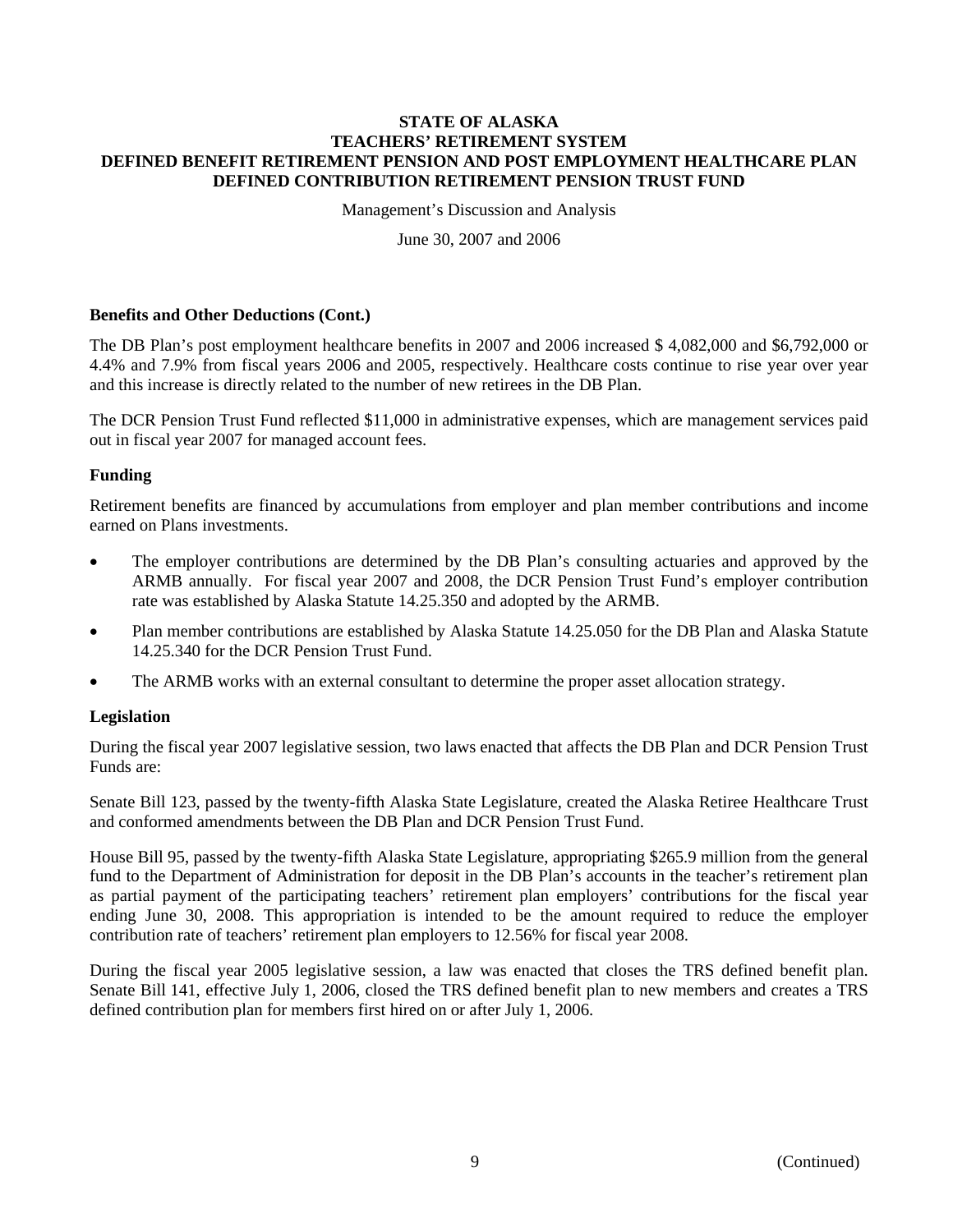Management's Discussion and Analysis

June 30, 2007 and 2006

#### **Economic Conditions, Future Contribution Rates, and Status of Unfunded Liability**

The financial market environment continues to challenge investors. With the threat of inflation, interest rate increases by the Federal Reserve Bank, and continued turmoil in the Middle East, many forces once again pose challenges to Plan investments. The ARMB continues to diversify the portfolio of the DB Plan to maintain an optimal risk/return ratio.

The return on the DB Plan's investments exceeded its' actuarially assumed return of 8.25% for the third consecutive year. Even with investment returns exceeding the actuarial rate of return, the DB Plan will continue to see an increase in employer contribution rates due to rising medical costs and past contribution shortfalls. Effective with the 2004 valuation, the assumption used to value liabilities for retiree medical benefits were changed. The revised methods and assumption more accurately measured retiree medical liability and incorporated the expected impact on the TRS liabilities of changes in the medical program.

The consulting actuary recommended an increase from the DB Plan's employer contribution rate of 41.78% in fiscal year 2007 to 42.26% in fiscal year 2008. The ARMB adopted an average employer contribution rate of 54.03% for fiscal year 2008, up 28.03 points from the fiscal year 2007 employer contribution rate of 26.00%.

The June 30, 2006, actuarial valuation for the DB Plan reported a funding ratio of 57.3% and an unfunded liability of \$3.1 billion for fiscal year 2006.

For fiscal year 2007, the DCR Pension Trust Fund's employer contribution rate was set at 7.00%. The DCR Pension Trust Fund fiscal year 2008 employer contribution rate has remained at 7.00%

#### **Requests for Information**

This financial report is designed to provide a general overview of the finances for all those with interest in the finances. Questions concerning any of the information provided in this report or requests for additional financial information should be addressed to the Alaska Teachers' Retirement System, Division of Retirement & Benefits, Accounting Section, P.O. Box 110203, Juneau, Alaska 99811–0203.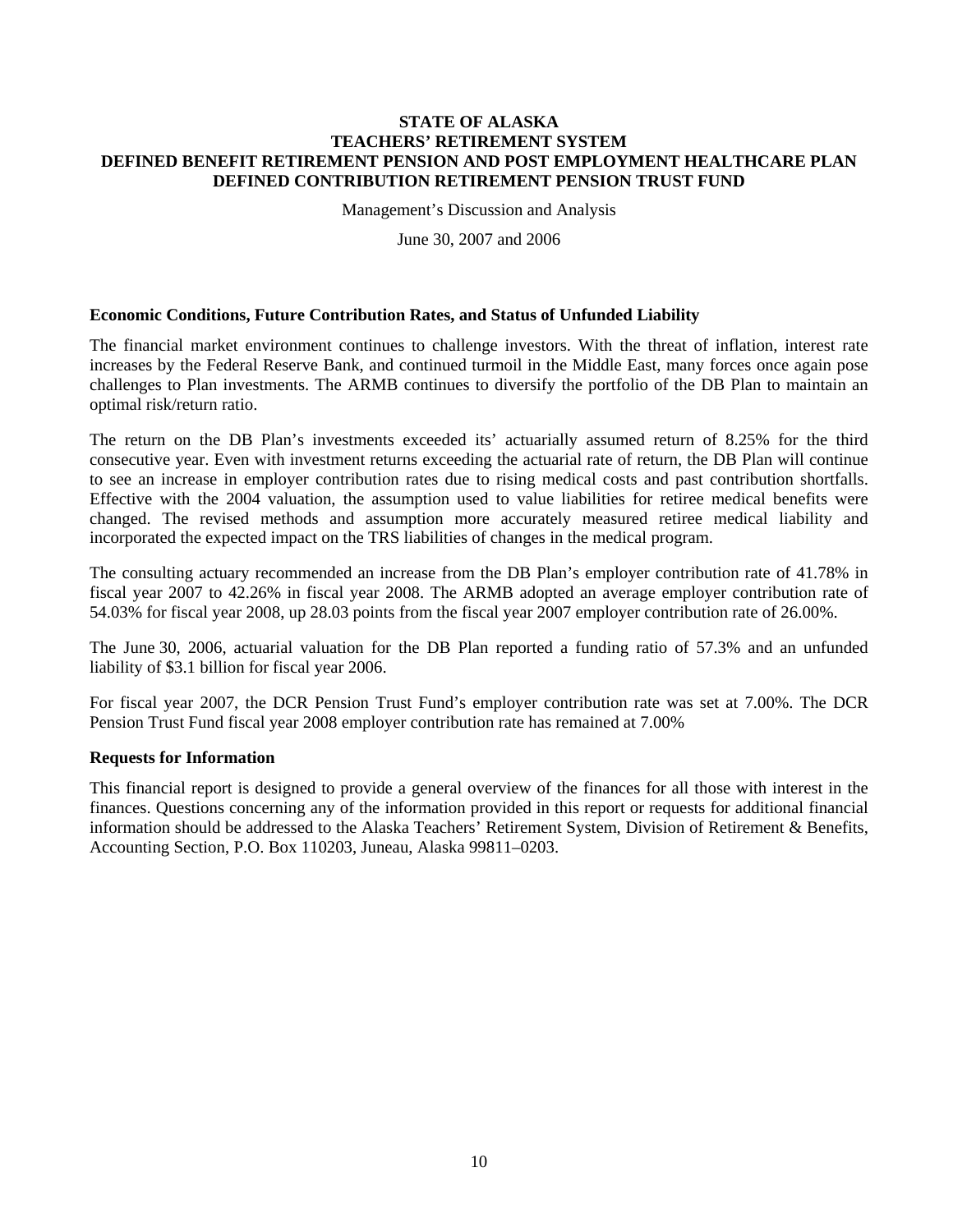# STATE OF ALASKA<br>TEACHERS' RETIREMENT PENSION AND POST EMPLOYMENT HEALTHCARE PLAN<br>DEFINED CONTRIBUTION RETIREMENT PENSION TRUST FUND<br>DEFINED CONTRIBUTION RETIREMENT PENSION TRUST FUND

Statements of Plan Net Assets

June 30, 2007 and 2006

(In thousands)

#### **DEFINED BENEFIT PLAN**

**DEFINED CONTRIBUTION PENSION TRUST FUND**

|                                                                                                                                                                                                                                                                                                                                           |     | 2007                                                                                                     |                                                                                                       |                                                                                                           |                                                                                                         | 2007                                                                                                |                                                                                                          |                                                   |
|-------------------------------------------------------------------------------------------------------------------------------------------------------------------------------------------------------------------------------------------------------------------------------------------------------------------------------------------|-----|----------------------------------------------------------------------------------------------------------|-------------------------------------------------------------------------------------------------------|-----------------------------------------------------------------------------------------------------------|---------------------------------------------------------------------------------------------------------|-----------------------------------------------------------------------------------------------------|----------------------------------------------------------------------------------------------------------|---------------------------------------------------|
|                                                                                                                                                                                                                                                                                                                                           |     |                                                                                                          | Postemployment                                                                                        |                                                                                                           |                                                                                                         | Postemployment                                                                                      |                                                                                                          | Participant                                       |
|                                                                                                                                                                                                                                                                                                                                           |     | <b>Pension</b>                                                                                           | healthcare                                                                                            | <b>Total</b>                                                                                              | Pension                                                                                                 | healthcare                                                                                          | <b>Total</b>                                                                                             | <b>Directed</b>                                   |
| Assets:<br>Cash and cash equivalents (notes 3 and 5):<br>Short-term fixed income pool<br>Securities lending collateral<br><b>Great West Account</b>                                                                                                                                                                                       | \$. | 8.224<br>366,184                                                                                         | 3.720<br>165,626                                                                                      | 11.944<br>531,810                                                                                         | 371<br>304,063                                                                                          | 146<br>119,322                                                                                      | 517<br>423,385                                                                                           | 51<br>$\overline{\phantom{0}}$<br>$7\phantom{.0}$ |
| Total cash and cash equivalents                                                                                                                                                                                                                                                                                                           |     | 374,408                                                                                                  | 169,346                                                                                               | 543,754                                                                                                   | 304,434                                                                                                 | 119,468                                                                                             | 423,902                                                                                                  | 58                                                |
| Receivables:<br>Contributions<br>Due from State of Alaska General Fund<br>Other account receivable                                                                                                                                                                                                                                        |     | 6.252<br>3,096<br>Δ                                                                                      | 2,828<br>1,401<br>$\mathbf{2}$                                                                        | 9.080<br>4,497<br>6                                                                                       | 6.675<br>102                                                                                            | 2.619<br>40                                                                                         | 9.294<br>142<br>$\overline{2}$                                                                           | 214<br>246<br>$\overbrace{\qquad \qquad }^{}$     |
| Total receivables                                                                                                                                                                                                                                                                                                                         |     | 9,352                                                                                                    | 4,231                                                                                                 | 13,583                                                                                                    | 6.778                                                                                                   | 2,660                                                                                               | 9,438                                                                                                    | 460                                               |
| Investments (notes $3, 4, 5,$ and $8$ ):                                                                                                                                                                                                                                                                                                  |     |                                                                                                          |                                                                                                       |                                                                                                           |                                                                                                         |                                                                                                     |                                                                                                          |                                                   |
| Collective investment funds, at fair value:<br>Participant directed<br>Domestic equity pool<br>Domestic fixed income pool<br>International equity pool<br>Real estate pool<br>International fixed income pool<br>Private equity pool<br>Emerging markets equity pool<br>Other investments pool<br>High yield pool<br>Absolute return pool |     | 1.651.292<br>600,204<br>568,060<br>368,349<br>61,959<br>225,259<br>87.248<br>39,260<br>59,386<br>129,977 | 111.819<br>271.473<br>256,934<br>166,604<br>28,024<br>101,885<br>39,463<br>17,758<br>26,860<br>58,789 | 1.763.111<br>871,677<br>824,994<br>534,953<br>89,983<br>327.144<br>126.711<br>57,018<br>86,246<br>188,766 | 1.510.424<br>670.088<br>458,689<br>309,002<br>64,427<br>185,654<br>69,738<br>23,327<br>48,042<br>78,526 | 126,536<br>262,959<br>180,001<br>121,260<br>25,283<br>72,855<br>27,367<br>9.154<br>18,853<br>30,815 | 1.636.960<br>933,047<br>638,690<br>430,262<br>89,710<br>258,509<br>97.105<br>32,481<br>66,895<br>109,341 | 5.124                                             |
| Total investments                                                                                                                                                                                                                                                                                                                         |     | 3,790,994                                                                                                | 1,079,609                                                                                             | 4,870,603                                                                                                 | 3,417,917                                                                                               | 875,083                                                                                             | 4,293,000                                                                                                | 5.124                                             |
| Loans and mortgages, net of allowance for loan<br>losses of \$28 for both 2007 and 2006<br><b>Other Assets</b>                                                                                                                                                                                                                            |     | 18<br>$\mathbf{1}$                                                                                       | 7                                                                                                     | $25\,$<br>$\overline{c}$                                                                                  | 24<br>$\overline{\phantom{0}}$                                                                          | 9                                                                                                   | 33<br>$\overline{\phantom{0}}$                                                                           |                                                   |
| Total assets                                                                                                                                                                                                                                                                                                                              |     | 4,174,773                                                                                                | 1,253,194                                                                                             | 5,427,967                                                                                                 | 3,729,153                                                                                               | 997,220                                                                                             | 4,726,373                                                                                                | 5.642                                             |
| Liabilities:<br>Accrued expenses<br>Securities lending collateral payable (note 5)<br>Due to State of Alaska General Fund                                                                                                                                                                                                                 |     | 2,095<br>366,184                                                                                         | 948<br>165,626                                                                                        | 3,043<br>531,810                                                                                          | 2,167<br>304,063                                                                                        | 850<br>119,322                                                                                      | 3,017<br>423,385                                                                                         | 135                                               |
| <b>Total liabilities</b>                                                                                                                                                                                                                                                                                                                  |     | 368,279                                                                                                  | 166,574                                                                                               | 534,853                                                                                                   | 306,230                                                                                                 | 120,172                                                                                             | 426,402                                                                                                  | 135                                               |
| Commitment and contingencies (note 8)                                                                                                                                                                                                                                                                                                     |     |                                                                                                          |                                                                                                       |                                                                                                           |                                                                                                         |                                                                                                     |                                                                                                          |                                                   |
| Net assets held in trust for pension and<br>postemployment healthcare benefits                                                                                                                                                                                                                                                            | \$  | 3.806.494                                                                                                | 1.086.620                                                                                             | 4,893,114                                                                                                 | 3.422.923                                                                                               | 877,048                                                                                             | 4,299,971                                                                                                | 5,507                                             |

(Schedules of funding progress are presented on pages 51 and 52)

See accompanying notes to financial statements.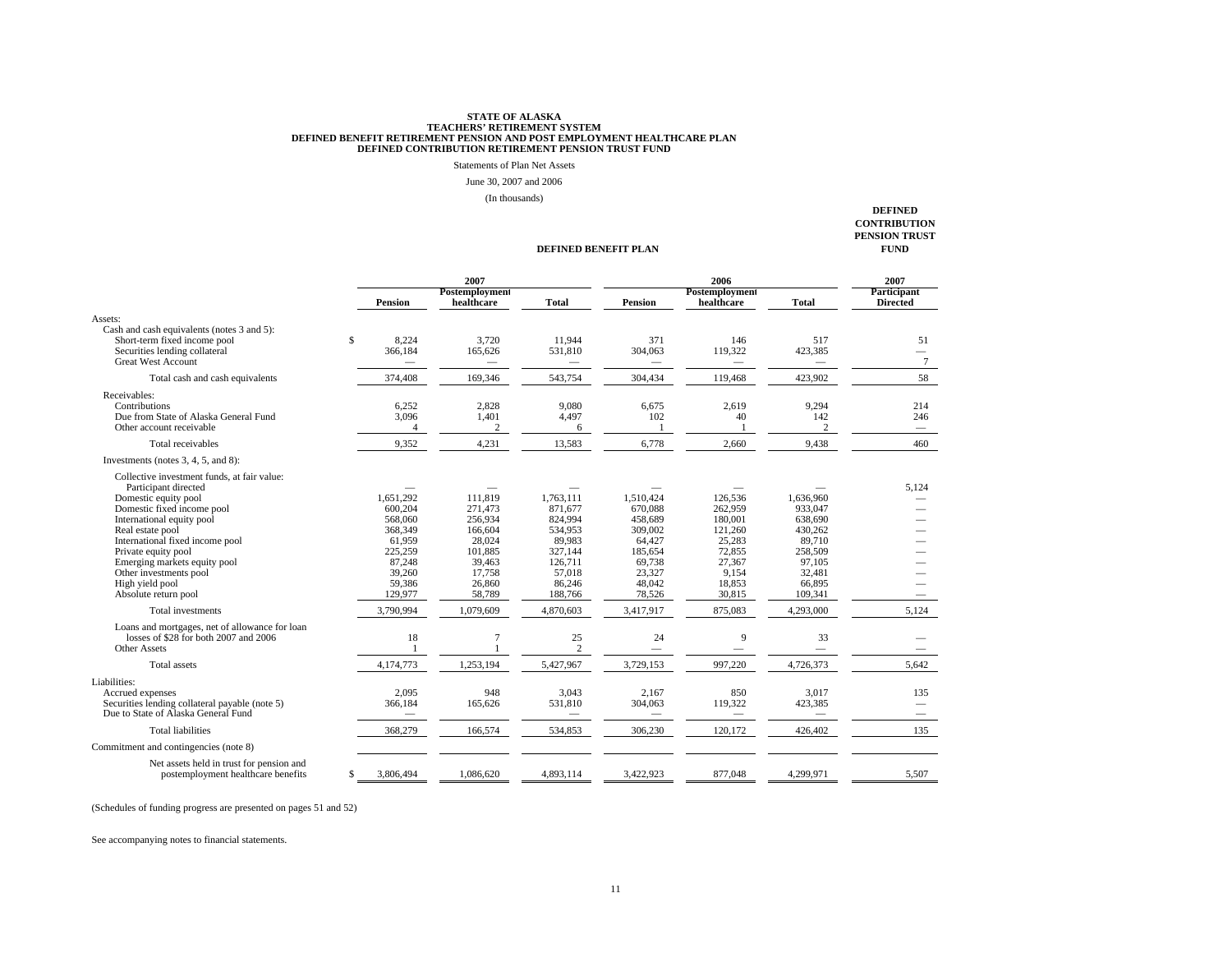Statements of Changes in Plan Net Assets

Years ended June 30, 2007 and 206

(In thousands)

**DEFINED BENEFIT PLAN**

**DEFINED CONTRIBUTION PENSION TRUST FUND**

| <b>Pension</b>                                                                                                                                                                    | Postemployment<br>healthcare<br><b>Total</b>                                                                               | <b>Pension</b>              | Postemployment                                         |                             | Participant     |
|-----------------------------------------------------------------------------------------------------------------------------------------------------------------------------------|----------------------------------------------------------------------------------------------------------------------------|-----------------------------|--------------------------------------------------------|-----------------------------|-----------------|
|                                                                                                                                                                                   |                                                                                                                            |                             | healthcare                                             | <b>Total</b>                | <b>Directed</b> |
| Additions:<br>Contributions:<br>$\mathcal{S}$<br>105,775<br>Employers                                                                                                             | 47,843<br>153,618                                                                                                          | 91,902                      | 36,065                                                 | 127,967                     | 2,465           |
| 38,346<br>Plan members                                                                                                                                                            | 17,343<br>55,689                                                                                                           | 41,512                      | 16,290                                                 | 57,802                      | 2,827           |
| <b>Total contributions</b><br>144,121                                                                                                                                             | 65,186<br>209,307                                                                                                          | 133,414                     | 52,355                                                 | 185,769                     | 5,292           |
| Investment income:<br>Net appreciation in fair value (note 3)<br>431,298<br>39,239<br>Interest<br><b>Dividends</b><br>73,327<br>Net recognized loan recovery<br>$\qquad \qquad -$ | 195,077<br>626,375<br>17,748<br>56,987<br>33,166<br>106,493<br>$\hspace{0.1mm}-\hspace{0.1mm}$<br>$\overline{\phantom{0}}$ | 235,464<br>39,941<br>55,989 | 92,402<br>15,675<br>21,971<br>$\overline{\phantom{m}}$ | 327,866<br>55,616<br>77,960 | 251             |
| 543,864<br>Total investment income                                                                                                                                                | 245,991<br>789,855                                                                                                         | 331,395                     | 130,048                                                | 461,443                     | 251             |
| 7,250<br>Less investment expense                                                                                                                                                  | 3,279<br>10,529                                                                                                            | 7,659                       | 3,006                                                  | 10,665                      |                 |
| Net investment income before securities<br>536,614<br>lending                                                                                                                     | 242,712<br>779,326                                                                                                         | 323,736                     | 127,042                                                | 450,778                     | 251             |
| Securities lending income (note 5)<br>16,259<br>Less securities lending expenses (note 5)<br>15,442                                                                               | 7,354<br>23,613<br>22,427<br>6,985                                                                                         | 11,023<br>10,369            | 4,326<br>4,069                                         | 15,349<br>14,438            |                 |
| 817<br>Net income from securities lending activities                                                                                                                              | 369<br>1,186                                                                                                               | 654                         | 257                                                    | 911                         |                 |
| 537,431<br>Net investment income                                                                                                                                                  | 243,081<br>780,512                                                                                                         | 324,390                     | 127,299                                                | 451,689                     | 251             |
| Other:<br>Transfer from retiree health fund (note 6)<br>15<br>Other                                                                                                               | 21<br>6                                                                                                                    | 10,898<br>11                | 4,277<br>$\overline{4}$                                | 15,175<br>15                |                 |
| Total additions<br>681,567                                                                                                                                                        | 308,273<br>989,840                                                                                                         | 468,713                     | 183,935                                                | 652,648                     | 5,543           |
| Deductions:<br>Pension and postemployment benefits<br>293,224<br>Refunds of contributions<br>3,123<br>Administrative<br>1,649                                                     | 96,544<br>389,768<br>1,412<br>4,535<br>2,394<br>745                                                                        | 281,205<br>2,752<br>1,560   | 92,462<br>1,080<br>613                                 | 373,667<br>3,832<br>2,173   | 20<br>16        |
| <b>Total deductions</b><br>297,996                                                                                                                                                | 98,701<br>396,697                                                                                                          | 285,517                     | 94,155                                                 | 379,672                     | 36              |
| 383,571<br>Net increase                                                                                                                                                           | 209,572<br>593,143                                                                                                         | 183,196                     | 89,780                                                 | 272,976                     | 5,507           |
| Net assets held in trust for pension and<br>Postemployment healthcare benefits<br>Balance, beginning of year<br>3,422,923                                                         | 877,048<br>4,299,971                                                                                                       | 3,239,727                   | 787,268                                                | 4,026,995                   |                 |
| 3,806,494<br>Balance, end of year                                                                                                                                                 | 1,086,620<br>4,893,114                                                                                                     | 3,422,923                   | 877,048                                                | 4,299,971                   | 5,507           |

See accompanying notes to financial statements.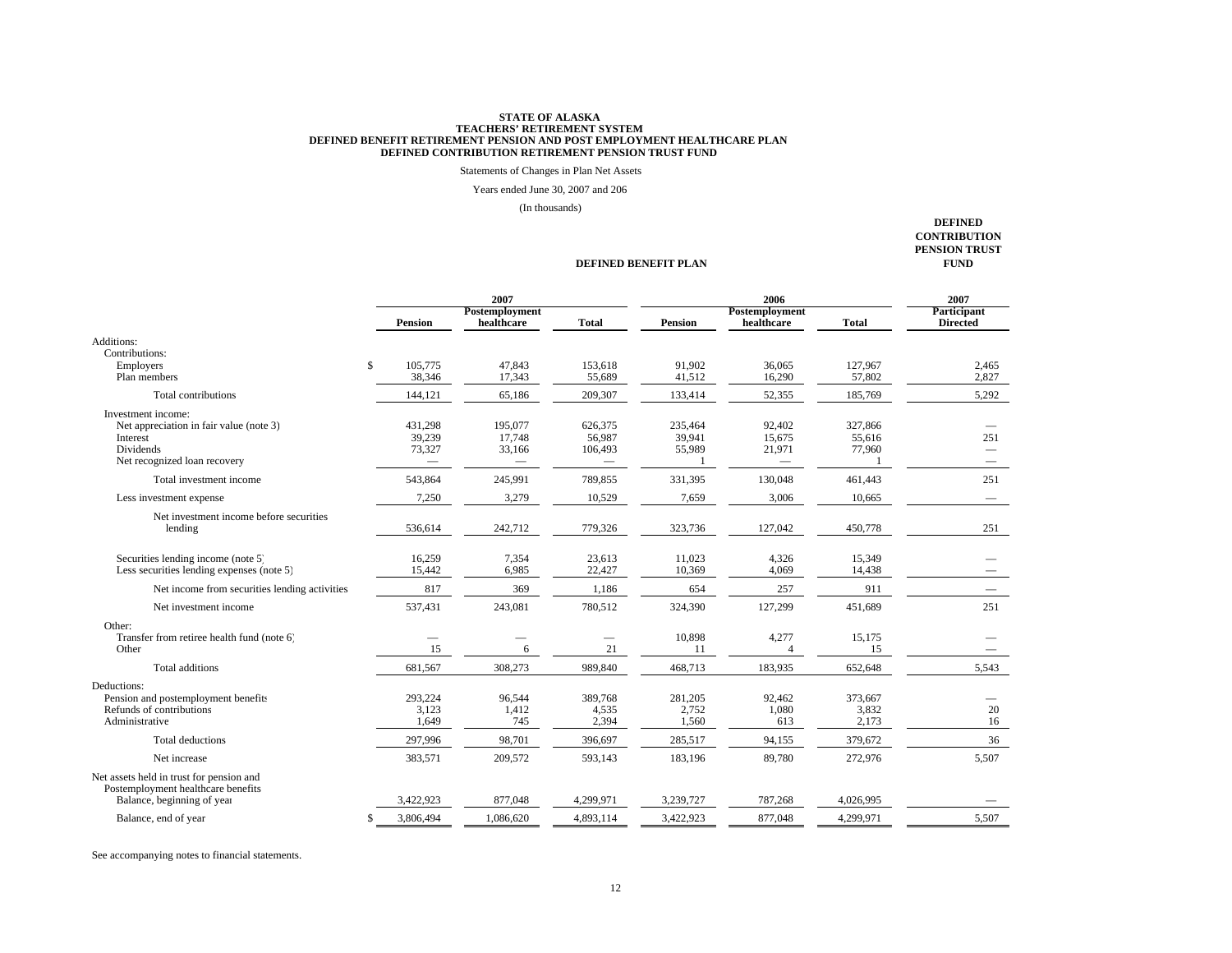Notes to Financial Statements

June 30, 2007 and 2006

### **(1) Description**

The following brief description of the State of Alaska Teachers' Defined Benefit Retirement System (TRS) Defined Benefit Retirement Pension and Post Employment Healthcare Plan (DB) and Defined Contribution Retirement Trust Fund (DCR). TRS is a Component Unit of the State of Alaska. The DB Plan and DCR Pension Trust Fund do not purport and do not present the net assets of the TRS as of June 30, 2007 and 2006 and the changes in net assets for the years ended. The DCR Plan also consists of a Retiree Medical Fund and Health Reimbursement Arrangement Fund, both of which are reported in separate financial statements. Members should refer to the Plan agreement for more complete information then that noted in the notes to the financial statements.

At June 30, the number of participating local government employers was:

|                  | 2007 | 2006 |
|------------------|------|------|
| State of Alaska  |      |      |
| School districts | 53   | 53   |
| Other            |      |      |
| Total employers  | 58   | 58   |

Inclusion in the DB Plan and DCR Pension Trust Fund is a condition of employment for permanent school district, University of Alaska and State Department of Education employees who meet the eligibility requirements for participation.

# **Defined Benefit Retirement Plan**

#### *General*

The DB Plan is a defined benefit, cost–sharing, multiple employer plan within the public employee retirement system established and administered by the State of Alaska (State) to provide pension and post employment healthcare benefits for teachers and other eligible members. Benefit and contribution provisions are established by State law and may be amended only by the State Legislature. The DB Plan is a plan within TRS, which includes the DB Retirement Pension Trust Fund, a Health Reimbursement Arrangement Fund and Retiree Medical Fund. TRS is a component unit of the State financial reporting entity and is included in the State's Comprehensive Annual Financial Report pension trust fund. With the passage of SB141, the TRS DB Plan is closed to all new members effective July 1, 2006.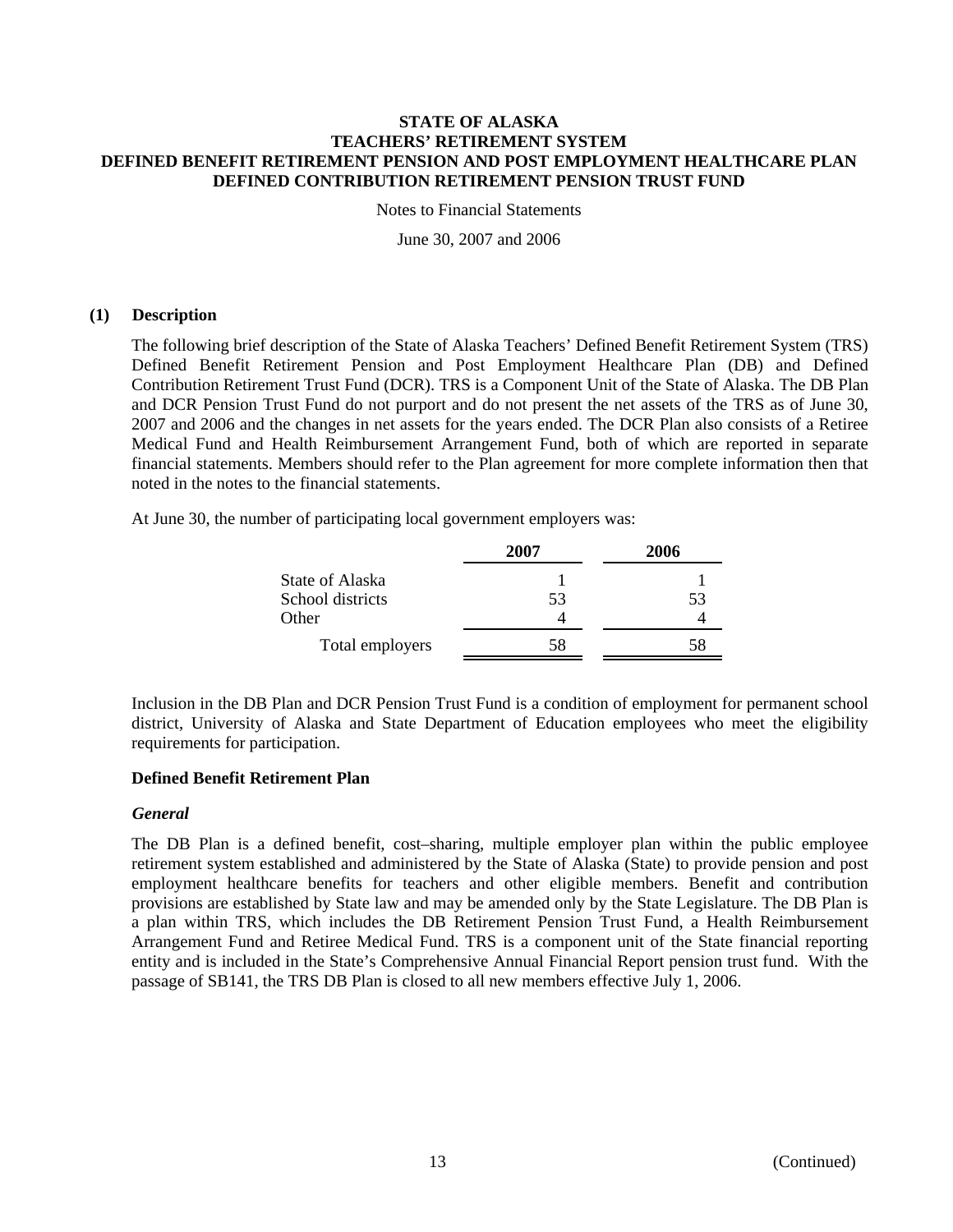Notes to Financial Statements

June 30, 2007 and 2006

### **(1) Description (Cont.)**

At June 30, DB Plan's membership consisted of:

|                                                                                                                | 2007           | 2006           |
|----------------------------------------------------------------------------------------------------------------|----------------|----------------|
| Retirees and beneficiaries currently receiving benefits<br>Terminated plan members entitled to future benefits | 9,669<br>814   | 9,349<br>734   |
|                                                                                                                | 10,483         | 10,083         |
| Active plan members:<br>Vested<br>Nonvested                                                                    | 5,632<br>3,624 | 5,524<br>4,311 |
|                                                                                                                | 9,256          | 9,835          |
|                                                                                                                | 19.739         | 19,918         |

## *Pension Benefits*

Vested members hired prior to July 1, 1990, are entitled to pension benefits beginning at normal retirement age, fifty–five, or early retirement age, fifty. For members hired after June 30, 1990, the normal and early retirement ages are sixty and fifty–five, respectively. Members may also retire at any age and receive a normal benefit when they accumulate the required credited service.

The normal annual pension benefit is based on years of service and average base salary. The average base salary is based upon the members' three highest contract years' salaries.

The benefit related to all years of credited service prior to July 1, 1990 and for years of service through a total of twenty years is equal to 2% of the employee's average base salary. The benefit for each year over twenty years of service subsequent to June 30, 1990, is equal to 2–1/2% of the employee's base salary.

Minimum benefits for members eligible for retirement are \$25 per month for each year of credited service.

Married members must receive their benefits in the form of a joint and survivor annuity unless their spouse consents to another form of benefit or benefits are payable under the 1% supplemental contributions provision.

The DB Plan has two types of post–retirement pension adjustments (PRPA). The automatic PRPA is issued annually to all eligible benefit recipients when the cost of living increases in the previous calendar year. The automatic PRPA increase is paid beginning July 1 of each year. The discretionary PRPA may be granted to eligible recipients by the DB Plan's administrator, if the cost of living in the previous calendar year rises and the financial condition of the DB Plan's permits. If both an automatic and discretionary PRPA are granted, and a retiree is eligible for both adjustments, the one that provides the retiree the greater increase will be paid.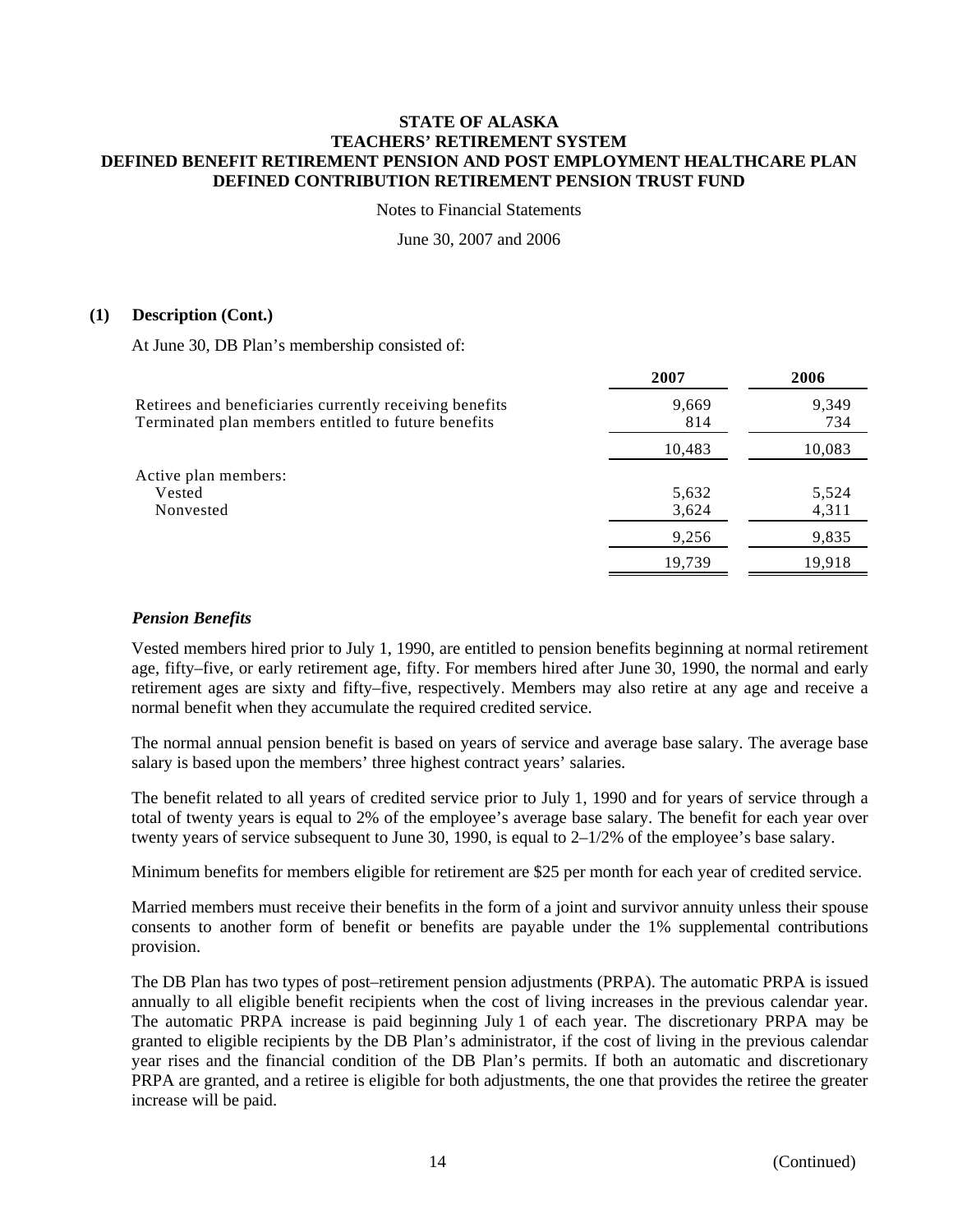Notes to Financial Statements

June 30, 2007 and 2006

#### **(1) Description (Cont.)**

#### *Post Employment Healthcare Benefits*

When pension benefits begin, major medical benefits are provided without cost to (1) all members first hired before July 1, 1990, (2) members hired after July 1, 1990 with 25 years of membership service, and (3) members who are disabled or age sixty or older, regardless of their initial hire dates. Members first hired after June 30, 1990, may receive major medical benefits prior to age sixty by paying premiums.

Prior to July 1, 1997, post employment healthcare benefits were provided by the payment of premiums to an insurance company. Beginning July 1, 1997, the Retiree Health Fund (RHF), a pension trust fund of the State, was established. The RHF is self–funded and provides major medical coverage to retirees of the DB Plan. Retirees of three other State administered retirement plans also participate in the RHF. The DB Plan, along with the other participating plans, retains the risk of loss of allowable claims. The RHF issues a publicly available financial report which may be obtained by writing to the State of Alaska, Department of Administration, Division of Retirement and Benefits, P.O. Box 110203, Juneau, Alaska, 99811–0203 or by calling (907) 465–4460.

## *Death Benefits*

When benefits are payable under the 1% supplemental contribution provision, the DB Plan member's spouse is eligible for a spouse's pension if there is/are no dependent child(ren). If there is/are dependent child(ren), a survivor's allowance may be payable to the DB Plan member's spouse, or guardian of the dependent child(ren). The amount of the pension or allowance is determined by the DB Plan member's base salary. DB Plan members first hired after June 30, 1982, are not eligible to participate in this provision.

If an active DB Plan member dies from occupational causes, the spouse may receive a monthly pension from the DB Plan. When death is due to occupational causes and there is no surviving spouse, the DB Plan member's dependent child(ren) may receive a monthly pension until they are no longer dependents. If the member does not have a spouse or dependent children at the time of death, a lump sum death benefit is payable to the named beneficiary(ies). The amount of the occupational death pension is 40% of the member's base salary at the time of death. The amount of the occupational death pension changes on the date the DB Plan member's normal retirement would have occurred if the DB Plan member had lived. The new benefit is based on the DB Plan member's average base salary at the time of death and the credited service that would have accrued had the DB Plan member lived and continued to work until normal retirement. If benefits are payable under the 1% supplemental contribution provision, benefits are not payable under this provision. If the death was from nonoccupational causes, and the DB Plan member was vested, the spouse may receive a monthly 50% joint and survivor option benefit based on the member's credited service and average base salary at the time of death. If the DB Plan member is not married or vested, a lump sum death benefit is payable to the named beneficiary(ies).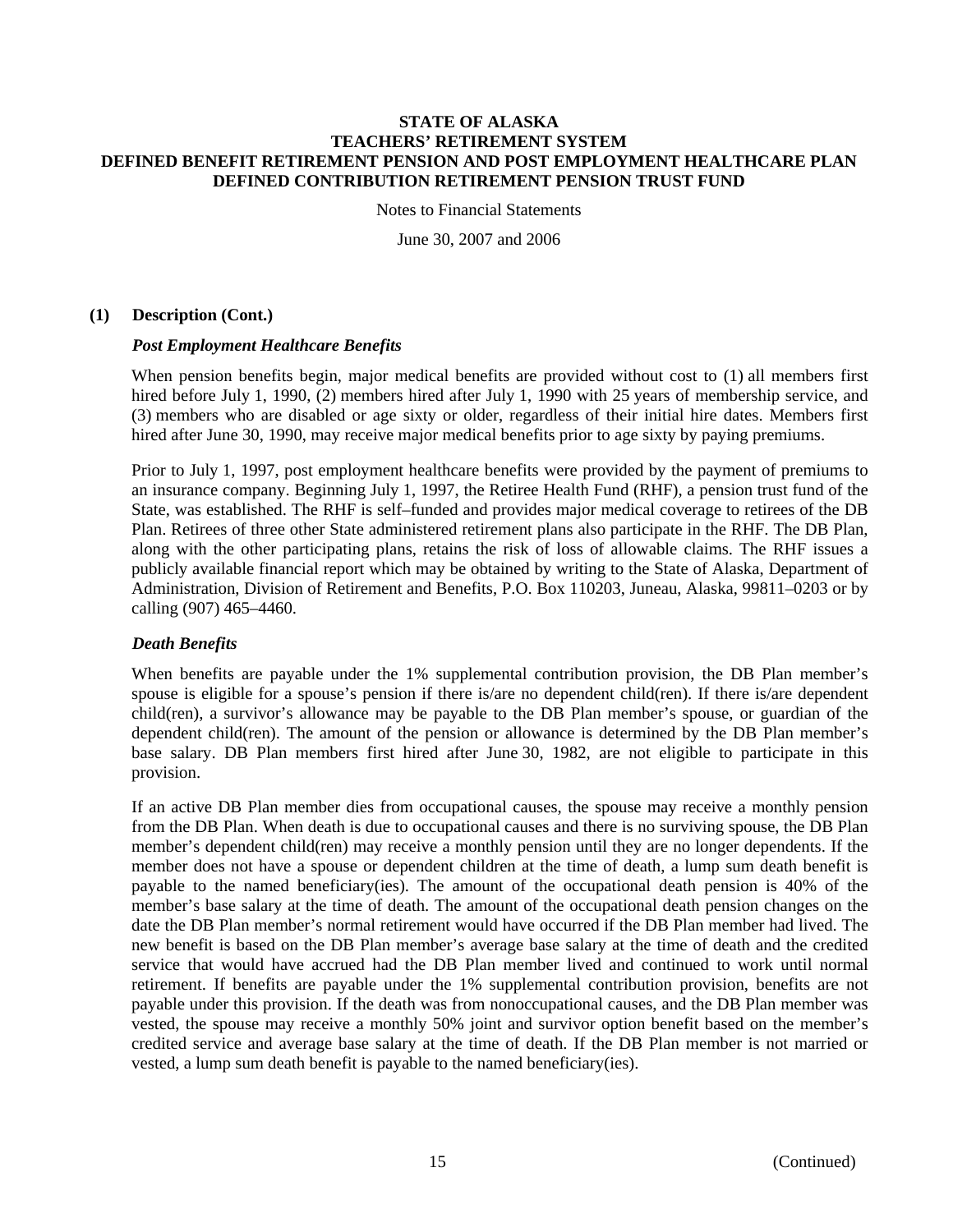Notes to Financial Statements

June 30, 2007 and 2006

## **(1) Description (Cont.)**

### *Disability Benefits*

If a DB Plan member has been in membership service for five or more years for which contributions have been made, is not eligible for normal retirement benefits and becomes permanently disabled, the DB Plan member is entitled to a monthly benefit. The annual disability benefit is equal to 50% of the base salary at the time of the disability plus an additional 10% of his/her base salary for each dependent child up to a maximum of four children. At normal retirement age, a disabled Plan member receives normal retirement benefits.

### *Contributions*

### **DB Plan Member Contributions**

The DB Plan members contribute 8.65% of their base salary as required by statute. The DB Plan's member contributions are deducted before federal tax is withheld. Eligible DB Plan members contribute an additional 1% of their salary under the supplemental contribution provision. Contributions are collected by employers and remitted to the DB Plan. DB Plan member contributions earn interest at the rate of 4.5% per annum, compounded annually.

#### **Employer Contributions**

The DB Plan's funding policy provides for periodic employer contributions at actuarially determined rates that, expressed as a percent of annual covered payroll, are sufficient to accumulate assets to pay both pension and post employment healthcare benefits when due. Employer contribution rates are determined using the entry age normal actuarial funding method. The DB Plan uses the level percentage of pay method to amortize the unfunded liability over a twenty–five year fixed period.

#### *Contributions from the State of Alaska*

House Bill 95, passed by the twenty-fifty Alaska State Legislature, appropriating \$265.9 million from the general fund to the Department of Administration for deposit in the DB Plan's accounts in the teacher's retirement plan as partial payment of the participating teachers' retirement plan employers' contributions for the fiscal year ending June 30, 2008. This appropriation is intended to be the amount required to reduce the employer contribution rate of teachers' retirement plan employers to 12.56% for fiscal year 2008.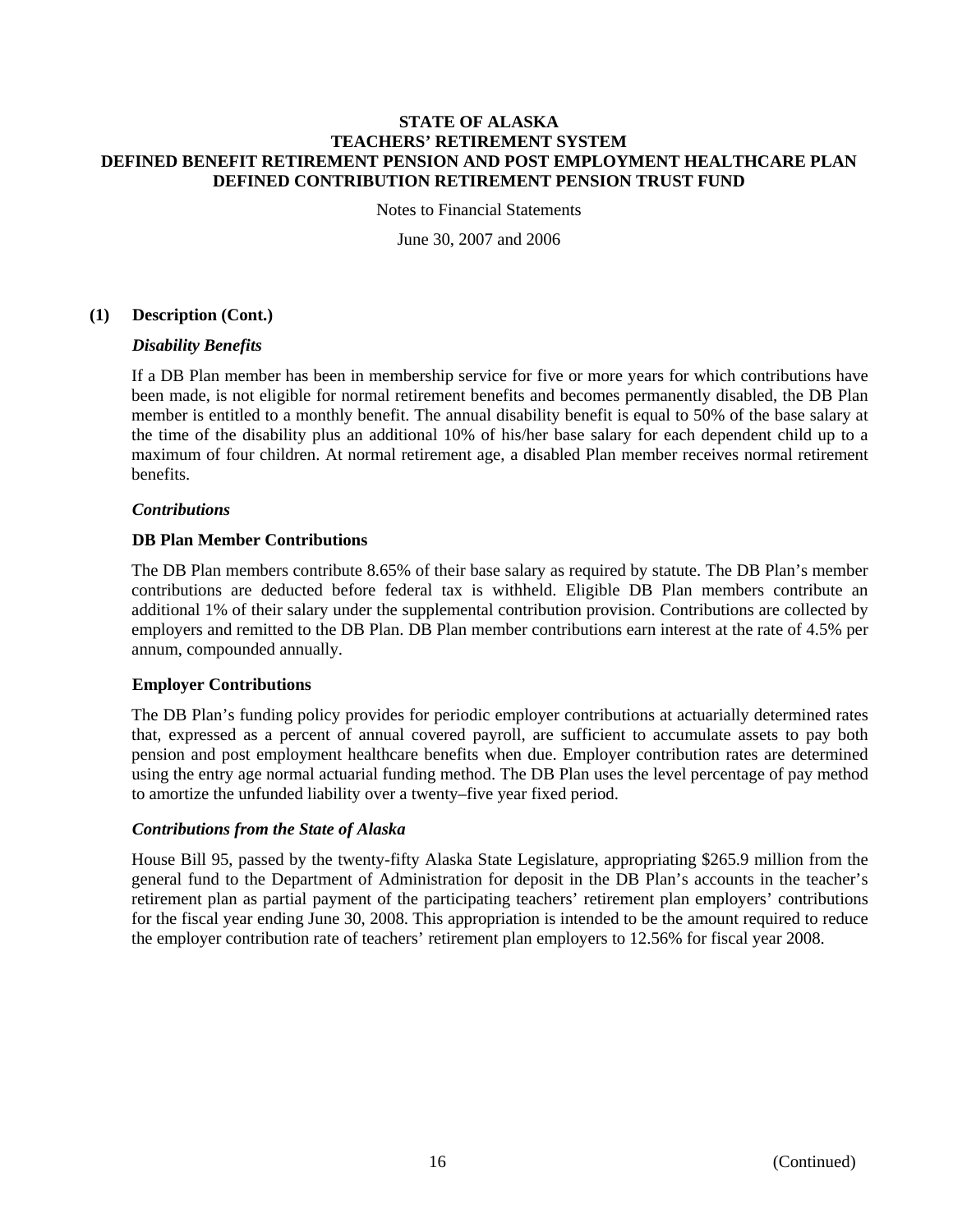Notes to Financial Statements

June 30, 2007 and 2006

## **(1) Description (Cont.)**

### *Refunds*

DB Plan member contributions may be voluntarily or, under certain circumstances, involuntarily refunded to the employee or a garnishing agency sixty days after termination of employment. Voluntary refund rights are forfeited on July 1 following the member's 75th birthday or within fifty years of the member's last termination date. Members who have had contributions refunded forfeit all retirement benefits, including post employment healthcare benefits. Members are allowed to reinstate refunded service due to involuntary refunds by repaying the total involuntary refunded balance and accrued interest. Members are allowed to reinstate voluntarily refunded service by repaying the voluntarily refunded balance and accrued interest, as long as they re–establish an employee relationship with a participating DB Plan employer before July 1, 2010. Members who have not re–established an employee relationship with a participating DB Plan employer by June 30, 2010, will not be eligible to reinstate voluntarily refunded service and will forfeit any claim to DB Plan membership rights. Balances refunded to members accrue interest at the rate of 7.0% per annum, compounded semiannually.

#### *Administrative Costs*

Administrative costs are financed through investment earnings.

## *Due From (To) State of Alaska General Fund*

Amounts due from (to) the State of Alaska General Fund represent the net difference between amounts paid by the DB Plan on behalf of others and amounts paid by others on behalf of the DB Plan.

### **DCR Pension Trust Fund**

#### *General*

The DCR Pension Trust Fund is a defined contribution, cost-sharing, multiple employer public employee retirement plan within TRS established and administrated by the State of Alaska (State) to provide pension and post employment healthcare benefits for eligible employees. Benefits and contribution provisions are established by State law and may be amended only by the State Legislature. The DCR Pension Trust Fund was created by State of Alaska Statutes effective July 1, 2006. A defined contribution plan is a plan in which savings are accumulated in an individual retirement account for the exclusive benefit of the member or beneficiaries.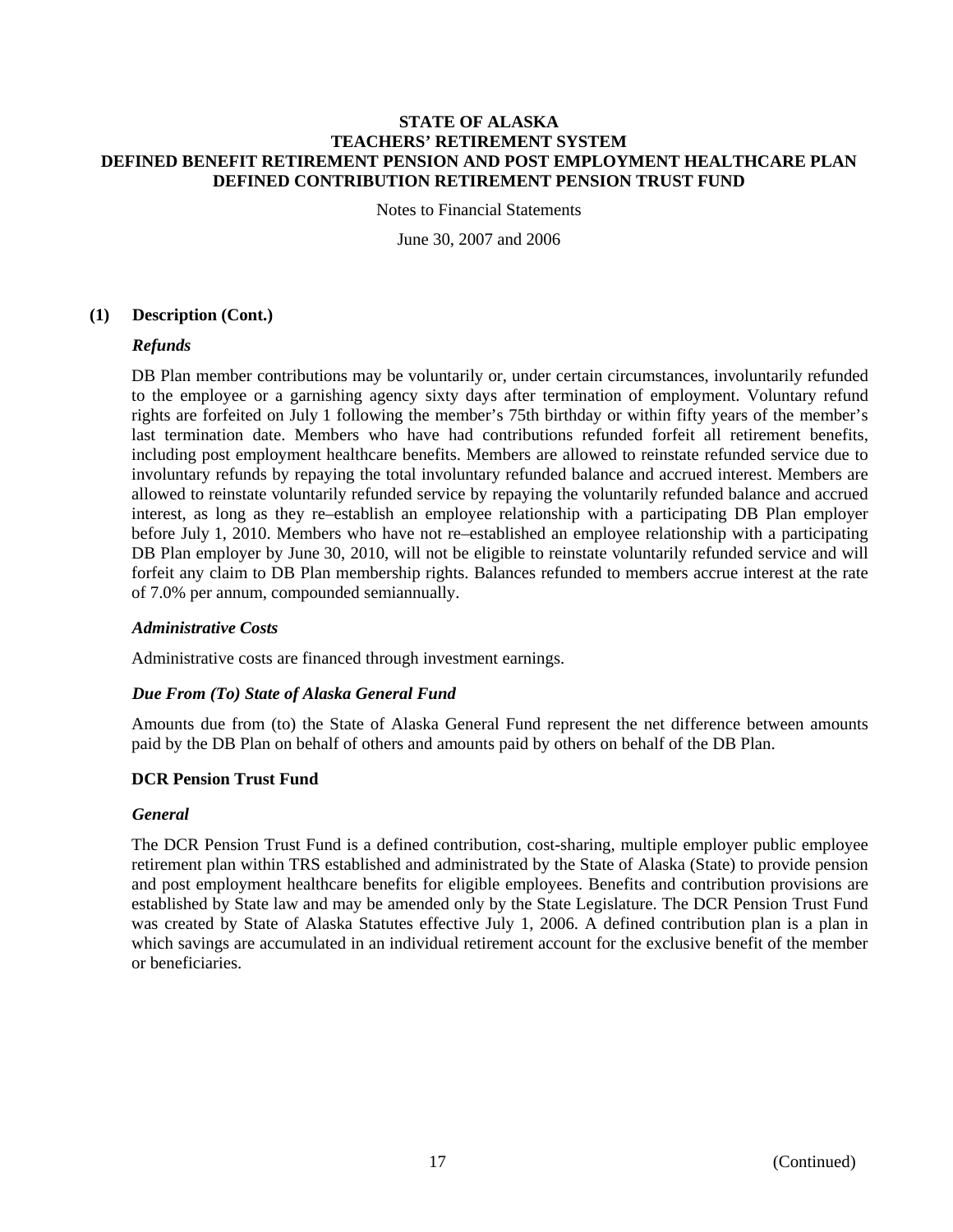Notes to Financial Statements

June 30, 2007 and 2006

#### **(1) Description (Cont.)**

At June 30, DCR Pension Trust Fund membership consisted of:

|                                                           | 200 I          |
|-----------------------------------------------------------|----------------|
| Retirees and beneficiaries currently receiving benefits   |                |
| Terminated plan members entitled to future benefits:      |                |
| 25% Vested                                                |                |
| 50% Vested                                                |                |
| 75% Vested                                                | $\mathbf{1}$   |
| 100% Vested                                               | $\overline{3}$ |
| Total terminated plan members entitled to future benefits | 5              |
| Total current and future benefits                         | 5              |
| Active plan members:                                      |                |
| 25% Vested                                                | $\mathfrak{D}$ |
| 50% Vested                                                |                |
| 75% Vested                                                |                |
| 100% Vested                                               | 4              |
| Nonvested                                                 | 635            |
| Total active plan members                                 | 641            |
|                                                           |                |
|                                                           | 646            |

#### *Pension Benefits*

A participating member is immediately and fully vested in that member's contributions and related earnings. A member shall be fully vested in the employer contributions made on that member's behalf, and related earnings, after five years of service. A member is partially vested in the employer contributions made on that member's behalf, and the related earnings, in the ratio of a) 25% with two years of service, b) 50% with three years of service; c) 75% with four years of service; and d) 100% with five years of service.

**2007**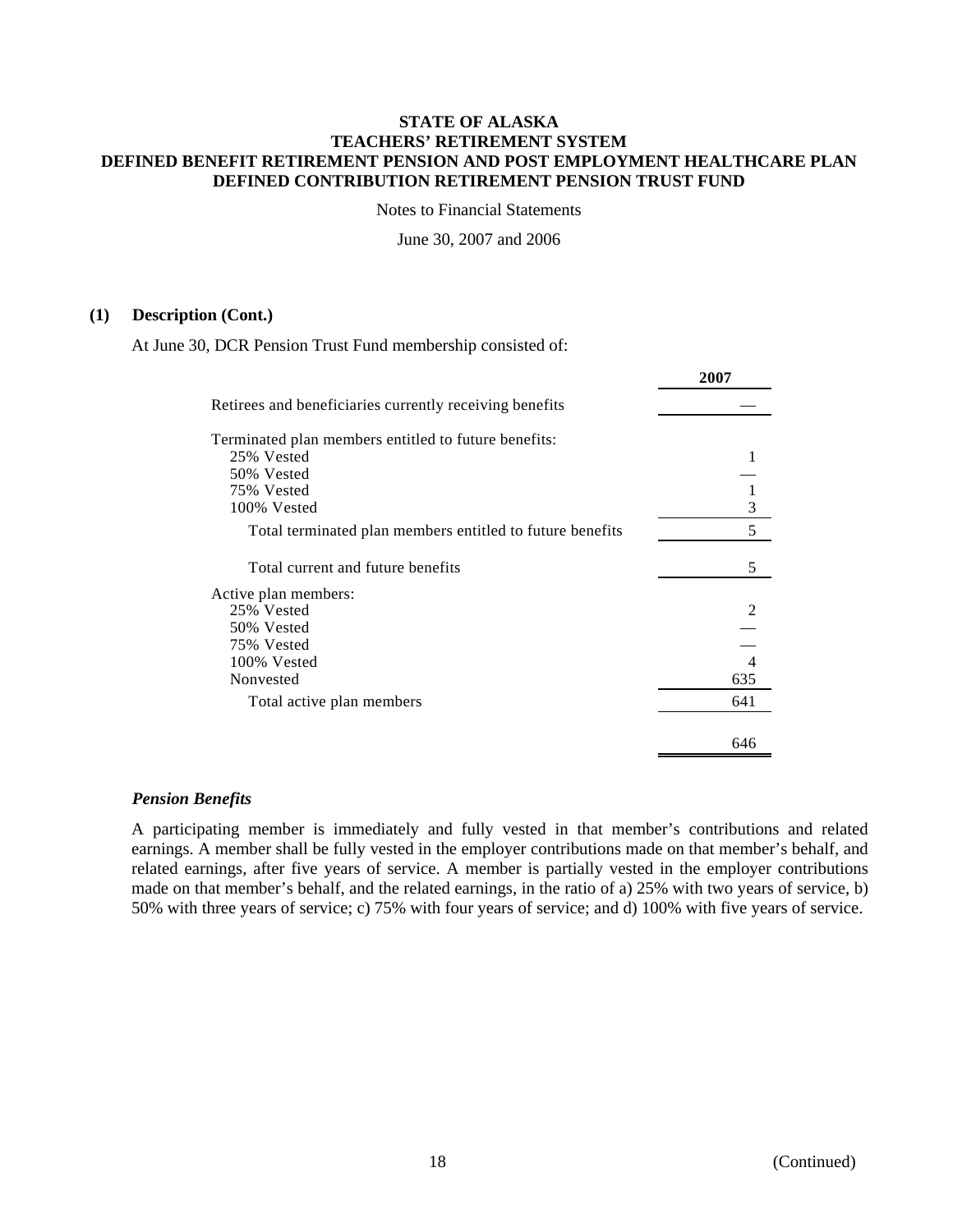Notes to Financial Statements

June 30, 2007 and 2006

### **(1) Description (Cont.)**

### *Post Employment Healthcare Benefits*

Major medical benefits available to eligible persons are access to the retiree major medical insurance plan and to the health reimbursement arrangement plan. Access to the retiree major medical insurance plan means that an eligible person may not be denied insurance coverage except for failure to pay the required premium.

### *Death Benefits*

If (1) the death of an employee occurs before the employee's retirement and before the employee's normal retirement date, (2) the proximate cause of death is a bodily injury sustained or a hazard undergone while in the performance and within the scope of the employee's duties, and (3) the injury or hazard is not the proximate result of willful negligence of the employee, a monthly survivor's pension shall be paid to the surviving spouse. If there is no surviving spouse or if the spouse later dies, the monthly survivor's pension shall be paid in equal parts to the dependent children of the employee.

The monthly survivor's pension section for survivors of employees who were not peace officers or fire fighters is 40% of the employee's monthly compensation in the month in which the employee dies. The monthly survivor's pension for survivors of employees who were peace officers or fire fighters is 50% of the monthly compensation in the month in which the employee dies. While the monthly survivor's pension is being paid, the employer shall make contributions on behalf of the employee's beneficiaries based on the deceased employee's gross monthly compensation at the time of occupational death.

## *Disability Benefits*

An employee is eligible for an occupational disability benefit if employment is terminated because of a total and apparently permanent occupational disability before the employee's normal retirement date. The occupational disability benefits accrue beginning the first day of the month following termination of employment as a result of the disability and are payable the last day of the month. If a final determination granting the benefit is not made in time to pay the benefit when due, a retroactive payment shall be made to cover the period of deferment.

#### *Contributions*

## **Defined Contribution Retirement Pension Trust Fund Member Contributions**

Contribution rates are 8.0% for DCR Pension Trust Fund members, as required by statute. The employer shall deduct the contribution from the member's compensation at the end of each payroll period, and the contribution shall be credited by the plan to the member's individual account. The contributions shall be deducted from the member's compensation before the computation of applicable federal taxes.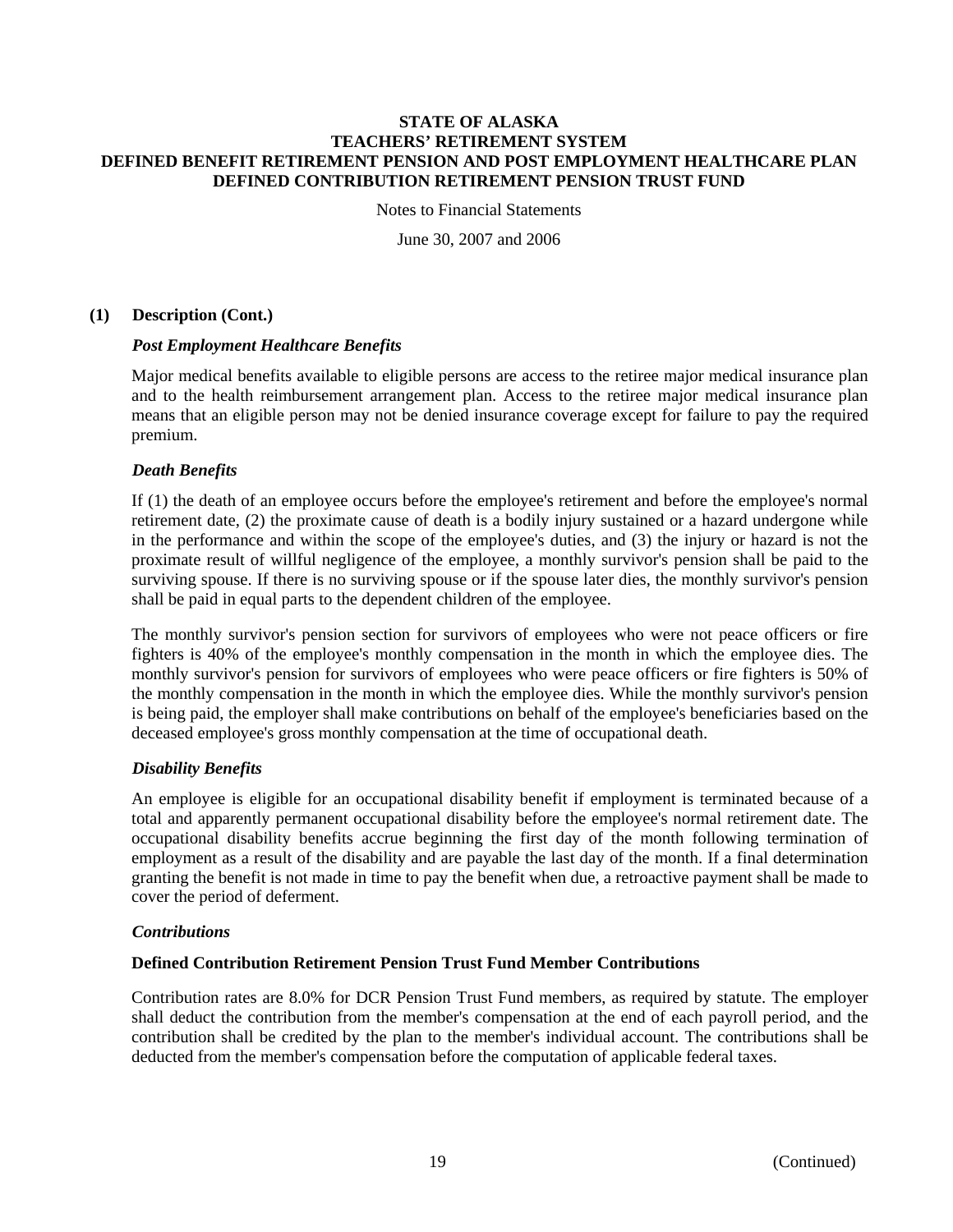Notes to Financial Statements

June 30, 2007 and 2006

#### **(1) Description (Cont.)**

### **Employer Contributions**

An employer shall contribute to each member's individual account an amount equal to 7.0% of the member's compensation.

### **Participant Accounts**

Participant accounts under the DCR Pension Trust Fund are self-directed with respect to investment options. Investment options are disclosed in note 3.

Each participant designates how contributions are to be allocated among the investment options. Each participant's account is credited with the participant's contributions and the appreciation or depreciation in unit value for the investment funds.

Recordkeeping/administrative fees consisting of a fixed amount, applied in a lump-sum each calendar year, and a variable amount, applied monthly, are deducted from each participant's account, applied pro rata to all the funds in which the employee participates. This fee is for all costs incurred by the record keeper and by the State. The investment management fees are netted out of the funds' performance.

## *Refunds*

A member is eligible to elect distribution of the member's account in accordance with this section 60 days after termination of employment. Distributions that are being paid to a member may not be affected by the member's subsequent reemployment with the employer. Upon reemployment, a new individual account shall be established for the member to whom any future contributions shall be allocated.

#### **(2) Summary of Significant Accounting Policies**

#### *Basis of Accounting*

The Plans financial statements are prepared using the economic resources measurement focus and the accrual basis of accounting. Contributions are recognized in the period in which they are due. Benefits and refunds are recognized when due and payable.

#### *Use of Estimates*

The preparation of financial statements in conformity with generally accepted accounting principles requires management to make estimates and assumptions that affect the reported amounts of assets and liabilities and disclosure of contingent assets and liabilities at the date of the financial statements and the reported amounts of additions and deductions during the reporting period. Actual results could differ from those estimates.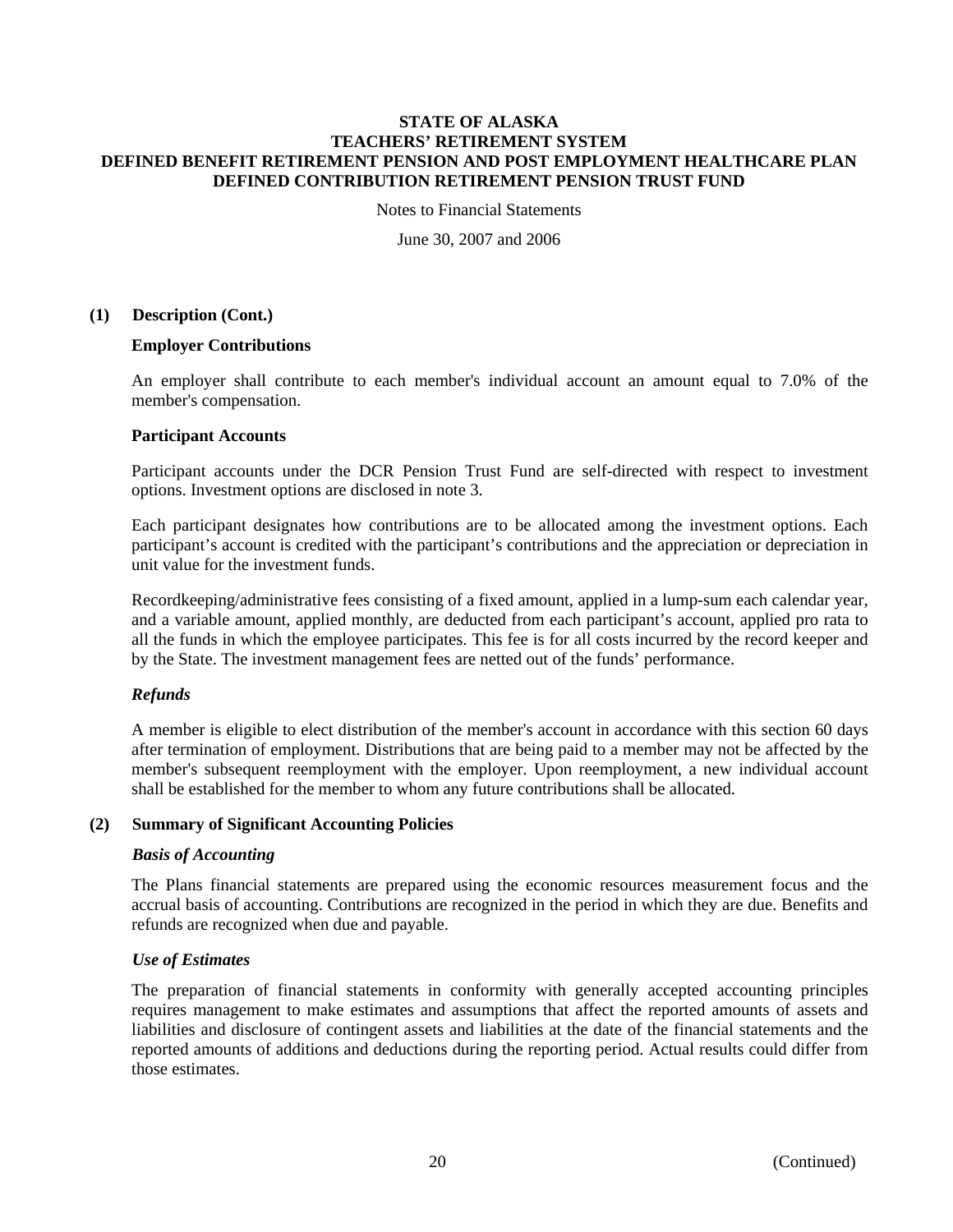Notes to Financial Statements

June 30, 2007 and 2006

### **(2) Summary of Significant Accounting Policies (Cont.)**

#### *GASB Statements No. 25 and No. 43*

The DB Plan and DCR Pension Trust Fund follow the provisions of Government Accounting Standards Board (GASB) Statement No. 25, *Financial Reporting for Defined Benefit Pension Plans and Note Disclosures for Defined Contribution Plans* (GASB 25). GASB 25 establishes a financial reporting framework for defined benefit plans that distinguishes between two separate categories of information: (a) current financial information about plan assets and financial activities and (b) actuarially determined information, from a long-term perspective, about the funded status of the plan and the progress being made in accumulating sufficient assets to pay benefits when due.

During the fiscal year, the DB Plan adopted GASB Statement No. 43, *Financial Reporting for Post Employment Benefit Plans Other Than Pension Plans* (GASB 43). GASB 43 establishes uniform financial reporting standards for Other Post-employment Benefit Plans (OPEB) and supersedes the interim guidance included in GASB Statement No. 26, *Financial Reporting or Pos Employment Healthcare Plans Administered by Defined Benefit Pension Plans*. The approach followed by GASB 43 is generally consistent with the approach adopted in GASB 25, with modifications to reflect differences between pension and OPEB plans.

#### *Investments*

Investments are recorded at fair value in accordance with GASB Statement No. 31. Fair value is "the amount that a plan can reasonably expect to receive for an investment in a current sale between a willing buyer and a willing seller – that is, other than in a forced or liquidation sale." Security transactions are accounted for on a trade date (ownership) basis at the current fair value. Dividend income on equity securities is accrued on the ex-dividend date. Net appreciation (depreciation) is determined by calculating the change in the fair value of investments between the end of the year and the beginning of the year, less purchases of investments at cost, plus sales of investments at fair value. Investment deductions consist of those administrative deductions directly related to the Plan's investment operations.

In fiscal year 2005, GASB Statement No. 40, *Deposits and Investment Risk Disclosures* (GASB 40) was implemented. GASB 40 addresses disclosures on deposits and investments, focusing on common investment risks related to interest rate risk, credit risk, foreign currency risk and concentration of credit risk.

#### Basis of Accounting

The schedules are prepared using the accrual basis of accounting for investment income. Assets are reported at fair value. Investment purchases and sales are recorded on a trade-date basis. Net withdrawals represent contributions from employers and members, net of benefits paid to DB Plan and DCR Pension Trust Fund members as well as administrative and investment management expenses. Contributions, benefits paid and all expenses are recorded on a cash basis.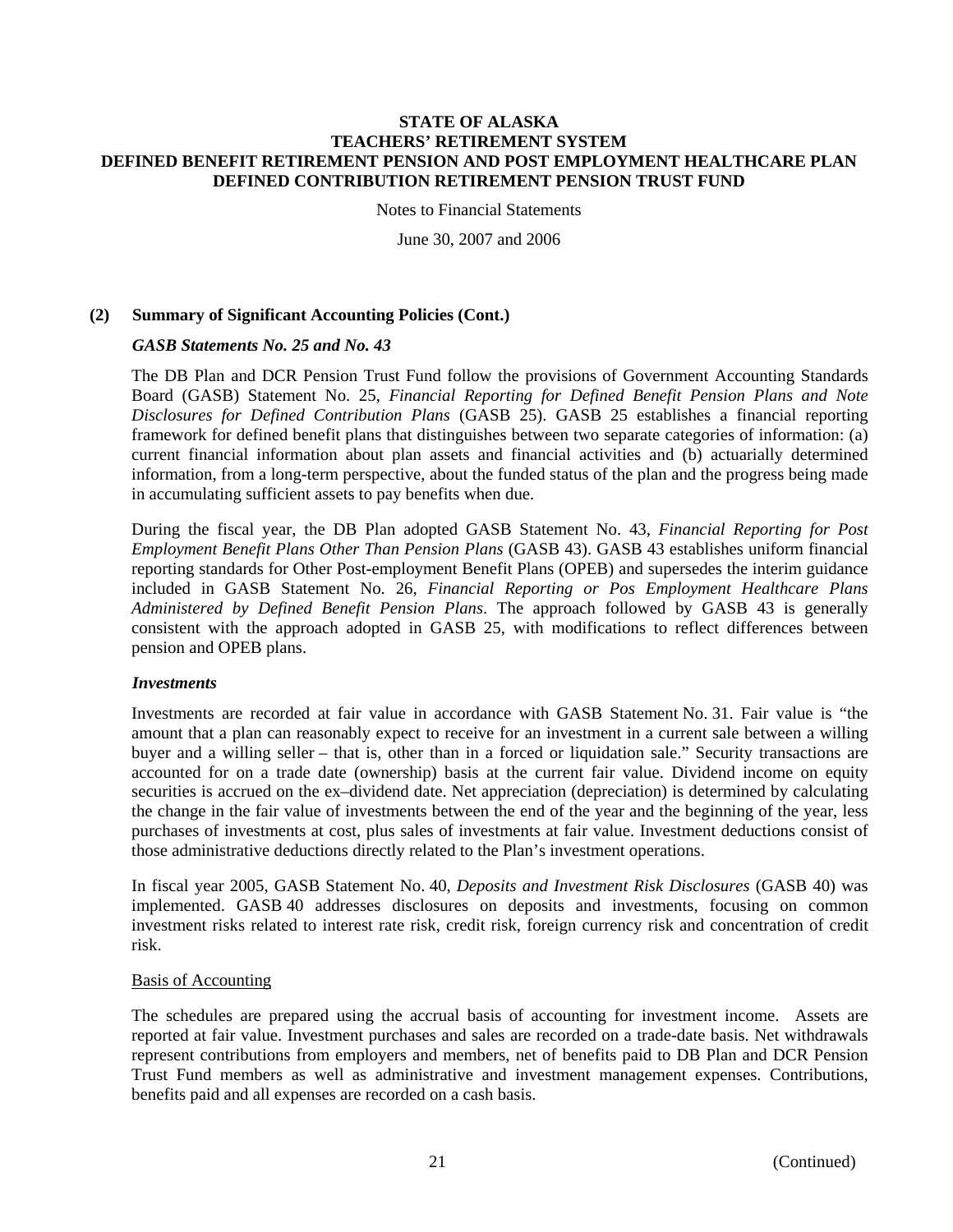Notes to Financial Statements

June 30, 2007 and 2006

### **(2) Summary of Significant Accounting Policies (Cont.)**

#### Valuation

Fixed income securities are valued each business day using prices obtained from a pricing service when such prices are available; otherwise, such securities are valued at the most current sale price or based on a valuation provided by investment managers.

Domestic and international equity securities are valued each business day using prices obtained from pricing service or prices quoted by one or more independent brokers.

Emerging markets securities are valued on the last business day of each month by the investment managers.

Private equity securities are valued quarterly by the general partners and investment sponsors. The private equity oversight manager is held to a standard of reasonable care in verifying that the valuations reasonably reflect the underlying fair value of the investments.

Absolute return investments are valued monthly by the general partners. The fund administrators are held to a standard of reasonable care in verifying that the valuations reasonably reflect the underlying fair value of the investments.

The energy related investments in the other investments pool are valued quarterly by the general partner. The agricultural investments are valued quarterly by investment managers. Valuations are based on market conditions and knowledge of industry trends. Agricultural holdings are appraised once every three years, in conjunction with the purchase anniversary date, by independent appraisers.

With the exception of real estate investment trust holdings, real estate investments are valued quarterly by investment managers based on market conditions and their knowledge of industry trends. Separate account real estate investments are appraised at least once every three years, in conjunction with the properties purchase anniversary date, by independent appraisers. Real estate investment trust holdings are valued each business day using prices obtained from a pricing service.

Securities expressed in terms of foreign currencies are translated into U.S. dollars at the prevailing exchange rates. Forward currency contracts are valued at the mid-point of representative quoted bid and asked prices.

Mortgage loans are valued at their principal balance (cost) less an allowance for loan loss, the net result of which approximates fair value. At June 30, 2007 and 2006, the allowance for loan loss totaled \$5,221 and is considered by management to be sufficient to cover any losses to the mortgage loan portfolio.

Collective investment funds are stated at fair value based on the unit value as reported by the Trustees multiplied by the number of units held by the Plans. The unit value is determined by the Trustees based on fair value do the underlying assets. Purchases and sales of securities are recorded on a trade-date basis.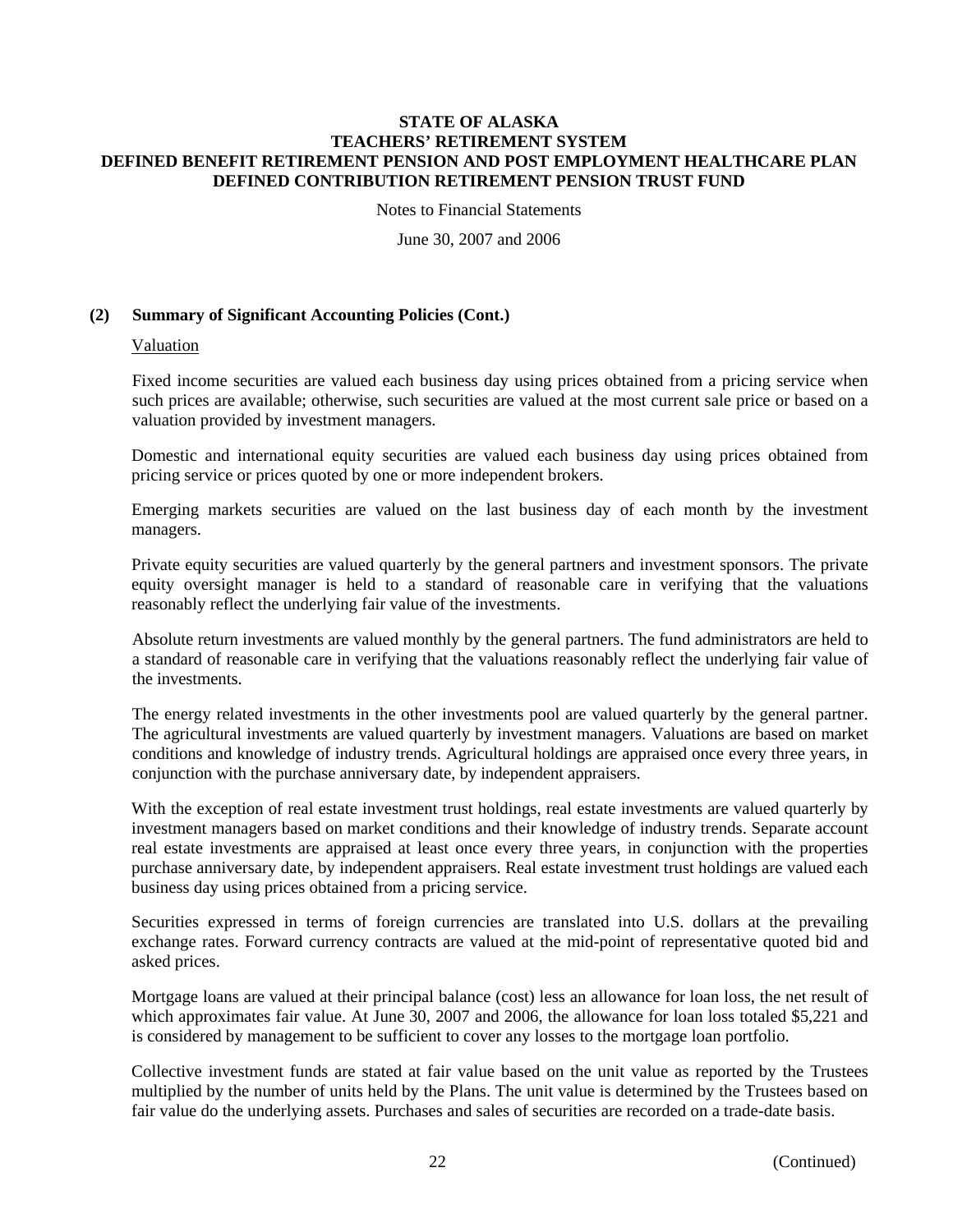Notes to Financial Statements

June 30, 2007 and 2006

### **(2) Summary of Significant Accounting Policies (Cont.)**

Pooled investment funds, held in trust, are stated at fair valued based on the unit value as reported by the Trustees multiplied by the number of units held by the Plans. The unit value is determined by the Trustees based on fair value of the underlying assets. Purchases and sales of securities are recorded on a trade-date basis.

#### Income Allocation

Income in the fixed income and domestic and international equity pools is allocated to pool participants daily on a pro rate basis.

Income, in the emerging markets, private equity, absolute return, other investments, and real estate pools is allocated to pool participants monthly on a pro rata basis.

Income for the pooled investment and collective investment funds is credited to the fund's net asset value on a daily basis and allocated to pool participants on a pro rata basis.

#### *Contributions Receivable*

Contributions from the DB Plan and DCR Pension Trust Fund members and employers for service through June 30 are accrued. These contributions are considered fully collectible and, accordingly, no allowance for uncollectible receivables is reflected in the financial statements.

## *Federal Income Tax Status*

The DB Plan and DCR Pension Trust Funds are qualified plans under Section 401(a) and 414(d) of the Internal Revenue Code and are exempt from federal income taxes under Section 501(a).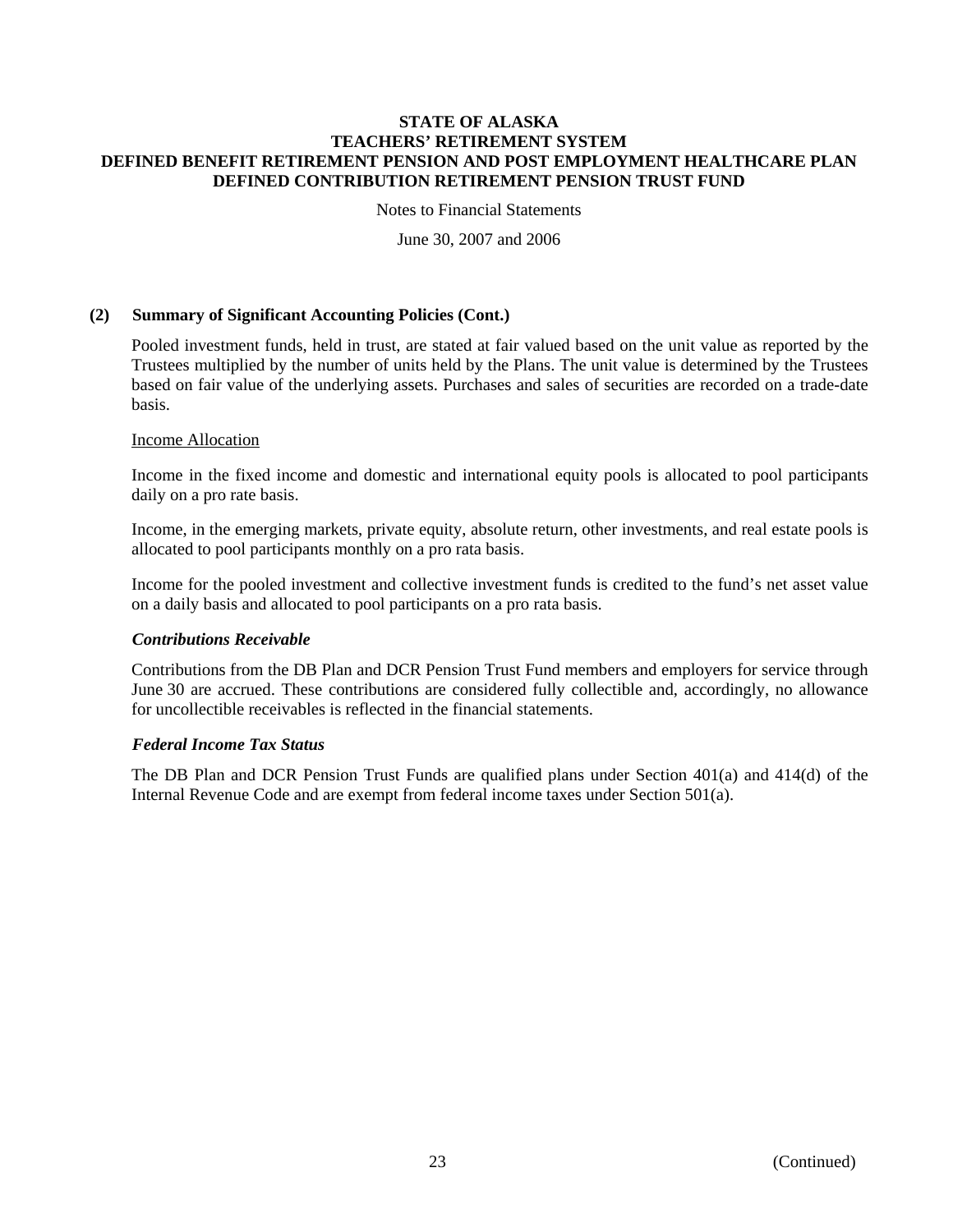Notes to Financial Statements

June 30, 2007 and 2006

#### **(3) Investments**

The Alaska Retirement Management Board (ARMB) has statutory oversight of the DB Plan and DCR Pension Trust Fund's investments. As the fiduciary, the ARMB has the statutory authority to invest the assets under the Prudent Investor Rule. Alaska Statute provides that investments shall be made with the judgment and care under circumstances then prevailing that an institutional investor of ordinary professional prudence, discretion and intelligence exercises in managing large investment portfolios.

The Department of Revenue, Treasury Division (Treasury) provides staff for the ARMB. Treasury has created a pooled environment by which it manages the investments the ARMB has fiduciary responsibility for. Additionally, Treasury manages mix of pooled investments, collective investments, and mutual funds for the Defined Contributions plan, which includes Occupational Death and Disability Benefits. Actual investing is performed by investment officers in the State's Department of Revenue, Treasury Division, or by contracted external investment managers. The ARMB has developed investment guidelines, policies and procedures for Treasury staff and external investment managers to adhere to when managing investments. Specifically, the Securities Lending Collateral, Collective Investment Pools, Defined Contribution Pooled Investment Funds, External Domestic Fixed Income Pool, International Fixed Income Pool, High Yield Pool, Domestic Equity Pool, International Equity Pool, Emerging Markets Equity Pool, Private Equity Pool, Absolute Return Pool, Other Investments Pool and, with the exception of real estate investment trust holdings the Real Estate Pool are manage by external management companies. Treasury manages the Alaska Retirement Fixed Income Pool, Short-term Fixed Income Pool, real estate investment trust holding and cash holding of certain external managers in addition to acting as oversight manage for all externally managed investments.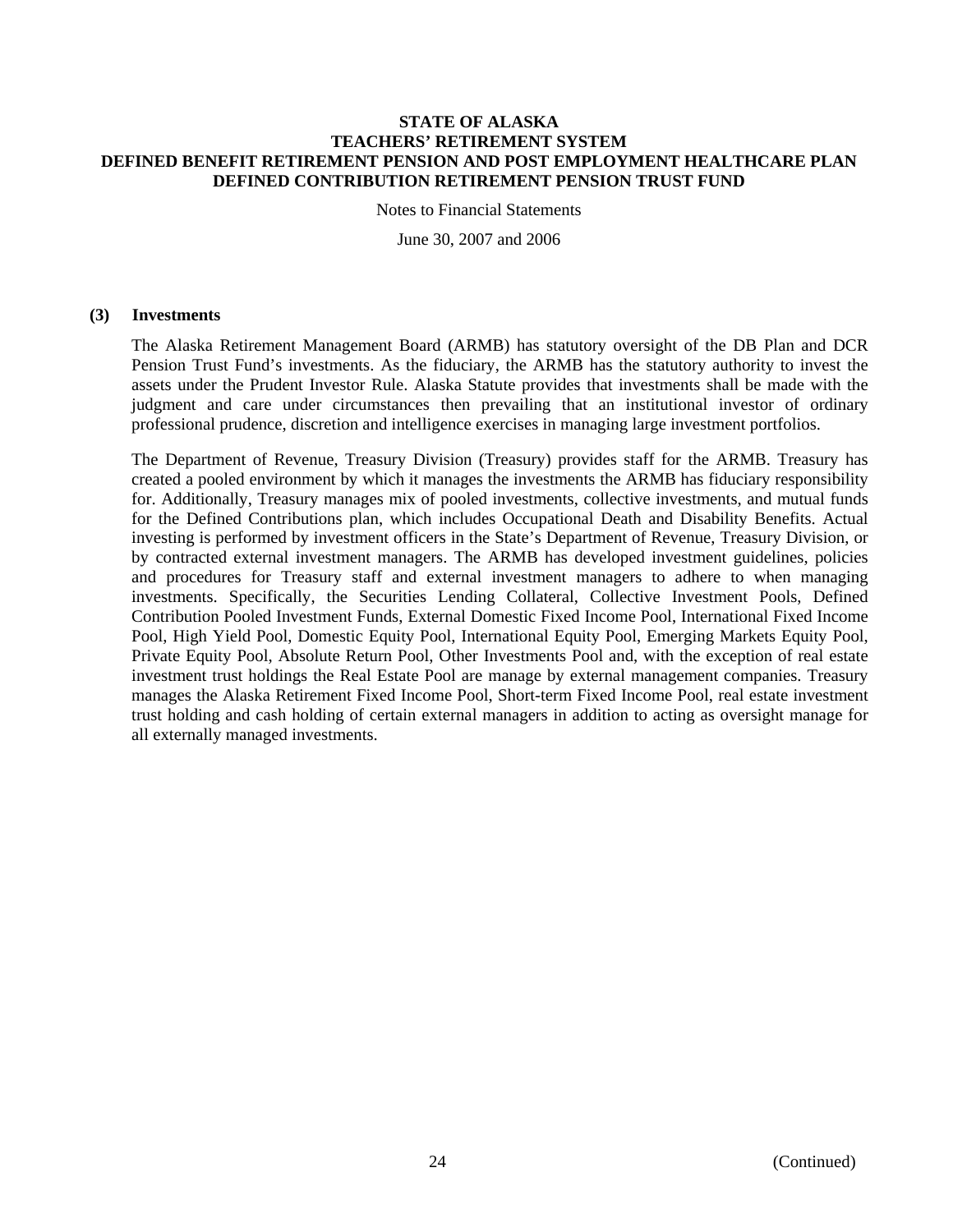Notes to Financial Statements

June 30, 2007 and 2006

#### **(3) Investments (Cont.)**

### **Defined Benefit Retirement Plan Pools**

### *Short–Term Fixed Income Pool*

The DB Plan participates in the State's internally managed short–term fixed income pool which was established March 15, 1993, with a start up and maintained share price of \$1. Treasury staff determines the allocation between permissible securities. Each member owns shares in the pool, the number of which fluctuates daily with contributions and withdrawals. Member shares also change at the beginning of each month when income is paid. At June 30, 2007 and 2006, the DB Plan had a 0.03% and 0.02% direct ownership in the short–term fixed income pool which included interest receivable of \$14,559 and \$15,402, respectively. The DB Plan had a 4.21% and 4.29% indirect ownership in the short–term fixed income pool at June 30, 2007 and 2006, respectively.

## *Enhanced Cash Fixed Income Pool*

The DB Plan participated in the State's internally managed enhanced cash fixed income pool which was established in June 2007 with a startup and maintained share price of \$1,000. The share price at June 30, 2007 was \$1,000. Treasury staff determines the allocation between permissible securities. Each member owns shares in the pool, the number of which fluctuates daily with contributions and withdrawals. Member shares also change at the beginning of each month when income is paid. At year end only one pool, the domestic fixed income pool was invested in the enhanced cash fixed income pool. At June 30, 2007 the DB Plan's invested assets included a 30.69% direct ownership in the enhanced cash fixed income pool.

#### *Domestic Fixed Income Pool*

The DB Plan participated in the ARMB's internally managed retirement fixed income pool which was established March 1, 1996, with a start up share price of \$1,000. The share price at June 30, 2007, was \$1,958. Treasury staff determines the allocation between permissible securities. Ownership in the pool is based on the number of shares held by each member. The net asset value per share is determined by dividing the total fair value of the net assets of the pool by the number of shares of the pool outstanding on the valuation date. Contributions to and withdrawals from the pool are based on the beginning of the day net asset value per share on the day of the transaction. At June 30, 2007 and 2006, the DB Plan's invested assets included a 31.70% and 31.38% ownership in the retirement fixed income pool, respectively.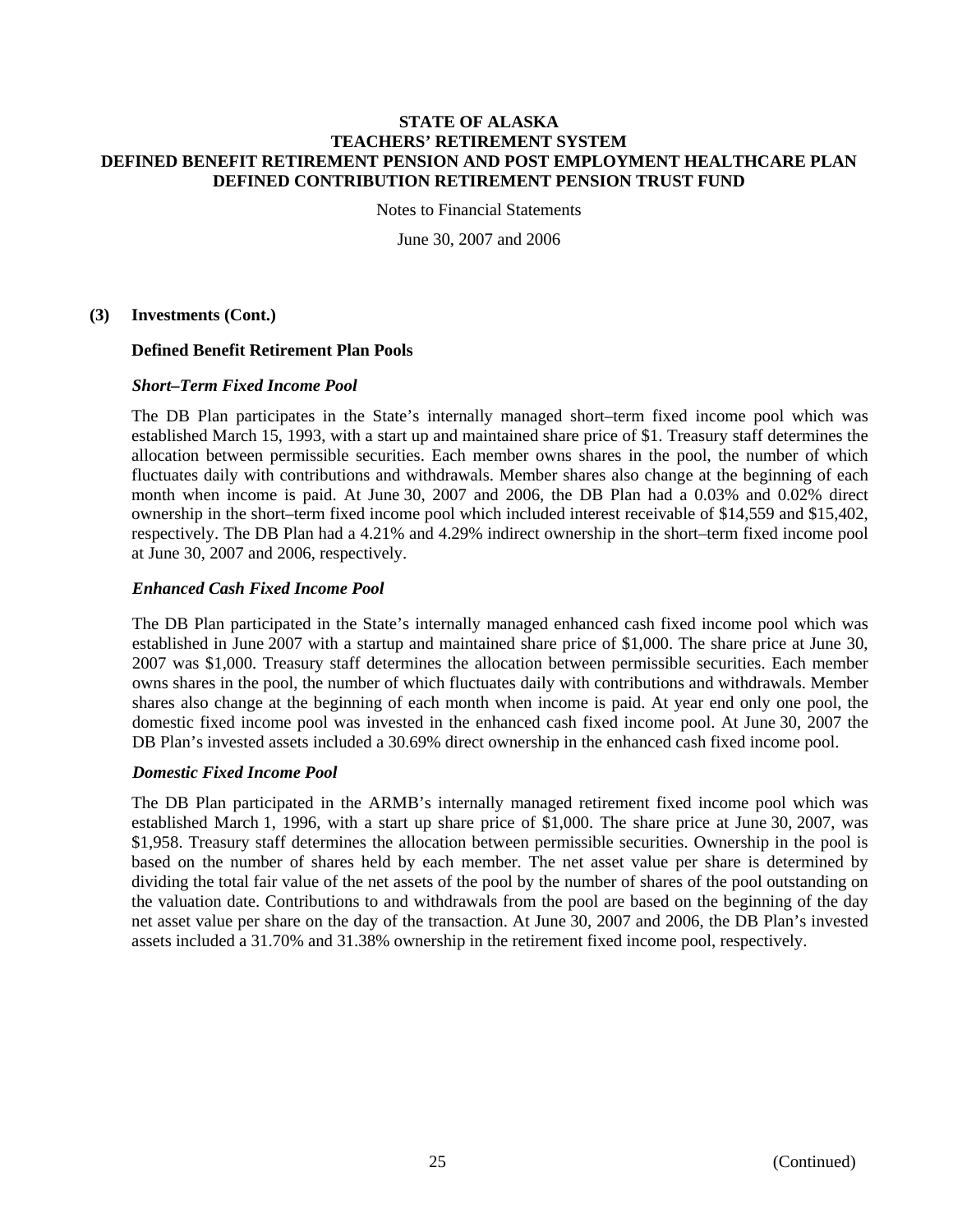Notes to Financial Statements

June 30, 2007 and 2006

#### **(3) Investments (Cont.)**

#### *International Fixed Income Pool*

The DB Plan participates in the ARMB's externally managed international fixed income pool which was established March 3, 1997, with a start up share price of \$1,000. The share price at June 30, 2007, was \$1,826. The manager independently determines the allocation between permissible securities. Ownership in the pool is based on the number of shares held by each member. The net asset value per share is determined by dividing the total fair value of the net assets of the pool by the number of shares of the pool outstanding on the valuation date. Contributions to and withdrawals from the pool are based on the beginning of the day net asset value per share on the day of the transaction. At June 30, 2007 and 2006, the DB Plan had a 30.70% and 31.20% ownership in the international fixed income pool, respectively.

## *High Yield Pool*

The DB Plan participates in the ARMB's externally managed high yield fixed income pool which was established April 15, 2005, with a start up share price of \$1,000. The share price at June 30, 2007, was \$1,189. The manager independently determines the allocation between permissible securities. Ownership in the pool is based on the number of shares held by each member. The net asset value per share is determined by dividing the total fair value of the net assets of the pool by the number of shares of the pool outstanding on the valuation date. Contributions to and withdrawals from the pool are based on the beginning of the day net asset value per share on the day of the transaction. At June 30, 2007 and 2006, the DB Plan had a 31.67% and 31.20% ownership in the high yield pool, respectively.

## *Domestic Equity Pool*

The domestic equity pool is comprised of an external large cap domestic equity pool and an external small cap domestic equity pool.

#### **Large Cap Domestic Equity Pool**

The DB Plan participates in the ARMB's externally managed large cap domestic equity pool which was established July 1, 2004, with a start up share price of \$1,000. The share price at June 30, 2007, was \$1,368. Each manager independently determines the allocation between permissible securities. Ownership in the pool is based on the number of shares held by each member. The net asset value per share is determined by dividing the total fair value of the net assets of the pool by the number of shares of the pool outstanding on the valuation date. Contributions to and withdrawals from the pool are based on the beginning of the day net asset value per share on the day of the transaction. At June 30, 2007 and 2006, the DB Plan had a 30.63% and 31.16% ownership in the large cap domestic equity pool, respectively.

#### **Small Cap Domestic Equity Pool**

The DB Plan participates in the ARMB's externally managed small cap domestic equity pool which was established July 1, 2004, with a start up share price of \$1,000. The share price at June 30, 2007, was \$1,375. Each manager independently determines the allocation between permissible securities. Ownership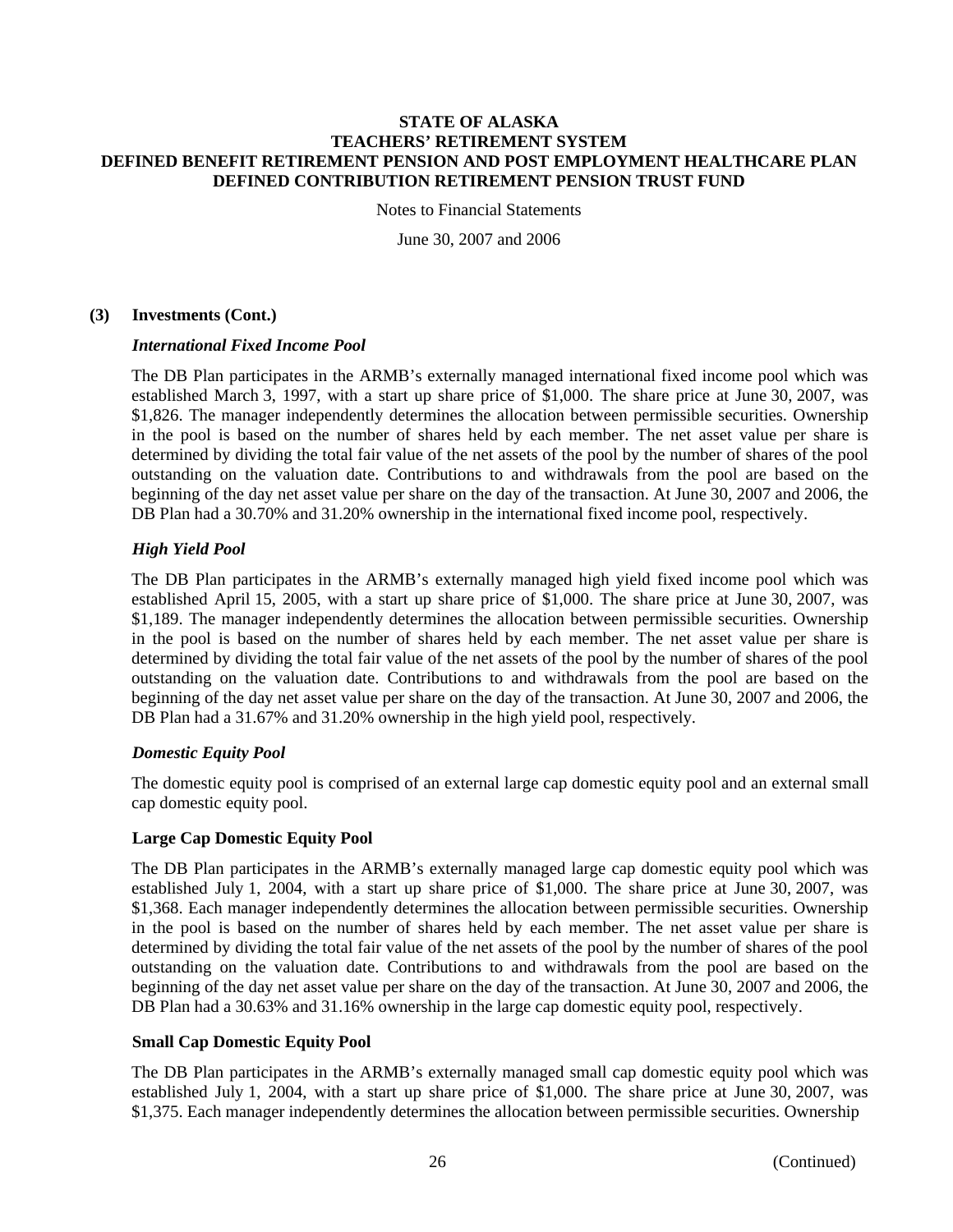Notes to Financial Statements

June 30, 2007 and 2006

### **(3) Investments (Cont.)**

in the pool is based on the number of shares held by each member. The net asset value per share is determined by dividing the total fair value of the net assets of the pool by the number of shares of the pool outstanding on the valuation date. Contributions to and withdrawals from the pool are based on the beginning of the day net asset value per share on the day of the transaction. At June 30, 2007 and 2006, the DB Plan had a 31.15% and 31.64% ownership in the small cap domestic equity pool, respectively.

#### *International Equity Pool*

The DB Plan participates in the ARMB's externally managed international equity pool which was established January 1, 1992, with a start up share price of \$1,000. The share price at June 30, 2007, was \$4,302. Each manager independently determines the allocation between permissible securities. Ownership in the pool is based on the number of shares held by each member. The net asset value per share is determined by dividing the total fair value of the net assets of the pool by the number of shares of the pool outstanding on the valuation date. Contributions to and withdrawals from the pool are based on the beginning of the day net asset value per share on the day of the transaction. At June 30, 2007 and 2006, the Plan had a 30.63% and 30.64% ownership in the international equity pool, respectively.

## *Emerging Markets Equity Pool*

The DB Plan participates in the ARMB's externally managed emerging markets equity pool which was established May 2, 1994, with a start up share price of \$1,000. The share price at June 30, 2007, was \$3,870. The pool participates in two externally managed commingled investment funds through ownership of equity shares. The commingled funds, comprised of various institutional investors, invest in the securities markets of developing countries. Ownership in the pool is based on the number of shares held by each member. The net asset value per share is determined by dividing the total fair value of the net assets of the pool by the number of shares of the pool outstanding on the valuation date. Contributions to and withdrawals from the pool are based on the beginning of the day net asset value per share on the day of the transaction. At June 30, 2007 and 2006, the DB Plan had a 30.69% and 35.00% ownership in the emerging markets equity pool, respectively.

## *Private Equity Pool*

The DB Plan participates in the ARMB's externally managed private equity pool which was established April 24, 1998, with a start up share price of \$1,000. The share price at June 30, 2007, was \$2,214. Underlying assets in the pool are comprised of venture capital, buyouts, restructuring and special situation investments through limited partnership agreements. Each manager independently determines the limited partnerships to invest in. Ownership in the pool is based on the number of shares held by each member. The net asset value per share is determined by dividing the total fair value of the net assets of the pool by the number of shares of the pool outstanding on the valuation date. Contributions to and withdrawals from the pool are based on the beginning of the day net asset value per share on the day of the transaction. At June 30, 2007 and 2006, the DB Plan had a 30.96% and 31.85% ownership in the private equity pool, respectively.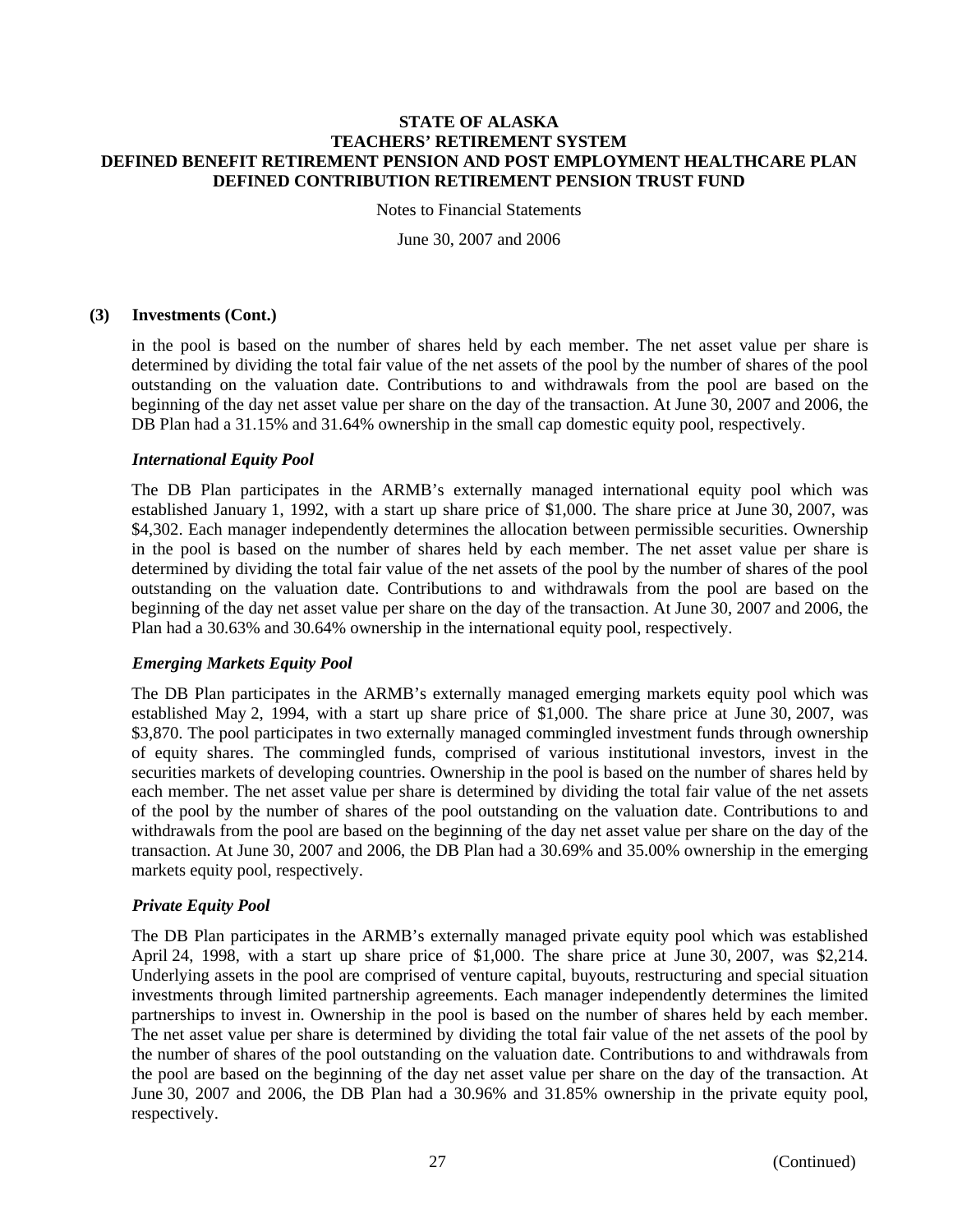Notes to Financial Statements

June 30, 2007 and 2006

### **(3) Investments (Cont.)**

#### *Absolute Return Pool*

The DB Plan participates in the ARMB's externally managed absolute return pool which was established October 31, 2004, with a start up share price of \$1,000. The share price at June 30, 2007, was \$1,248. Underlying assets in the pool are comprised of hedge fund limited partnership agreements. Each manager independently determines the limited partnerships to invest in. Ownership in the pool is based on the number of shares held by each member. The net asset value per share is determined by dividing the total fair value of the net assets of the pool by the number of shares of the pool outstanding on the valuation date. Contributions to and withdrawals from the pool are based on the beginning of the day net asset value per share on the day of the transaction. At June 30, 2007 and 2006, the DB Plan had a 30.67% and 31.19% ownership in the absolute return pool, respectively.

### *Other Investments Pool*

The DB Plan participates in the ARMB's externally managed other investments pool which was established March 18, 2004, with a start up share price of \$1,000. The share price at June 30, 2007, was \$1,286. Underlying assets in the pool are comprised of limited partnership interests in an energy related venture capital operating company and two agricultural entities. Each manager independently determines which permissible investments are made. Ownership in the pool is based on the number of shares held by each member. The net asset value per share is determined by dividing the total fair value of the net assets of the pool by the number of shares of the pool outstanding on the valuation date. Contributions to and withdrawals from the pool are based on the beginning of the day net asset value per share on the day of the transaction. At June 30, 2007 and 2006, the DB Plan had a 30.85% and 31.38% ownership in the other investments pool, respectively.

## *Real Estate Pool*

The DB Plan participates in the ARMB's externally managed real estate pool which was established June 27, 1997, with a start up share price of \$1,000. The share price at June 30, 2007, was \$3,006. Underlying assets in the pool are comprised of separate accounts, commingled accounts, limited partnerships, and real estate investment trust holdings. With the exception of investments in real estate investment trusts, each manager independently determines which permissible investments are made. Treasury staff determines the permissible real estate investment trusts to invest in. Ownership in the pool is based on the number of shares held by each member. The net asset value per share is determined by dividing the total fair value of the net assets of the pool by the number of shares of the pool outstanding on the valuation date. Contributions to and withdrawals from the pool are based on the beginning of the day net asset value per share on the day of the transaction. At June 30, 2007 and 2006, the DB Plan had a 30.87% and 31.17% ownership in the real estate pool, respectively.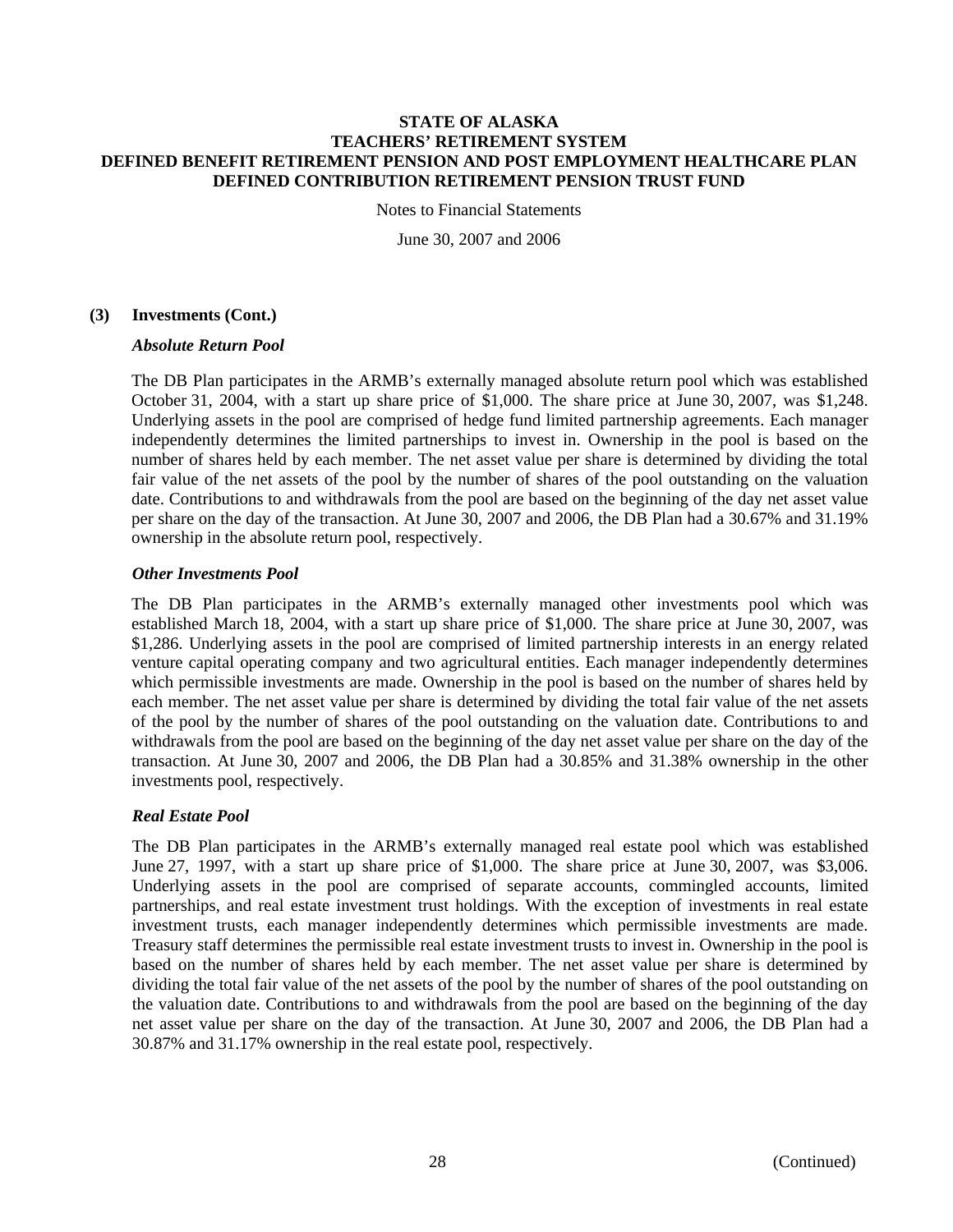Notes to Financial Statements

June 30, 2007 and 2006

**(3) Investments (Cont.)** 

### **Participant-directed DCR Pension Trust Fund Investments**

### **Pooled Investment Funds**

The ARMB contracts with an external investment manager who is given the authority to invest funds in a wholly-owned pooled environment to accommodate four participant-directed funds. At June 30, 2007 no participant-directed funds were invested in the T. Row Price Target 2025 Fund.

### *T. Rowe Alaska Balanced Trust*

On July 1, 2006 the DCR Pension Trust Fund began participation in the Alaska balanced trust. The purpose of this fund is to provide a balanced and diversified mix of U.S. and international stocks, investment-grade bonds, federally guaranteed mortgages and money market instruments for investors with a low to average risk tolerance. At June 30, 2007 the DCR Pension Trust Fund's invested assets included a 0.01% ownership in the Alaska balanced trust.

#### *T. Rowe Long-Term Balanced Trust*

On July 1, 2006 the DCR Pension Trust Fund began participation in the long-term balanced trust. The purpose of this fund is to provide a balanced and diversified mix of stocks, bonds, federally guaranteed mortgages and money market instruments for investors with an average risk tolerance. At June 30, 2007 the DCR Pension Trust Fund's invested assets included a 0.001% ownership in the long-term balanced trust.

#### *T. Rowe Alaska Money Market Trust*

On July 1, 2006 the DCR Pension Trust Fund began participation in the Alaska money market trust. Underlying assets are comprised of cash equivalent instruments with maturities of less than one year which include commercial paper, banker acceptances, and certificates of deposit with ratings of A1/P1 or better; as well as, obligations of the US Government and its agencies, and repurchase agreements collateralized by US Treasury Instruments with the goal of maintaining a \$1.00 unit price. At June 30, 2007 the DCR Pension Trust Fund's invested assets included a 16.42% ownership in the Alaska money market trust

#### **Collective Investment Funds**

The ARMB contracts with external investment managers who maintain collective investment funds. Mangers selected are subject to the provision of the collective investment funds the ARMB has selected.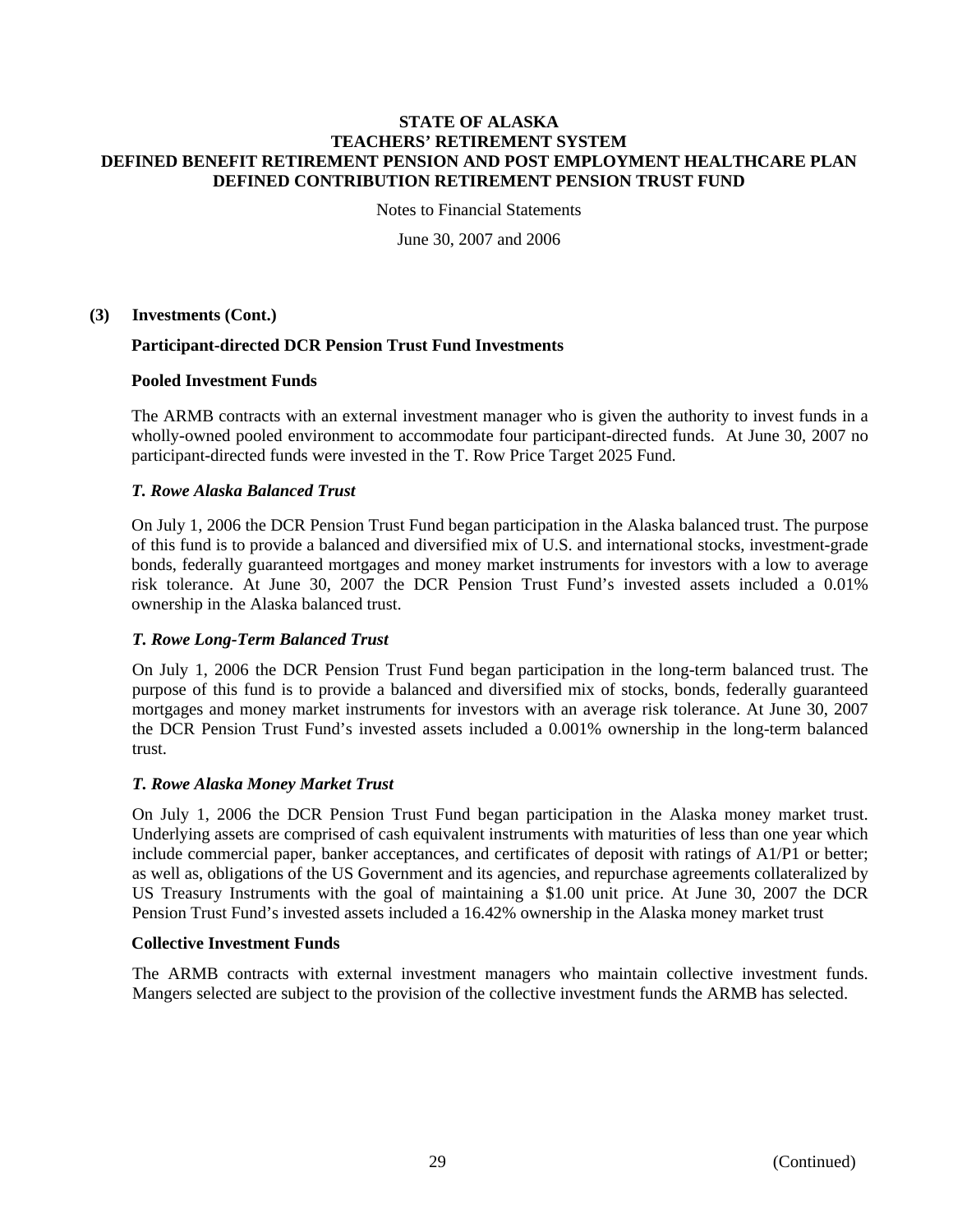Notes to Financial Statements

June 30, 2007 and 2006

#### *SSGA Government/Corporate*

The purpose of this fund is to match or exceed the return of the Lehman Brothers Government/Credit Bond Index

### *SSGA S&P 500 Stock Index Fund*

The purpose of this fund is to provide income and capital appreciation matching the total return of the Standards & Poor's Composite Stock Price Index

#### *Global Balanced Fund*

This fund invests in stocks and bonds of U.S. and international companies and government bonds issued by the U.S. and other governments.

#### *Brandes Institutional International Equity Fund*

The purpose of this fund is to provide long-term capital appreciation. This fund invests principally in common and preferred stocks of foreign companies and securities that are convertible into such common stocks.

#### *Citizens Core Growth Fund*

This fund invests primarily in U.S. large cap growth stocks, with an emphasis on those that are managed in a socially responsible manner

#### *T. Rowe Small Cap Stock Fund*

The purpose of this fund is to provide long-term capital growth by investing primarily in stocks of small companies. This fund invests at least 65% of its total assets in the stocks and equity-related securities of small companies.

#### *Money Market Fund*

Consists of nonparticipant directed funds used to pay administrative costs of the plan.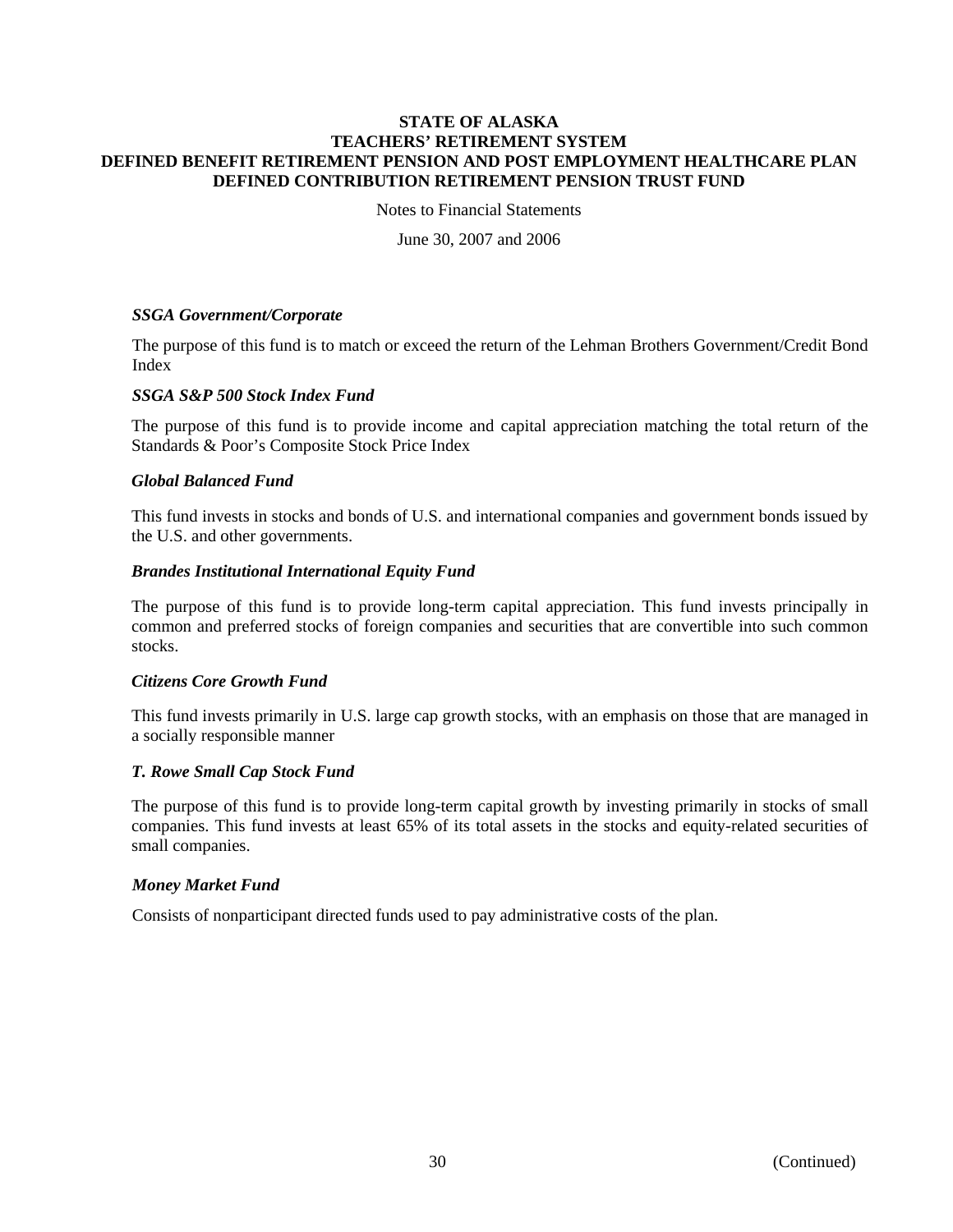Notes to Financial Statements

June 30, 2007 and 2006

### **(3) Investments (Cont.)**

At June 30, 2007, the DB Plan and DCR Pension Trust Fund investments included the following:

|                                             | Fair value (In thousands) |                          |                           |                          |        |                          |                          |                  |  |
|---------------------------------------------|---------------------------|--------------------------|---------------------------|--------------------------|--------|--------------------------|--------------------------|------------------|--|
|                                             |                           |                          |                           |                          |        |                          |                          |                  |  |
|                                             | Short-                    | <b>Enhanced</b>          | <b>Fixed Income Pools</b> |                          | High   | Pooled                   |                          |                  |  |
|                                             | term                      | cash                     | <b>Domestic</b>           | Intern'l                 | vield  | investments              | Other                    | <b>Total</b>     |  |
| \$<br>Deposits                              |                           | $\overline{\phantom{0}}$ |                           | 375                      |        | ÷.                       | 21.660                   | 22.035           |  |
| Overnight sweep account (Imcs)              | 1,054                     |                          |                           | $\overline{\phantom{0}}$ | 5,264  | $\overline{\phantom{0}}$ |                          | 6,318            |  |
| Money market fund (SL)                      |                           |                          |                           |                          |        |                          | 531,823                  | 531,823          |  |
| Short-term investment fund                  | 6,856                     |                          |                           | 319                      | ÷.     | $\mathbf{1}$             |                          | 7,176            |  |
| Commercial paper                            | 15,187                    |                          | 1,003                     | $=$                      | 1,525  | 9                        |                          | 17,724           |  |
| Domestic equity                             |                           |                          |                           |                          |        | 24                       |                          | 24               |  |
| International equity                        |                           |                          |                           |                          |        | $\mathbf{1}$             | $\overline{\phantom{0}}$ | $\mathbf{1}$     |  |
| Collective investment funds                 |                           |                          |                           |                          |        | $\overline{\phantom{0}}$ | 4,918                    | 4,918            |  |
| U. S. Treasury bills                        |                           |                          |                           |                          |        | $\overline{\phantom{0}}$ | 1.677                    | 1,677            |  |
|                                             |                           |                          | 94.850                    |                          |        |                          |                          |                  |  |
| U.S. Treasury notes                         | $\sim$                    | $\overline{\phantom{0}}$ |                           | $\overline{\phantom{0}}$ |        | 11<br>÷.                 |                          | 94,861           |  |
| U. S. Treasury strips                       |                           |                          | 76                        |                          |        |                          |                          | 76               |  |
| U.S. Treasury bonds                         |                           |                          | 42,506                    |                          |        |                          |                          | 42,506           |  |
| U.S. Government agency                      |                           |                          |                           |                          |        |                          |                          |                  |  |
| discount notes                              |                           |                          | 59,432                    |                          |        |                          |                          | 59,432           |  |
| U.S. Government agency                      |                           |                          | 379                       |                          |        | $\mathbf{1}$             |                          | 380              |  |
| Municipal bonds                             |                           |                          | 569                       |                          |        |                          | $\overline{\phantom{0}}$ | 569              |  |
| Foreign government bonds                    |                           |                          | $\sim$                    | 54,125                   |        |                          |                          | 54.125           |  |
| Mortgage-backed                             | 11,733                    | $\overline{\phantom{0}}$ | 489,749                   |                          |        | 17                       |                          | 501,499          |  |
| Other asset-backed                          | 84,309                    | 560                      | 55,839                    |                          | 205    | $\equiv$                 | $\equiv$                 | 140,913          |  |
| Corporate bonds                             | 43,714                    | 784                      | 157,227                   | 33,723                   | 66,108 | 12                       | ÷.                       | 301,568          |  |
| Convertible bonds                           |                           |                          |                           |                          | 4,391  | $\mathcal{L}$            |                          | 4,391            |  |
| Yankees:                                    |                           |                          |                           |                          |        |                          |                          |                  |  |
| Government                                  |                           |                          | 4,895                     |                          |        | $\mathbf{1}$             |                          | 4,896            |  |
| Corporate                                   | 9,221                     |                          | 17,485                    |                          | 6,751  | $\mathbf{1}$             |                          | 33,458           |  |
| Fixed income pools:                         |                           |                          |                           |                          |        |                          |                          |                  |  |
| Equity                                      |                           |                          |                           |                          | 724    |                          |                          | 724              |  |
| Domestic equity pool:                       |                           |                          |                           |                          |        |                          |                          |                  |  |
| Limited partnership                         |                           |                          |                           |                          |        |                          | 145,052                  | 145,052          |  |
| Equity                                      |                           |                          |                           |                          |        |                          | 1,589,433                | 1,589,433        |  |
| International equity pool:                  |                           |                          |                           |                          |        |                          |                          |                  |  |
| Convertible bonds                           |                           |                          |                           |                          |        |                          | 801,616                  | 801,616          |  |
| Emerging markets equity pool                |                           |                          |                           |                          |        |                          | 126,711                  | 126,711          |  |
| Private equity pool:                        |                           |                          |                           |                          |        |                          |                          |                  |  |
| Limited partnerships                        |                           |                          |                           |                          |        |                          | 326,946                  | 326,946          |  |
| Absolute return pool:                       |                           |                          |                           |                          |        |                          |                          |                  |  |
| Limited partnerships                        |                           |                          |                           |                          |        |                          | 188,766                  | 188,766          |  |
| Other investments pool:                     |                           |                          |                           |                          |        |                          |                          |                  |  |
| Limited partnerships                        |                           |                          |                           |                          |        |                          | 23,331                   | 23,331           |  |
| Agricultural holdings                       |                           |                          |                           |                          |        |                          | 33,687                   | 33,687           |  |
| Real estate pool:                           |                           |                          |                           |                          |        |                          |                          |                  |  |
| Real estate                                 |                           |                          |                           |                          |        |                          | 172,480                  | 172,480          |  |
| Commingled funds                            |                           |                          |                           |                          |        |                          | 99.706                   | 99.706           |  |
| Limited partnerships                        |                           |                          |                           |                          |        |                          | 234,269                  | 234,269          |  |
| Real estate investment trusts               |                           |                          |                           |                          |        | $\overline{\phantom{a}}$ | 28,139                   | 28,139           |  |
|                                             |                           |                          |                           |                          |        |                          | 25                       |                  |  |
| Mortgages<br>Net other assets (liabilities) | (767)                     | (237)                    | (187, 118)                | 1,441                    | 1,278  | <u>e a</u>               | 3,592                    | 25<br>(181, 811) |  |
| Other pool ownership                        |                           |                          | 134,785                   |                          |        | $\overline{\phantom{0}}$ | 25,685                   |                  |  |
|                                             | (159, 363)                | (1,107)                  |                           |                          |        |                          | 122                      | 122              |  |
| Unallocated deposits in transit             |                           |                          |                           |                          |        | 78                       |                          |                  |  |
| Total invested assets \$                    | 11,944                    | $\equiv$                 | 871,677                   | 89,983                   | 86,246 |                          | 4,359,638                | 5,419,566        |  |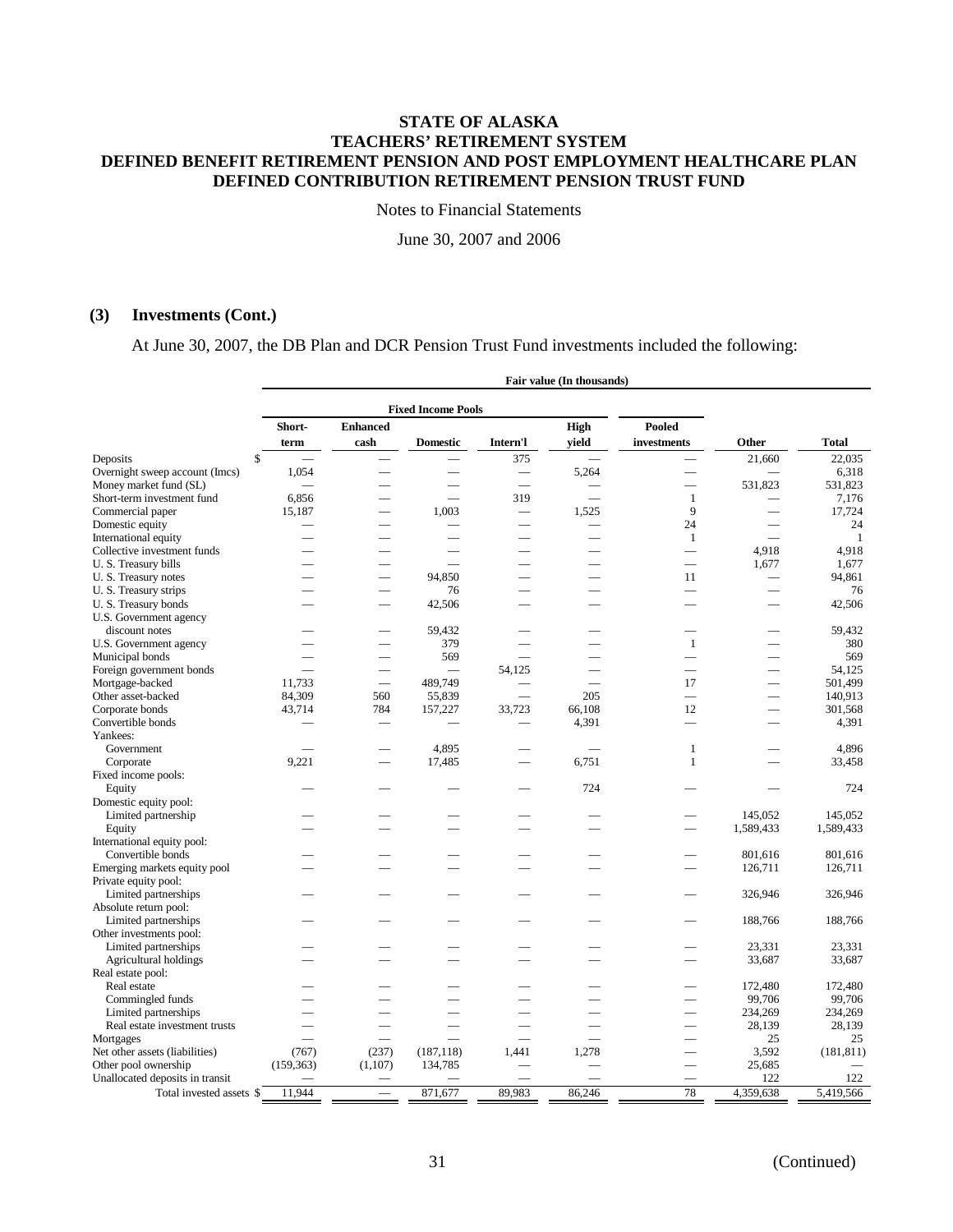Notes to Financial Statements

June 30, 2007 and 2006

### **(3) Investments (Cont.)**

At June 30, 2006, the DB Plan's investments included the following:

|                                        |                          |                 | Fair value (In thousands) |                   |           |              |
|----------------------------------------|--------------------------|-----------------|---------------------------|-------------------|-----------|--------------|
|                                        |                          |                 | <b>Fixed income pools</b> |                   |           |              |
|                                        | Short-term               | <b>Domestic</b> | <b>International</b>      | <b>High yield</b> | Other     | <b>Total</b> |
| \$<br>Deposits                         |                          |                 |                           |                   | 1,533     | 1.533        |
| Overnight sweep account                | 196                      | 337             |                           | 5.684             |           | 6.217        |
| Money market fund                      | $\overline{\phantom{0}}$ |                 |                           |                   | 423,385   | 423,385      |
| Short-term investment fund             | 4.836                    |                 | 543                       |                   | 9,679     | 15,058       |
| Commercial paper                       | 9,698                    | 3.118           |                           |                   |           | 12,816       |
|                                        |                          | 51,257          |                           |                   |           | 51,257       |
| U. S. Treasury notes                   |                          |                 |                           |                   |           |              |
| U.S. Treasury bonds                    |                          | 54,944          |                           |                   |           | 54,944       |
| U. S. Treasury strips                  |                          | 5,268           |                           |                   |           | 5,268        |
| U.S. Government agency                 |                          |                 |                           |                   |           |              |
| discount notes                         |                          | 44,097          |                           |                   |           | 44,097       |
| U.S. Government agency                 |                          | 81,000          |                           |                   |           | 81,000       |
| Municipal bonds                        |                          | 649             |                           |                   |           | 649          |
| Foreign government bonds               |                          |                 | 51,060                    |                   |           | 51,060       |
| Mortgage-backed                        | 8,349                    | 442,660         |                           |                   |           | 451,009      |
| Other asset-backed                     | 58,054                   | 54,315          |                           | 114               |           | 112,483      |
| Corporate bonds                        | 30,036                   | 193,195         | 34,840                    | 57,165            |           | 315,236      |
| Convertible bonds                      |                          |                 |                           | 1,244             |           | 1,244        |
| Yankees:                               |                          |                 |                           |                   |           |              |
| Government                             |                          | 7,180           |                           |                   |           | 7,180        |
| Corporate                              | 1,233                    | 624             |                           | 2,132             |           | 3,989        |
| Fixed income pools:                    |                          |                 |                           |                   |           |              |
| Equity                                 |                          |                 |                           | 17                |           | 17           |
| Domestic equity pool:                  |                          |                 |                           |                   |           |              |
| Limited partnership                    |                          |                 |                           |                   | 91.729    | 91,729       |
| Equity                                 |                          |                 |                           |                   | 1,526,971 | 1,526,971    |
| International equity pool:             |                          |                 |                           |                   |           |              |
|                                        |                          |                 |                           |                   | 628,800   | 628,800      |
| Equity<br>Emerging markets equity pool |                          |                 |                           |                   |           |              |
|                                        |                          |                 |                           |                   | 97,105    | 97,105       |
| Private equity pool:                   |                          |                 |                           |                   |           |              |
| Limited partnerships                   |                          |                 |                           |                   | 258,509   | 258,509      |
| Absolute return pool:                  |                          |                 |                           |                   |           |              |
| Limited partnerships                   |                          |                 |                           |                   | 109,341   | 109,341      |
| Other investments pool:                |                          |                 |                           |                   |           |              |
| Limited partnerships                   |                          |                 |                           |                   | 12,620    | 12,620       |
| <b>Agricultural holdings</b>           |                          |                 |                           |                   | 19,861    | 19,861       |
| Real estate pool:                      |                          |                 |                           |                   |           |              |
| Real estate                            |                          |                 |                           |                   | 243,968   | 243,968      |
| Commingled funds                       |                          |                 |                           |                   | 87,312    | 87,312       |
| Limited partnerships                   |                          |                 |                           |                   | 67,306    | 67,306       |
| Real estate investment trusts          |                          |                 |                           |                   | 31,247    | 31,247       |
| Mortgages                              |                          |                 |                           |                   | 33        | 33           |
| Net other assets (liabilities)         | (58)                     | (102, 489)      | 3,267                     | 539               | 2,432     | (96, 309)    |
| Other pool ownership                   | (111, 827)               | 96,892          |                           |                   | 14,935    |              |
|                                        |                          |                 |                           |                   |           |              |
| Total invested assets \$               | 517                      | 933,047         | 89,710                    | 66,895            | 3,626,766 | 4,716,935    |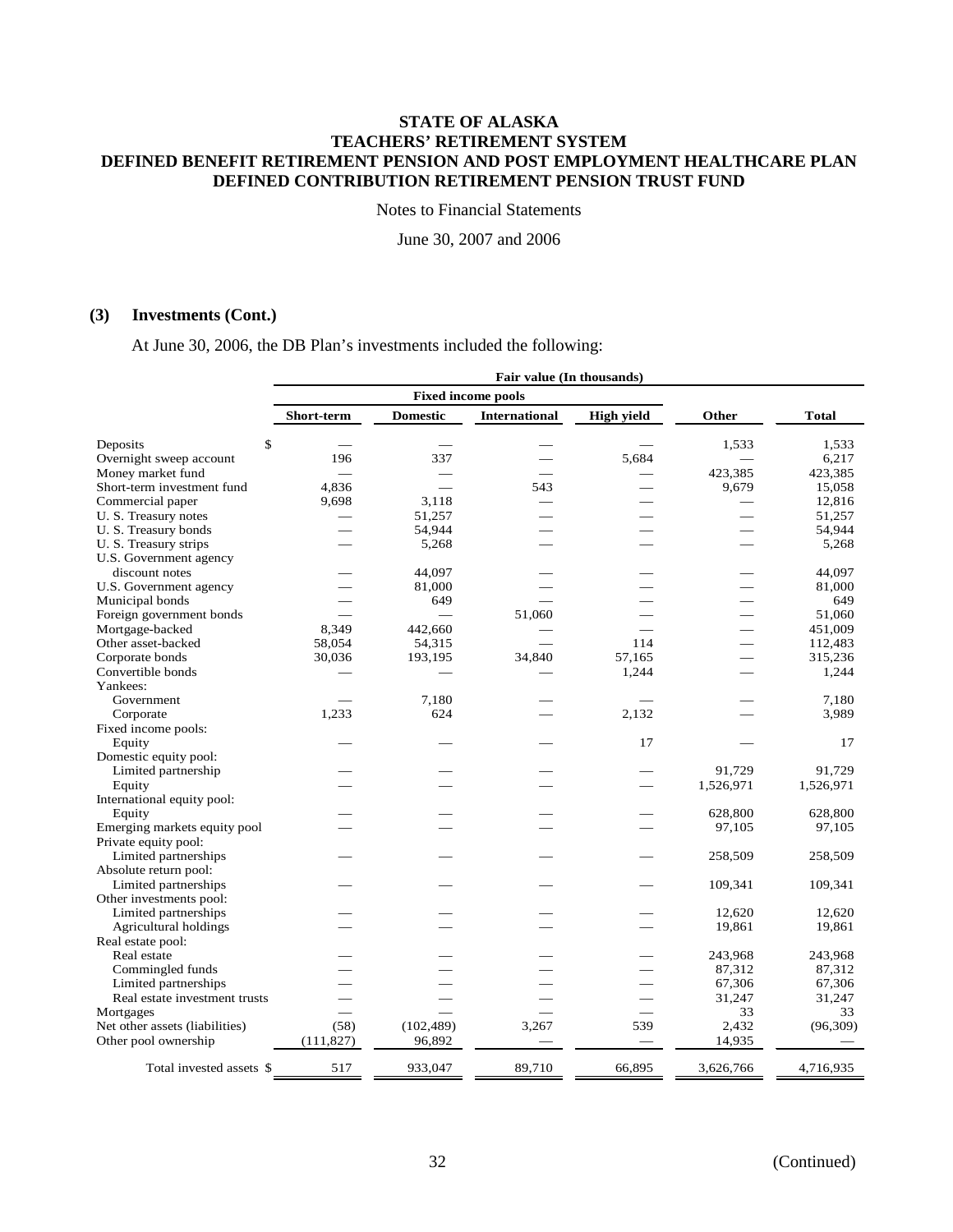Notes to Financial Statements

June 30, 2007 and 2006

### **(3) Investments (Cont.)**

#### *Interest Rate Risk*

Interest rate risk is the risk that changes in interest rates will adversely affect the fair value of an investment.

#### *Short–Term Fixed Income Pool*

As a means of limiting its exposure to fair value losses arising from increasing interest rates, Treasury's investment policy limits individual fixed rate securities to fourteen months in maturity or fourteen months expected average life. Floating rate securities are limited to three years in maturity or three years expected average life. Treasury utilizes the actual maturity date for commercial paper and twelve–month prepay speeds for other securities. At June 30, 2007, the expected average life of individual fixed rate securities ranged from four days to seven months and the expected average life of floating rate securities ranged from less than one year to three years.

## *Other Fixed Income Pools*

Through the ARMB's investment policy, Treasury manages the exposure to fair value losses arising from increasing interest rates by limiting the effective duration of the domestic fixed income portfolio to  $\pm 20\%$ of the Lehman Brothers Aggregate Bond Index. The effective duration for the Lehman Brothers Aggregate Bond Index at June 30, 2007, was 4.70 years.

Through the ARMB's investment policy, Treasury manages the exposure to fair value losses arising from increasing interest rates by limiting the effective duration of the international fixed income portfolio to  $\pm$ 25% of the Citigroup Non–U.S. World Government Bond Index. The effective duration for the Citigroup Non–U.S. World Government Bond Index at June 30, 2007, was 6.00 years.

Through the ARMB's investment policy, Treasury manages the exposure to fair value losses arising from increasing interest rates by limiting the effective duration of the high yield portfolio to  $\pm$  20% of the Merrill Lynch U.S. High Yield Master II Index. The effective duration for the Merrill Lynch U.S. High Yield Master II Index at June 30, 2007, was 4.59 years. The High Yield pool was funded April 15, 2005.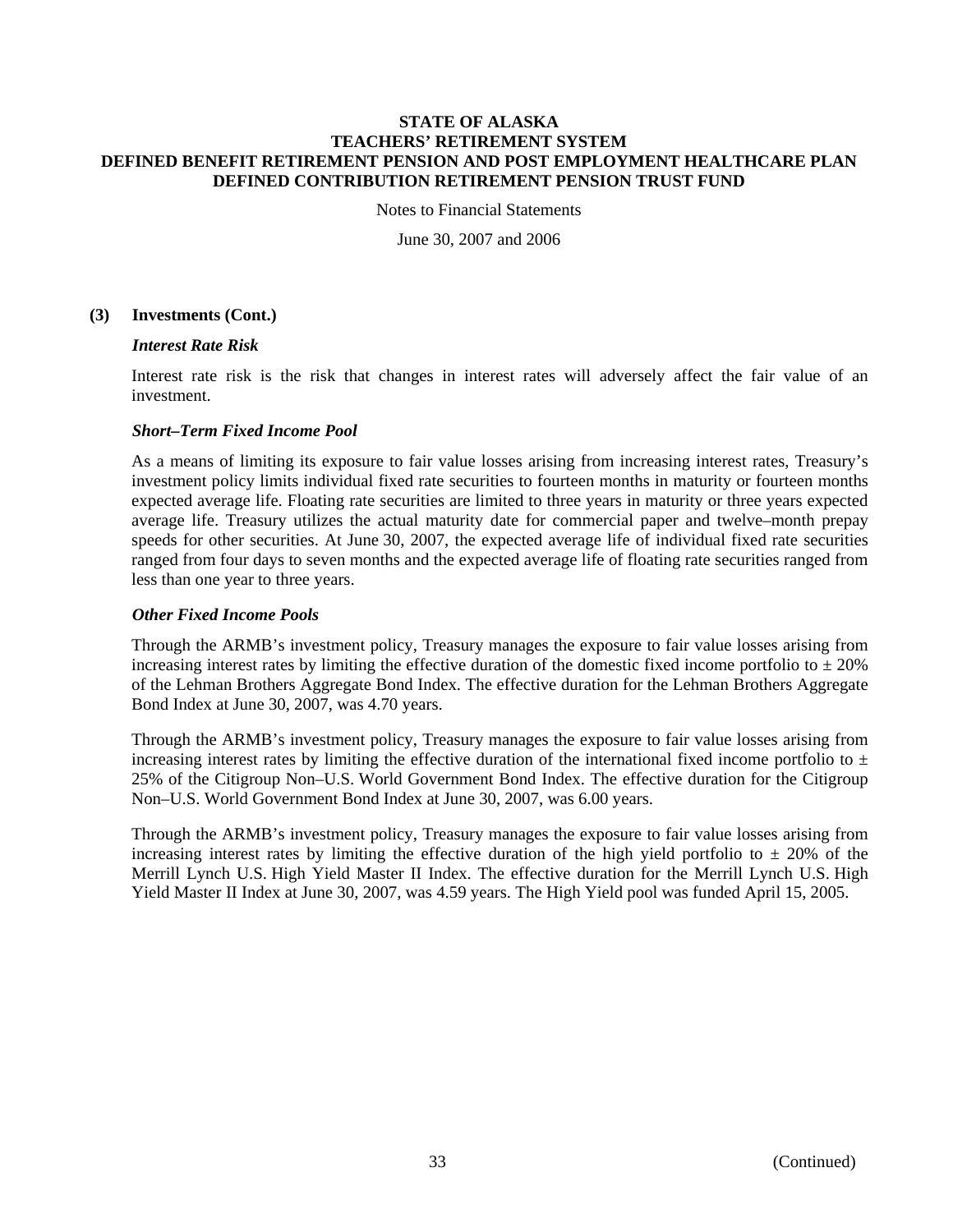Notes to Financial Statements

June 30, 2007 and 2006

#### **(3) Investments (Cont.)**

#### **Defined Contribution Pooled Investment Funds**

The ARMB contracts with an external investment manager who is given the authority to invest funds in a wholly owned pooled environment to accommodate four participate-directed funds. Through the ARMB's investment policy, exposure to fair value losses arising from increasing interest rates is managed by limiting the duration as follows:

For government and corporate debt securities, duration is limited to  $\pm$  0.25 years of the Lehman Brothers Government/Credit Index. At June 30, 2007, the duration of the government and corporate debt securities was 5.12 years and the duration of the Lehman Brothers Government Credit Index was 5.01 years.

For mortgage-backed securities, duration is limited to  $\pm$  0.25 years of the Lehman GNMA Index. At June 30, 2007, the duration of the mortgage-backed securities was 4.29 years and the duration of the Lehman GNMA Index 4.31 years.

The ARMB does not have a policy to limit interest rate risk for funds held in foreign currency, the custodian's short-term investment fund or commercial paper.

#### **Collective Investment Funds**

The ARMB does not have a policy to limit interest rate risk for these investments. The weighted average maturity of the Collective investment fund that consisted solely of debt securities, the Government/Corporate Bond Fund, was 5.33 years at June 30, 2007.

Duration is a measure of interest rate risk. It measures a security's sensitivity to a 100–basis point change in interest rates. The duration, for a pool is the average fair value weighted duration of each security in the pool taking into account all related cash flows.

Treasury uses industry–standard analytical software developed by The Yield Book Inc. to calculate effective duration. The software takes into account various possible future interest rates, historical and estimated prepayment rates, options and other variable cash flows for purposes of the effective duration calculation.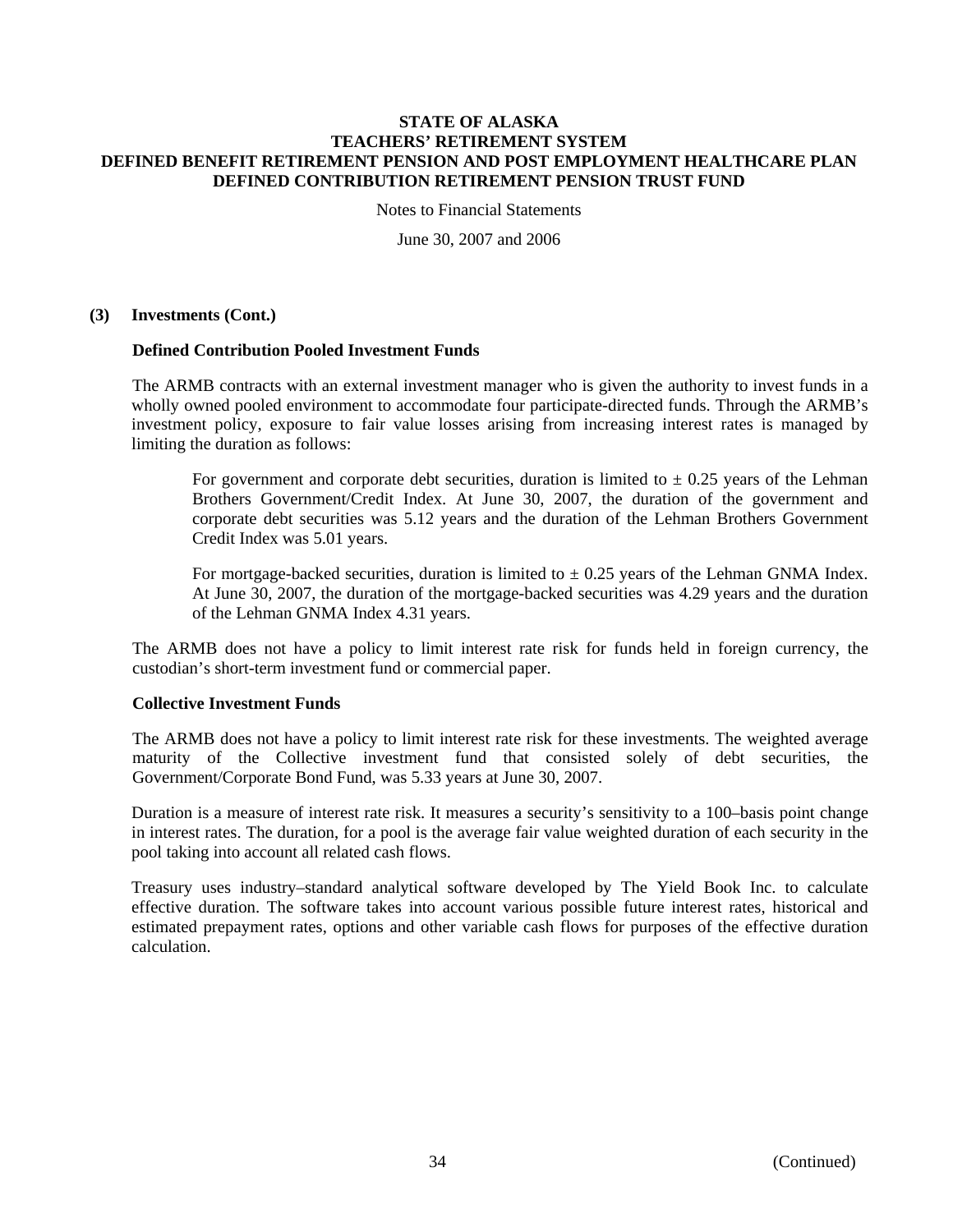Notes to Financial Statements

June 30, 2007 and 2006

### **(3) Investments (Cont.)**

At June 30, 2007, the effective duration of the DB Plan's fixed income pools, by investment type, was as follows:

|                              | <b>Effective duration</b> (In years) |                 |                      |                   |  |  |
|------------------------------|--------------------------------------|-----------------|----------------------|-------------------|--|--|
|                              | <b>Enhanced cash</b>                 | <b>Domestic</b> | <b>International</b> | <b>High yield</b> |  |  |
| U.S. Treasury notes          |                                      | 4.07            |                      |                   |  |  |
| U.S. Government agency       |                                      | 4.52            |                      |                   |  |  |
| Municipal bonds              |                                      | 12.33           |                      |                   |  |  |
| Foreign government bonds     |                                      |                 |                      |                   |  |  |
| Mortgage-backed              |                                      | 4.26            |                      |                   |  |  |
| Other asset-backed           | 1.84                                 | 4.82            |                      | 4.39              |  |  |
| Corporate bonds              | 0.22                                 | 5.36            | 3.80                 | 4.21              |  |  |
| Convertible bonds            |                                      |                 |                      | 2.20              |  |  |
| Yankees:                     |                                      |                 |                      |                   |  |  |
| Government                   |                                      | 6.46            |                      |                   |  |  |
| Corporate                    |                                      | 11.03           | 8.86                 | 3.88              |  |  |
| Portfolio effective duration | 0.08                                 | 3.99            | 4.81                 | 3.82              |  |  |

## *Credit Risk*

Credit risk is the risk that an issuer or other counter party to an investment will not fulfill its obligations.

The ARMB does not have a policy to limit the concentration of credit risk for the Collective Investment, ERISA Commingled, and Mutual Funds.

The DCR Pension Trust Fund invested assets in externally managed pools may lend assets or transfer securities to broker agents or other entities for collateral in the form of cash or securities and simultaneously agree to return the collateral for the same securities in the future. There is credit risk associated with the lending transactions. The risk exists that an issuer or other counter party to an investment will not fulfill its obligations and a loss results from counterparty failure or default on a loaned security.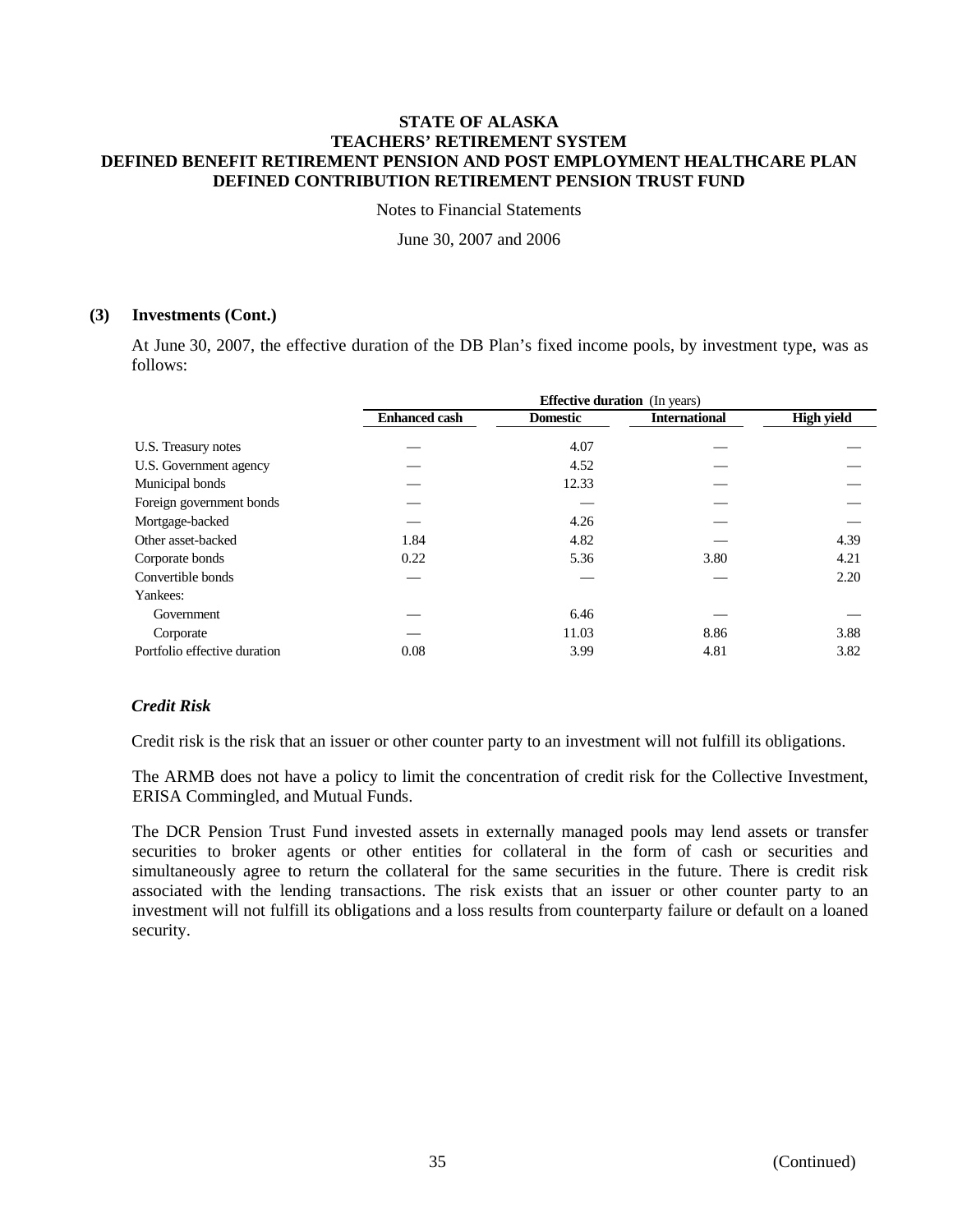Notes to Financial Statements

June 30, 2007 and 2006

#### **(3) Investments (Cont.)**

Treasury's investment policy has the following limitations with regard to credit risk:

With the exception of the sweep account, short–term fixed income pool investments are limited to instruments with a long–term credit rating of at least A3 or equivalent and instruments with a short–term credit rating of at least A1 or equivalent. For securities with long–term credit ratings, they may be purchased if the median rating of Standard & Poor's Corporation, Moody's and Fitch is A3 or equivalent. Asset–backed and nonagency mortgage securities may be purchased if only rated by one of the rating agencies mentioned above if they are rated AAA. Unexpected daily cash surpluses that arise in this pool are invested overnight in the custodian's repurchase agreement sweep account. Treasury does not have a policy to limit credit risk associated with the sweep account.

The ARMB's investment policy has the following limitations with regard to credit risk:

Domestic fixed income:

Commercial paper must carry a rating of at least A1 or equivalent.

Corporate debt securities must be investment grade.

Corporate, asset–backed and nonagency mortgage securities must be investment grade. Investment grade is defined as the median rating of Standard & Poor's Corporation, Moody's and Fitch. Asset–backed and nonagency mortgage securities may be purchased if only rated by one of these agencies if they are rated AAA. Corporate bonds may be purchased if rated by two of these agencies.

Enhanced Cash Fixed Income:

Commercial paper must carry a rating of at least A1 or equivalent.

- No more than five percent of the portfolio's assets may be invested in securities rated below investment grade as determined by the Lehman Brothers rating methodology.
- No more than two percent of the portfolio's assets may be invested in the bonds of any non-U.S. government agency or instrumentality rated below investment grade.

International fixed income:

Corporate and asset–backed obligations must be investment grade.

Domestic and international equity:

Corporate debt obligations must carry a rating of at least A or equivalent.

High yield:

No more than ten percent of the portfolio's assets may be invested in securities rated A3 or higher. No more than twenty–five percent of the portfolio's assets may be invested in securities rated below B3. No more than five percent of the portfolio's assets may be invested in unrated securities.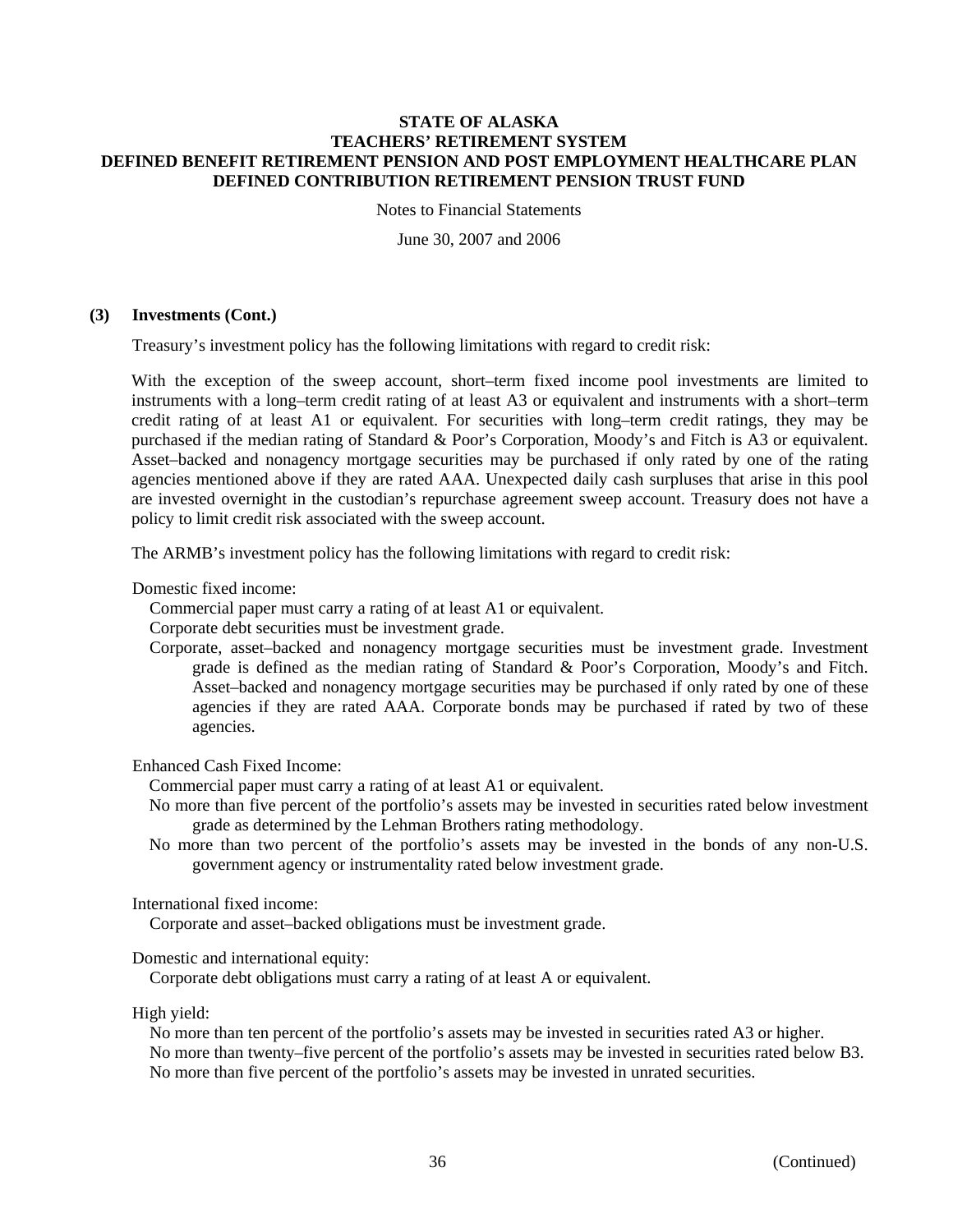Notes to Financial Statements

June 30, 2007 and 2006

#### **(3) Investments (Cont.)**

The lower of any Standard & Poor's Corporation, Moody's or Fitch rating will be used for limits on securities rated below B3 and the higher rating will be used for limits on securities rated A3 or higher.

Daily cash surpluses that arise in this pool are invested in the custodian's repurchase agreement sweep account. This account is secured by U.S. Government or Agency securities. As such, the ARMB does not consider this investment subject to the credit risk limitations above.

Defined Contribution Pooled Investment Funds:

All government and corporate fixed income securities must be rated BBB or better at the time of purchase.

All mortgage-backed securities must be issued by the Government National Mortgage Association and Commercial paper and other short-term debt obligations must be rated A1 or equivalent.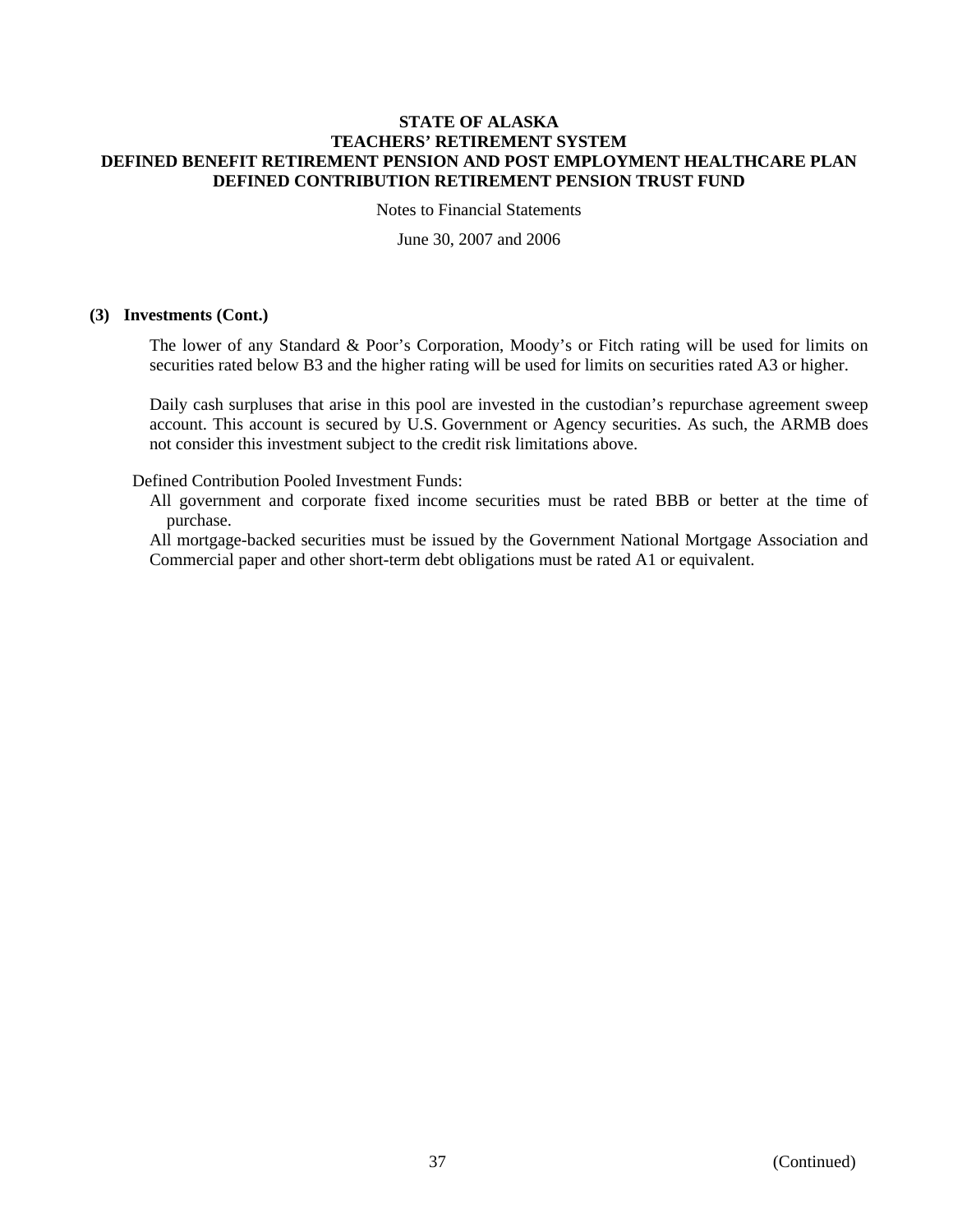Notes to Financial Statements

June 30, 2007 and 2006

### **(3) Investments (Cont.)**

At June 30, 2007, the DB Plan and DCR Pension Trust Fund's investments consisted of securities with credit quality ratings issued by nationally recognized statistical rating organizations as follows (using Standard & Poor's Corporation rating scale):

|                                                                        |                     | <b>Defined Benefit</b>   |                                              |                               |                                 |                          |                          | <b>Defined Contribution</b> |                                   |                        |
|------------------------------------------------------------------------|---------------------|--------------------------|----------------------------------------------|-------------------------------|---------------------------------|--------------------------|--------------------------|-----------------------------|-----------------------------------|------------------------|
|                                                                        |                     |                          | <b>Internally managed fixed income pools</b> |                               |                                 |                          |                          | Pooled investment funds     |                                   | Collective             |
|                                                                        | Rating <sup>1</sup> | Short<br>-term           | <b>Enhanced</b><br>cash                      | <b>Domestic</b>               | Inter-<br>national              | High<br>yield            | <b>GNMA</b>              | Govt/<br>corp               | Money<br>market                   | Investment<br>funds    |
| Overnight sweep account                                                | Not Rated           | 0.61%                    | %<br>$\overline{\phantom{0}}$                | %<br>$\overline{\phantom{0}}$ | %                               | 6.10 %                   | %<br>-                   | %                           | $\%$<br>$\overline{\phantom{0}}$  | $-$ %                  |
| Money market fund                                                      | Not Rated           |                          |                                              |                               |                                 |                          |                          |                             |                                   | 0.26                   |
| Short-term investment                                                  |                     |                          |                                              |                               |                                 |                          |                          |                             |                                   |                        |
| account                                                                | Not Rated           | 3.96                     |                                              |                               | 0.36                            |                          | 7.40                     | 0.84                        |                                   |                        |
| Commercial paper                                                       | AA                  | 1.88                     |                                              |                               | $\overline{\phantom{a}}$        | $\overline{\phantom{0}}$ | $\overline{\phantom{a}}$ |                             | $\equiv$                          |                        |
| Commercial paper                                                       | A                   | 3.09                     |                                              |                               |                                 | 1.77                     |                          |                             | 6.22                              |                        |
| Commercial paper                                                       | Not Rated           | 3.86                     |                                              | 0.14                          |                                 | $\overline{\phantom{a}}$ |                          | $\equiv$                    | 83.66                             |                        |
| U. S. government agency                                                |                     |                          |                                              |                               |                                 |                          |                          |                             |                                   |                        |
| discount notes                                                         | Not Rated           |                          |                                              | 8.07                          |                                 |                          |                          | $\overline{\phantom{0}}$    |                                   |                        |
| U. S. government agency                                                | AAA                 | -                        |                                              | -                             |                                 |                          |                          | 2.42                        |                                   |                        |
| U. S. government agency                                                | Not Rated           |                          | -                                            | 0.05                          | -                               |                          | $\overline{\phantom{a}}$ |                             |                                   |                        |
| Mortgage-backed                                                        | AAA                 | 6.50                     |                                              | 51.10                         |                                 |                          | 88.91                    | 17.08                       |                                   |                        |
| Mortgage-backed                                                        | A                   | 0.32                     |                                              | $\overline{\phantom{a}}$      |                                 |                          | $\overline{\phantom{a}}$ |                             |                                   |                        |
| Mortgage-backed (agency)                                               | Not Rated           |                          |                                              | 15.36                         |                                 |                          | 3.69                     |                             |                                   |                        |
| Other asset-backed                                                     | AAA                 | 40.98                    | 2.65                                         | 5.14                          |                                 |                          |                          |                             |                                   |                        |
| Other asset-backed                                                     | AA                  | 0.91                     | $\overline{\phantom{0}}$                     | 0.27                          |                                 |                          |                          |                             |                                   |                        |
| Other asset-backed                                                     | A                   | 6.34                     | -                                            | 0.09                          |                                 |                          |                          |                             |                                   |                        |
| Other asset-backed                                                     | <b>BBB</b>          | $\overline{\phantom{0}}$ | 1.00                                         | 0.74                          |                                 | $\overline{\phantom{0}}$ |                          |                             |                                   |                        |
| Other asset-backed                                                     | BB                  |                          | $\overline{\phantom{a}}$                     |                               |                                 | 0.24                     |                          |                             |                                   |                        |
| Other asset-backed                                                     | Not Rated           | 0.78                     | -                                            | 1.34                          | $\overline{\phantom{a}}$        | $\overline{\phantom{0}}$ | -                        |                             |                                   |                        |
| Municipal bonds                                                        | AA                  | $\overline{\phantom{a}}$ |                                              | 0.08                          |                                 |                          |                          |                             | $\overline{\phantom{a}}$          |                        |
| Corporate bonds                                                        | AAA                 | 1.97                     | -                                            | 1.89                          | 25.92                           |                          | $\overline{\phantom{a}}$ | 1.67                        | 3.13                              |                        |
| Corporate bonds                                                        | AA                  | 15.13                    | 0.60                                         | 4.28                          | 11.43                           |                          |                          | 6.70                        | 3.13                              |                        |
| Corporate bonds                                                        | A                   | 8.31                     | 3.46                                         | 6.98                          | $\overline{\phantom{m}}$        |                          |                          | 15.45                       | 6.25                              |                        |
| Corporate bonds                                                        | <b>BBB</b>          | -                        | 1.04                                         | 7.15                          |                                 | 1.56                     | -                        | 11.42                       | -                                 |                        |
| Corporate bonds                                                        | BB                  |                          |                                              |                               |                                 | 21.55                    | $\overline{\phantom{m}}$ |                             |                                   |                        |
| Corporate bonds                                                        | B                   |                          |                                              |                               |                                 | 41.49                    |                          |                             |                                   |                        |
| Corporate bonds                                                        | CCC                 |                          |                                              |                               |                                 | 11.57                    |                          |                             |                                   |                        |
| Corporate bonds                                                        | D                   |                          |                                              |                               |                                 | 0.48                     |                          |                             |                                   |                        |
| Corporate bonds                                                        | Not Rated           |                          |                                              | 1.03                          | 0.28                            | 3.59                     |                          |                             |                                   |                        |
| Convertible bonds                                                      | <b>BBB</b>          |                          |                                              |                               |                                 | 0.20                     |                          |                             |                                   |                        |
| Convertible bonds                                                      | BB                  |                          |                                              |                               |                                 | 0.06                     |                          |                             |                                   |                        |
| Convertible bonds                                                      | $\overline{B}$      |                          |                                              |                               |                                 | 1.19                     |                          |                             |                                   |                        |
| Convertible bonds                                                      | D                   |                          |                                              |                               |                                 | 0.05                     |                          |                             |                                   |                        |
| Yankees:                                                               |                     |                          |                                              |                               |                                 |                          |                          |                             |                                   |                        |
| Government                                                             | AAA-BBB             |                          |                                              | 0.66                          | 56.57                           |                          |                          | 2.85                        |                                   |                        |
| Government                                                             | Not Rated           |                          |                                              |                               | 3.83                            |                          |                          |                             |                                   |                        |
| Corporate                                                              | AAA                 | 3.09                     |                                              | -                             | $\overline{\phantom{a}}$        |                          | $\overline{\phantom{a}}$ | 0.27                        |                                   |                        |
| Corporate                                                              | AA                  | 1.75                     |                                              | -                             |                                 |                          | -                        | 0.96                        |                                   |                        |
|                                                                        |                     |                          |                                              | 1.47                          |                                 |                          |                          | 0.91                        |                                   |                        |
| Corporate                                                              | $\boldsymbol{A}$    |                          |                                              |                               |                                 | $\overline{\phantom{m}}$ |                          |                             |                                   |                        |
| Corporate                                                              | <b>BBB</b>          | -                        |                                              | 0.61                          |                                 | 0.35                     |                          | 0.71                        |                                   |                        |
| Corporate                                                              | BB                  |                          |                                              |                               | $\overline{\phantom{0}}$        | 1.06                     |                          |                             |                                   |                        |
| Corporate                                                              | B                   | $\overline{\phantom{0}}$ |                                              |                               | $\overline{\phantom{0}}$        | 5.88                     |                          |                             |                                   |                        |
| Corporate                                                              | CCC                 |                          |                                              |                               | ÷.                              | 0.21                     |                          |                             |                                   |                        |
| Corporate                                                              | Not Rated           | 0.52                     |                                              | 0.30                          |                                 | 0.32<br>2.33             |                          |                             |                                   | 99.74                  |
| No credit exposure<br><sup>1</sup> Rating modifiers are not disclosed. |                     | 100.00<br>$\%$           | 91.25<br>100.00<br>%                         | (6.75)<br>100.00<br>%         | 1.61<br>100.00<br>$\frac{9}{6}$ | 100.00<br>%              | 100.00<br>$\%$           | 38.72<br>100.00<br>- %      | (2.39)<br>100.00<br>$\frac{9}{6}$ | 100.00<br>$\mathbf{Q}$ |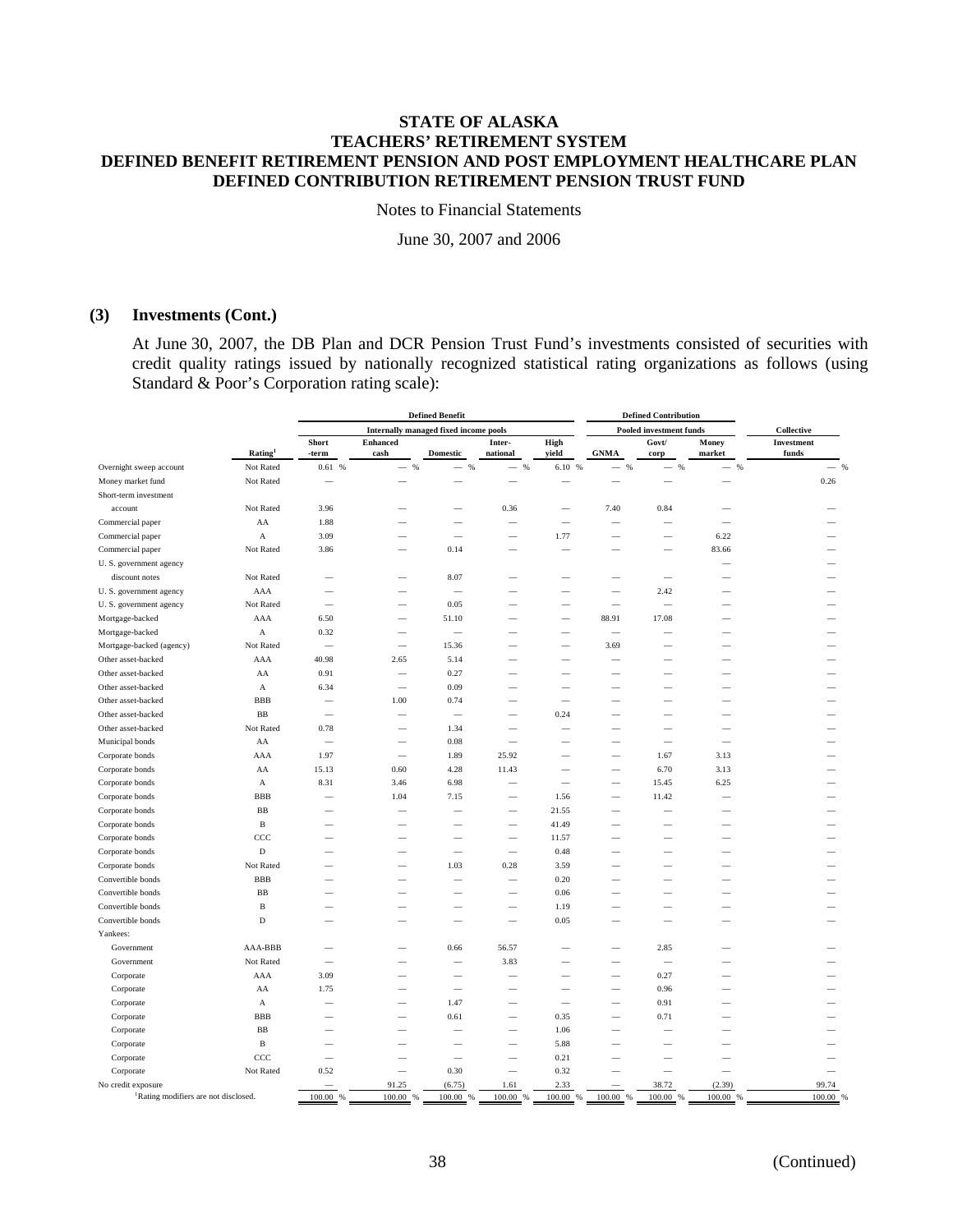Notes to Financial Statements

June 30, 2007 and 2006

## **(3) Investments (Cont.)**

Securities lending collateral was invested in a registered 2(a)–7 money market fund that was not rated.

### *Custodial Credit Risk – Deposits*

Custodial credit risk is the risk that deposits may not be returned in the event of a bank failure. The ARMB does not have a policy in relation to custodial credit risk for deposits. At June 30, 2007, the DB Plan had the following uncollateralized and uninsured deposits:

|                           | Amount         |
|---------------------------|----------------|
|                           | (In thousands) |
| International equity pool | 1.641          |

## *Foreign Currency Risk*

Foreign currency risk is the risk that changes in exchange rates will adversely impact the fair value of an investment.

The ARMB's policy with regard to foreign currency risk in the international fixed income pool is to restrict obligations to those issued in the currencies of countries represented in the Citibank Non–U.S. World Government Bond Index. In addition, the ARMB's asset allocation policy permits the Plan to hold up to four percent of total investments in international fixed income.

The ARMB's policy with regard to foreign currency risk in the international equity pool and the emerging markets pool is to permit the DB Plan and DCR Pension Trust Fund to hold up to eighteen percent of total investments in these two pools combined.

The ARMB's policy with regard to foreign currency risk in the private equity pool is to permit the DB Plans' to hold up to ten percent of total investments in private equity.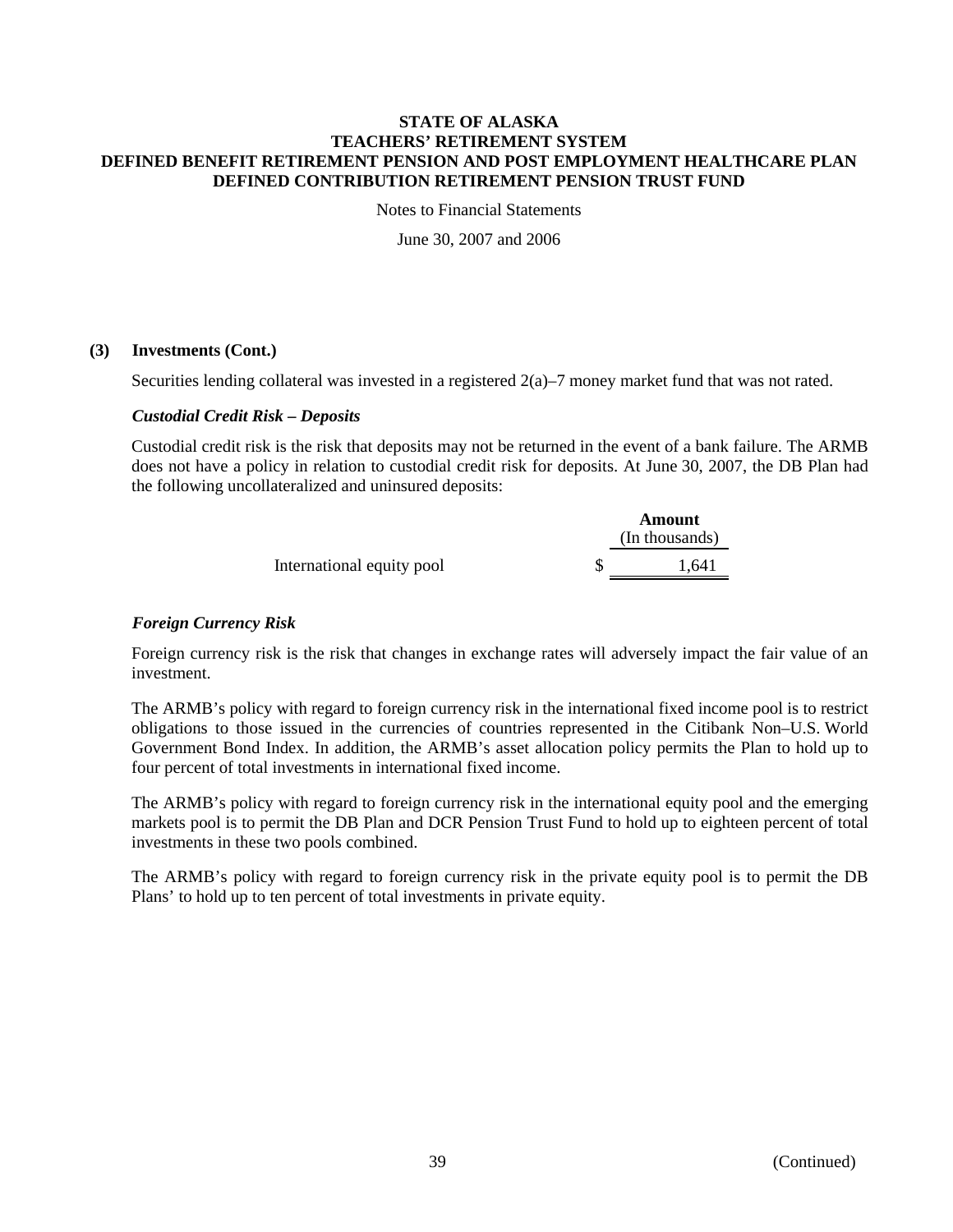Notes to Financial Statements

June 30, 2007 and 2006

# **(3) Investments (Cont.)**

L,

At June 30, 2007, the DB Plan had exposure to foreign currency risk with the following investment pools:

|                    | <b>Amount (In thousands)</b>              |                                     |  |  |  |
|--------------------|-------------------------------------------|-------------------------------------|--|--|--|
| <b>Currency</b>    | <b>International</b><br>fixed income pool | <b>International</b><br>equity pool |  |  |  |
| Australian Dollar  | \$                                        | 158                                 |  |  |  |
| Canadian Dollar    |                                           |                                     |  |  |  |
| Euro Currency      |                                           | (432)                               |  |  |  |
| Hong Kong Dollar   |                                           | 201                                 |  |  |  |
| Japanese Yen       | 115                                       | 1,074                               |  |  |  |
| Mexican Peso       | 261                                       |                                     |  |  |  |
| New Zealand Dollar |                                           |                                     |  |  |  |
| Norwegian Krone    |                                           | 52                                  |  |  |  |
| Pound Sterling     |                                           | 553                                 |  |  |  |
| Swedish Krona      |                                           | 30                                  |  |  |  |
| Swiss Franc        |                                           |                                     |  |  |  |
|                    | \$<br>376                                 | 1,641                               |  |  |  |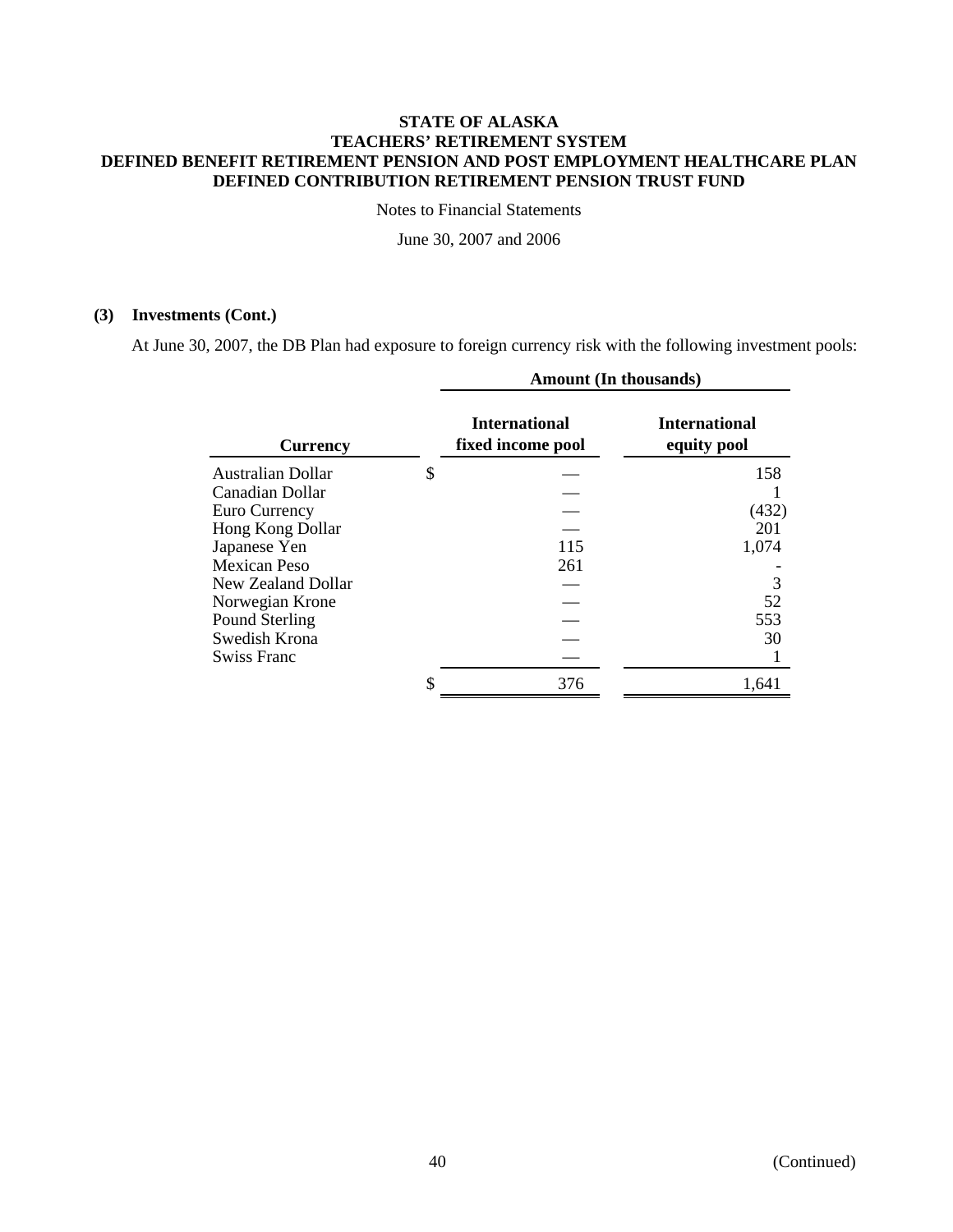Notes to Financial Statements

June 30, 2007 and 2006

#### **(3) Investments (Cont.)**

At June 30, 2007, the DB and DCR Pension Trust Funds had exposure to foreign currency risk with the following investments:

|                     | Amount (In thousands)                     |                             |                                                          |                               |                                     |  |  |  |
|---------------------|-------------------------------------------|-----------------------------|----------------------------------------------------------|-------------------------------|-------------------------------------|--|--|--|
|                     |                                           | <b>Defined Benefit Plan</b> | <b>Defined Contribution Pension</b><br><b>Trust Fund</b> |                               |                                     |  |  |  |
|                     | <b>Fixed income</b>                       |                             |                                                          |                               |                                     |  |  |  |
|                     | <b>International fixed</b><br>income pool |                             | <b>International</b><br>equity pool                      | <b>Private</b><br>equity pool | <b>International</b><br>equity pool |  |  |  |
|                     | Foreign                                   |                             |                                                          | <b>Limited</b>                |                                     |  |  |  |
| <b>Currency</b>     | government                                | Corporate                   | <b>Equity</b>                                            | partnerships                  | <b>Equity</b>                       |  |  |  |
| Australian Dollar   | \$<br>1,820                               | 861                         | 17,944                                                   |                               |                                     |  |  |  |
| Canadian Dollar     |                                           |                             | 16,092                                                   |                               |                                     |  |  |  |
| Danish Krone        |                                           |                             | 915                                                      |                               |                                     |  |  |  |
| Euro Currency       | 42,613                                    |                             | 300,071                                                  | 12,216                        |                                     |  |  |  |
| Hong Kong Dollar    |                                           |                             | 11,494                                                   |                               |                                     |  |  |  |
| Japanese Yen        | 7,952                                     | 32,863                      | 162,203                                                  |                               |                                     |  |  |  |
| <b>Mexican Peso</b> | 1,739                                     |                             |                                                          |                               |                                     |  |  |  |
| New Taiwan Dollar   |                                           |                             | 2,894                                                    |                               |                                     |  |  |  |
| New Zealand Dollar  |                                           |                             | 3,262                                                    |                               |                                     |  |  |  |
| Norwegian Krone     |                                           |                             | 6,235                                                    |                               |                                     |  |  |  |
| Pound Sterling      |                                           |                             | 149,113                                                  | 1,428                         |                                     |  |  |  |
| Singapore Dollar    |                                           |                             | 8,018                                                    |                               |                                     |  |  |  |
| South African Rand  |                                           |                             | 617                                                      |                               |                                     |  |  |  |
| South Korean Won    |                                           |                             | 12,079                                                   |                               |                                     |  |  |  |
| Swedish Krona       |                                           |                             | 13,988                                                   |                               |                                     |  |  |  |
| <b>Swiss Franc</b>  |                                           |                             | 50,334                                                   |                               |                                     |  |  |  |
|                     | \$<br>54,124                              | 33,724                      | 755,259                                                  | 13,644                        | 1                                   |  |  |  |

At June 30, 2007, the DB Plan also had exposure to foreign currency risk in the emerging markets equity pool. This pool represents an investment in commingled investment funds; therefore, no disclosure of specific currencies is made.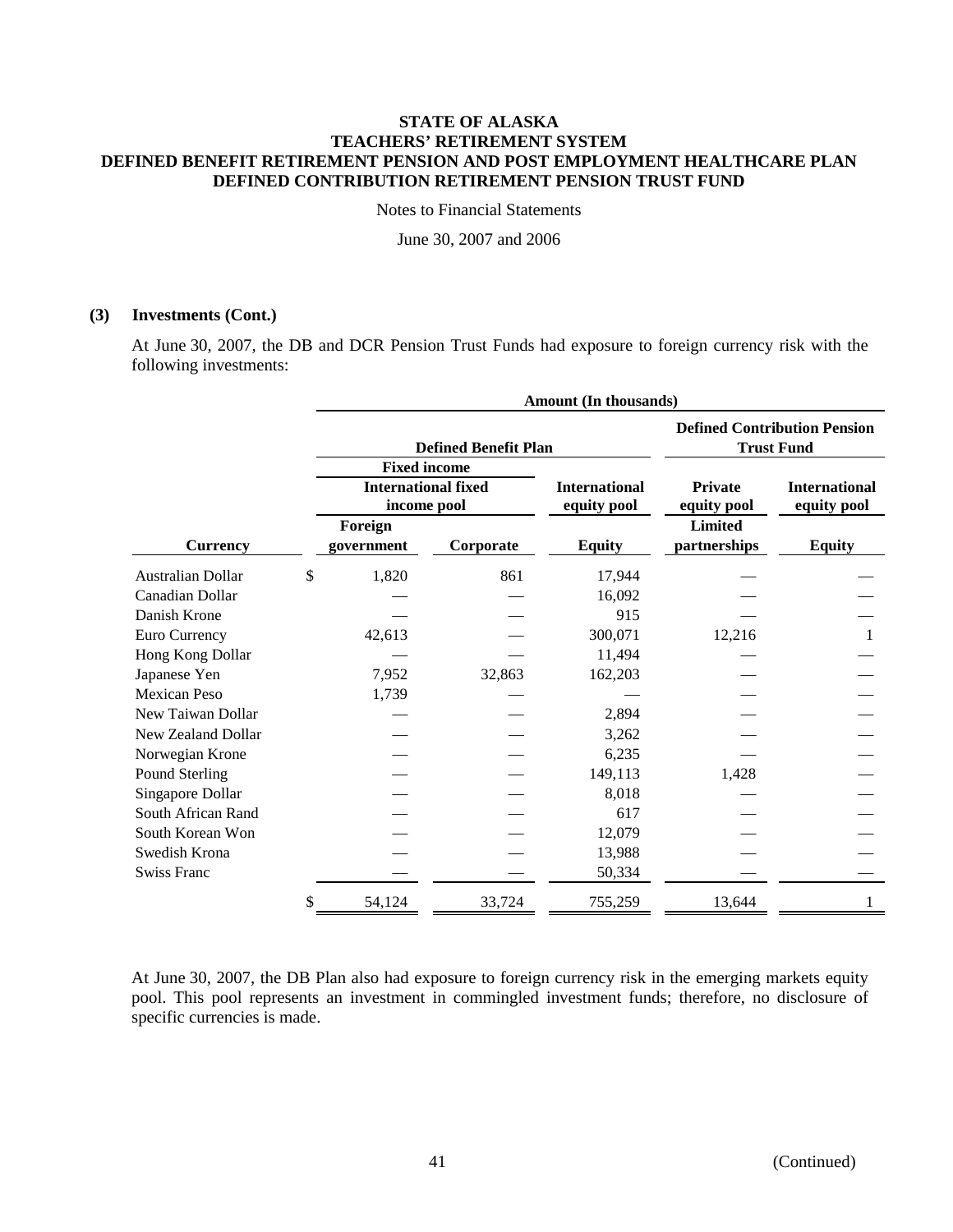Notes to Financial Statements

June 30, 2007 and 2006

#### **(3) Investments (Cont.)**

#### *Concentration of Credit Risk*

Treasury's policy with regard to concentration of credit risk for the short–term fixed income pool is to prohibit the purchase of more than five percent of the portfolio's assets in corporate bonds of any one company or affiliated group.

The ARMB's policy with regard to concentration of credit risk for the domestic fixed income, international fixed income and high yield pools is to prohibit the purchase of more than five percent of the portfolio's assets in corporate bonds of any one company or affiliated group.

At June 30, 2007, the DB Plan's investments included \$250 million in Federal National Mortgage Association securities which represented 5% of the DB Plan's total investments. Federal National Mortgage Association securities are not classified as corporate bonds.

The DB Plan's investments (including investments bought, sold, as well as held during the year) appreciated (depreciated) in value as follows (in thousands) for the years ending June 30:

|                                 | 2007    | 2006     |
|---------------------------------|---------|----------|
| \$<br>Domestic equity pool      | 279,378 | 118,022  |
| Retirement fixed income pool    | 7,579   | (45,360) |
| International equity pool       | 160,612 | 145,413  |
| Real estate pool                | 73,078  | 47,846   |
| International fixed income pool | (1,492) | (5,738)  |
| Private equity pool             | 59,618  | 45,762   |
| Emerging markets equity pool    | 26,244  | 10,931   |
| Other investments pool          | 2,736   | 791      |
| Absolute return                 | 17,594  | 11,895   |
| High yield                      | 1,028   | (1,696)  |
| S                               | 626,375 | 327,866  |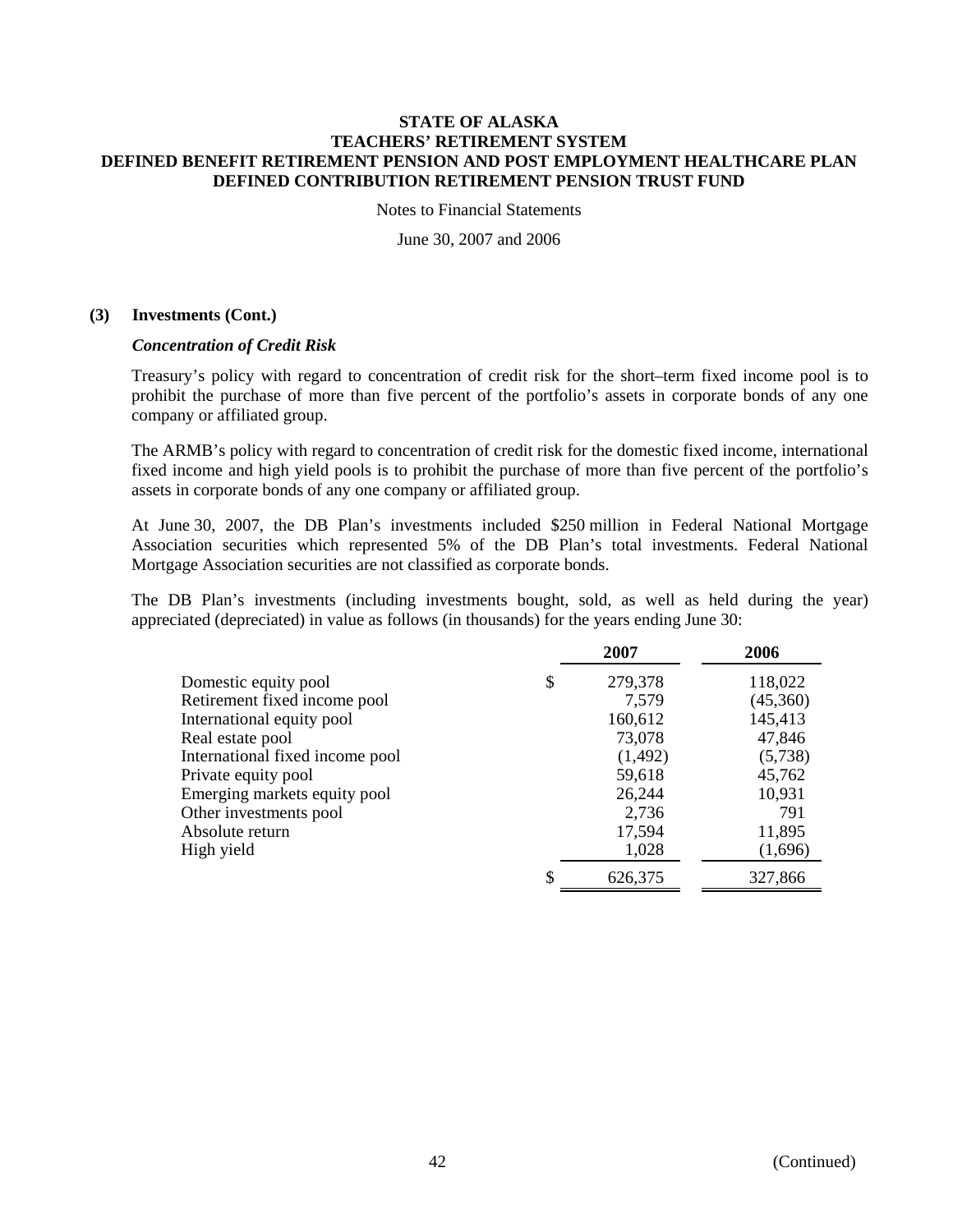Notes to Financial Statements

June 30, 2007 and 2006

#### **(3) Investments (Cont.)**

#### *Collective Investment Funds*

The DCR Pension Trust Fund's investments include the following collective investment funds at June 30:

|                                        |     |        |    | 2007   |          |                |
|----------------------------------------|-----|--------|----|--------|----------|----------------|
|                                        |     | Units  |    | Unit   |          | <b>Balance</b> |
|                                        |     | owned  |    | value  |          | (In thousands) |
| Global Balanced Fund                   | \$. | 3,081  | -S | 35.090 | <b>S</b> | 108            |
| Alaska Balanced Trust                  |     | 2.015  |    | 33.828 |          | 68             |
| Brandes INST International Equity Fund |     | 52,411 |    | 26.700 |          | 1,400          |
| Citizens Core Growth Fund              |     | 53,198 |    | 19.150 |          | 1.019          |
| S&P 500 Stock Index Fund               |     | 43,815 |    | 28.223 |          | 1,237          |
| Alaska Long-term Balanced Trust        |     | 127    |    | 14.285 |          |                |
| Daily Government/Corporate Bond Fund   |     | 108    |    | 21.757 |          |                |
| T. Rowe Price Small Cap Stock Trust    |     | 25,011 |    | 46.090 |          | 1.153          |
| Money Market Fund                      |     | 8,282  |    | 1.000  |          | 8              |
| Unallocated deposit in transit         |     |        |    |        |          | 127            |
| Total collective investment funds      |     |        |    |        | \$       | 5,124          |

## **(4) Foreign Exchange, Foreign Exchange Contracts and Off–Balance Sheet Risk**

The international fixed income and international equity pool's investment income includes the following at June 30:

|                                                 | 2007       | 2006       |
|-------------------------------------------------|------------|------------|
| Net realized gain on foreign currency           | 19.348.152 | 13.922.461 |
| Net unrealized loss on foreign currency         | (4.545)    | (13,005)   |
| Net realized gain on foreign exchange contracts | 95,812     | 117.351    |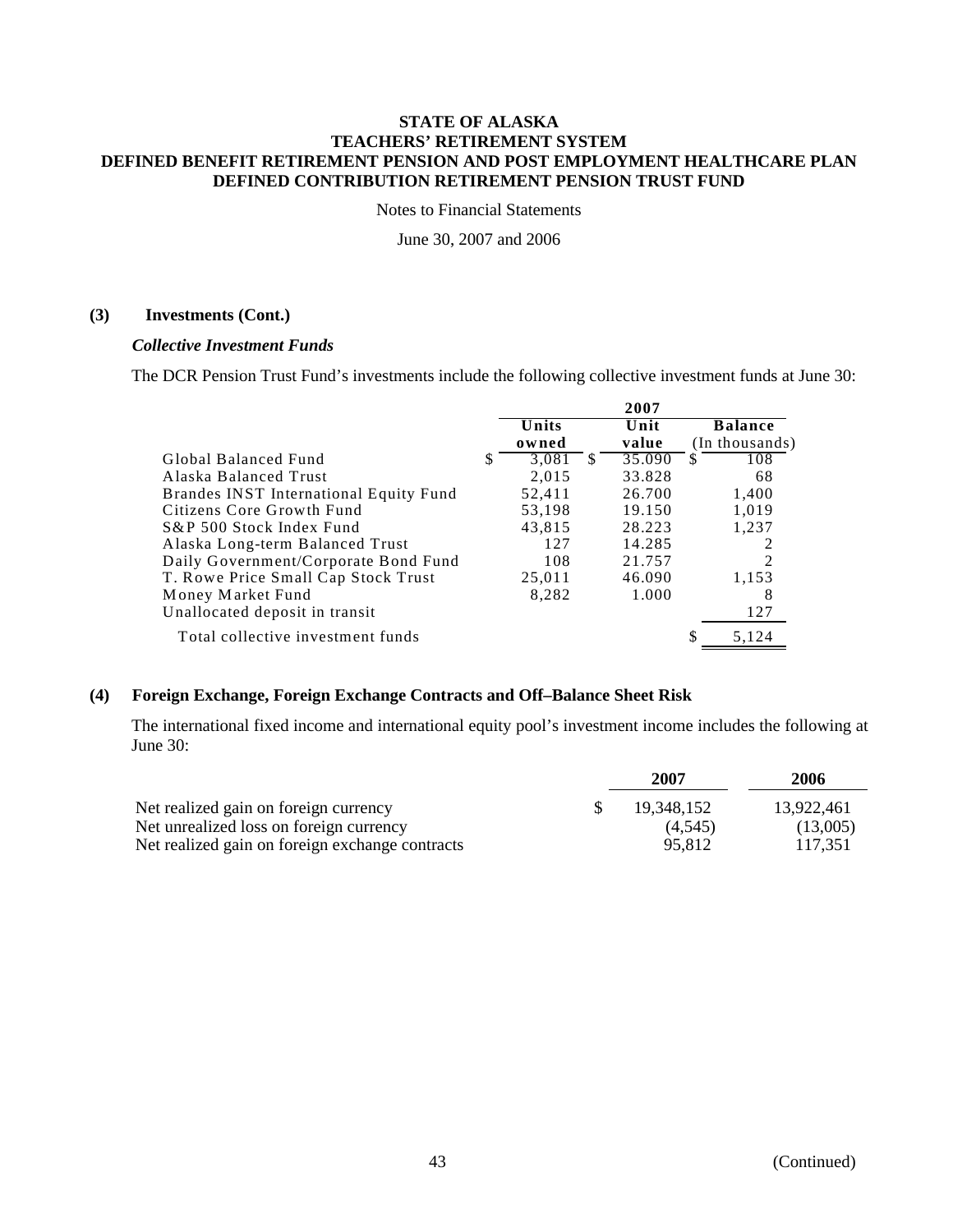Notes to Financial Statements

June 30, 2007 and 2006

#### **(4) Foreign Exchange, Foreign Exchange Contracts and Off–Balance Sheet Risk (Cont.)**

The international equity pool includes foreign currency forward contracts to buy and sell specified amounts of foreign currencies at specified rates on specified future dates for the purpose of hedging existing security positions. The maturity periods for these contracts range from eight to one hundred and twenty– four days. The Plan had net unrealized gains (losses) with respect to such contracts, calculated using forward rates at June 30, as follows:

|                                            | 2007    | 2006      |
|--------------------------------------------|---------|-----------|
| Contract sales                             | 699.849 | 1,405,109 |
| Less fair value                            | 695,676 | 1,408,914 |
| Net unrealized gains (losses) on contracts | 4.173   | (3,805)   |
|                                            |         |           |

The counterparties to the foreign currency forward contracts consist of a diversified group of financial institutions. Credit risk exposure exists to the extent of nonperformance by these counterparties; however, the risk of default is considered to be remote. The market risk is limited to the difference between contractual rates and forward rates at the balance sheet date.

#### **(5) Securities Lending**

Alaska Statute 37.10.071 authorizes the ARMB to lend assets, under an agreement and for a fee, against deposited collateral of equivalent fair value. The ARMB has entered into an agreement with State Street Corporation (the Bank) to lend equity and domestic fixed income securities. The Bank, acting as the ARMB's agent under the agreement, transfers securities to broker agents or other entities for collateral in the form of cash or securities and simultaneously agrees to return the collateral for the same securities in the future.

At June 30, 2007 and 2006, the fair value of securities on loan allocable to the DB Plan's invested assets totaled \$547,635,829 and \$417,202,476, respectively. There is no limit to the amount that can be loaned and the ARMB is able to sell securities on loan. International equity security loans are collateralized at not less than 105% of their fair value. All other security loans are collateralized at not less than 102% of their fair value. Loaned securities and collateral is marked to market daily and collateral is received or delivered the following day to maintain collateral levels.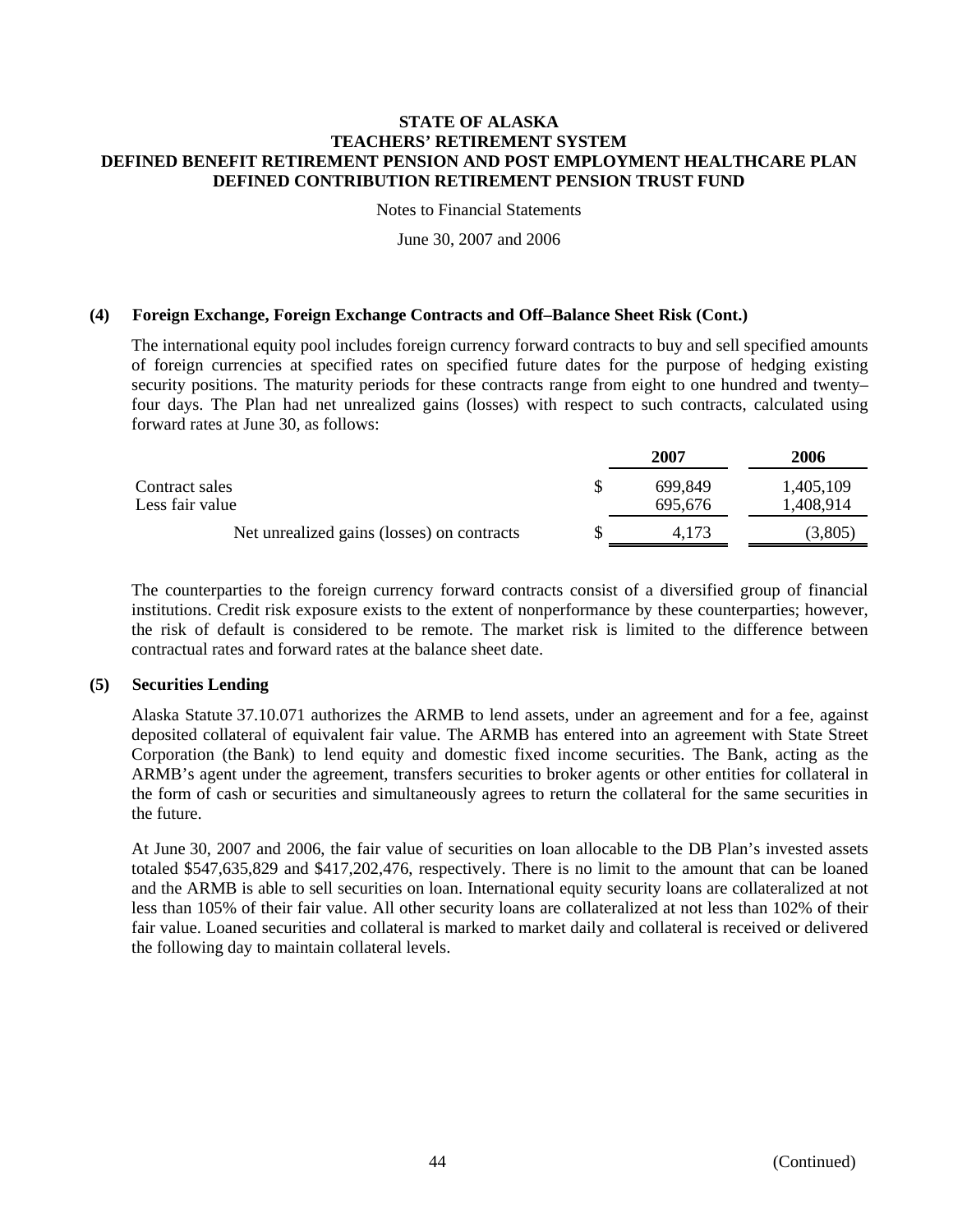Notes to Financial Statements

June 30, 2007 and 2006

### **(5) Securities Lending (Cont.)**

Cash collateral in the amount of  $$531,810,023$  is invested in a registered  $2(a)$ –7 money market fund which is valued at amortized cost, approximating fair value. Maturities of investments in the money market fund generally did not match the maturities of the loaned securities because the lending agreements are terminable at will. Securities collateral in the amount of \$32,449,425 may be pledged or sold upon borrower default. Since the ARMB does not have the ability to pledge or sell securities collateral unless the borrower defaults, they are not recorded on the financial statements. Securities on loan, cash collateral and cash collateral payable are recorded on the financial statements at fair value. The Bank, the DB Plan and the borrower receive a fee from earnings on invested collateral. The bank and the DB Plan share a fee paid by the borrower for loans not collateralized with cash.

There is limited credit risk associated with the lending transactions since the ARMB is indemnified by the Bank against any loss resulting from counterparty failure or default on a loaned security or its related income distributions. The Bank further indemnifies the ARMB against loss due to borrower rebates in excess of earnings on cash collateral. Indemnifications are subject to limitation relating to war, civil unrest or revolution, or beyond the reasonable control of the Bank.

For the year ended June 30, 2007 and 2006, there were no losses incurred as a result of securities lending transactions and there were neither significant violations of legal or contractual provisions nor failures by any borrowers to return loaned securities.

#### **(6) Transfer to Retirement Systems**

During fiscal year 2006, a review was conducted of all medical reserve amounts in the Retiree Health Fund. An analysis was conducted which considered: (1) the medical portion of net assets held in trust for benefits and other purposes, (2) prior and current year amounts incurred but not paid, (3) the amount necessary for the contingency reserve, and (4) the amount necessary for a premium stabilization reserve. Such an analysis is conducted periodically to determine that reserves are adequate, but not excessive. The result was no excess reserve balances over those deemed necessary for the continued operation of the Retiree Health Fund. No review or transfer occurred in 2007.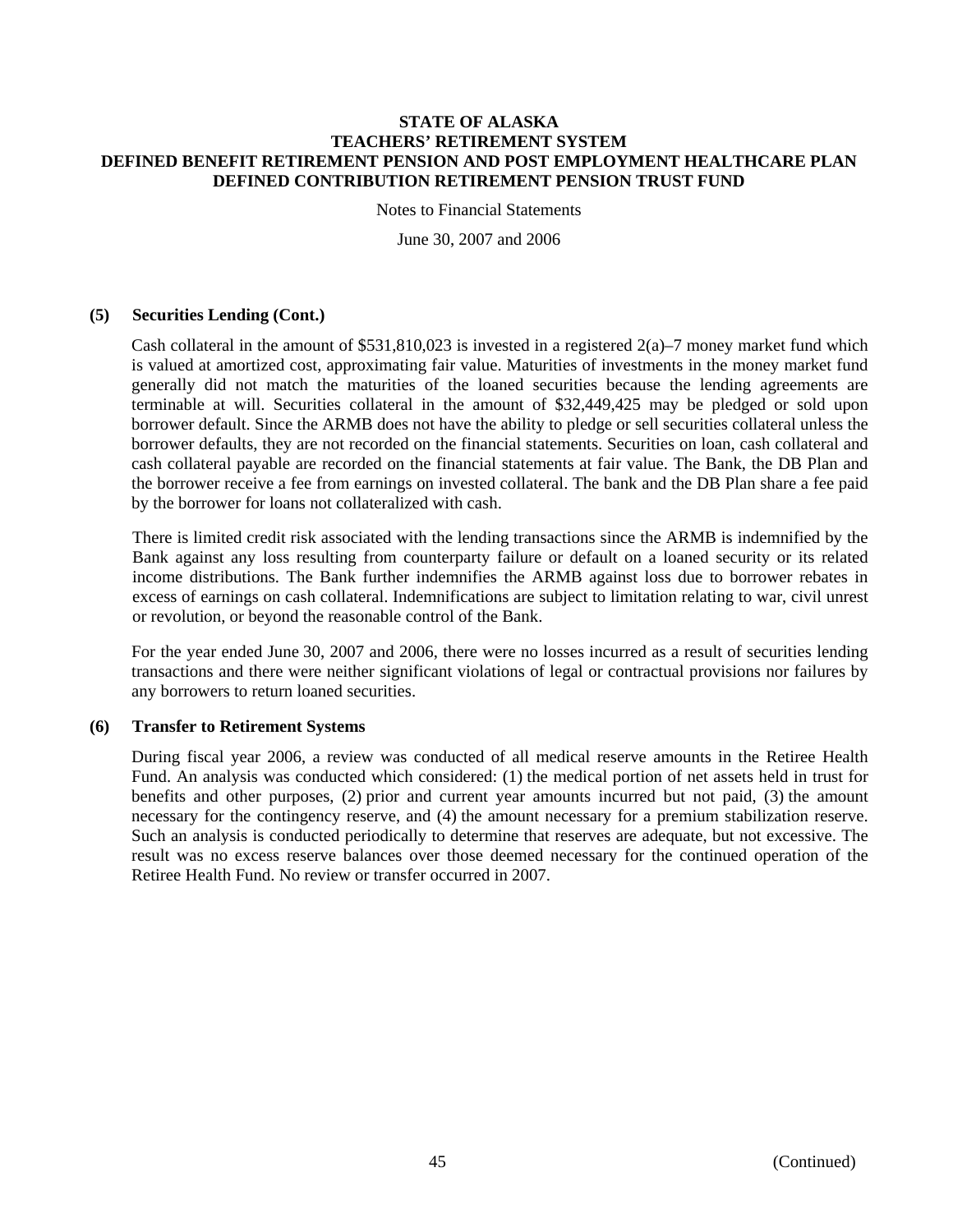Notes to Financial Statements

June 30, 2007 and 2006

## **(7) Funded Status and Funding Progress – DB Plan**

The funded status of the defined benefit retirement post employment healthcare benefit plan is as follows:

|                       |                        |                  | Unfunded         |                     |         |                  |
|-----------------------|------------------------|------------------|------------------|---------------------|---------|------------------|
|                       |                        | <b>Actuarial</b> | <b>Actuarial</b> |                     |         | <b>UAAL</b> as a |
|                       |                        | Accrued          | Accrued          |                     |         | percentage of    |
| <b>Actuarial</b>      | <b>Actuarial</b>       | Liability (AAL)  | Liability        |                     | Covered | Covered          |
| <b>Valuation Date</b> | <b>Value of Assets</b> | - Entry Age      | (UAAL)           | <b>Funded Ratio</b> | Pavroll | Payroll          |
|                       |                        |                  |                  |                     |         |                  |
| June 30, 2006         | 844,766                | 4,288,707        | 3,443,941        | 19.7%               | 574,409 | 599.6%           |

Actuarial valuations of an ongoing plan involve estimates of the value of reported amounts and assumptions about the probability of occurrence of events far into the future. Examples include assumptions about future employment, mortality, and healthcare cost trend. Actuarially determined amounts are subject to continual revisions as actual results are compared with past expectations and new estimates are made about the future. The schedule of funding progress, presented as required supplementary information following the notes to the financial statements, present multi-year trend information about whether the actuarial values of plan assets are increasing or decreasing over time relative to the actuarial accrued liabilities for benefits.

The accompanying schedule of employer contributions presents trend information about the amounts contributed to the plan by employers in comparison to the actuarially required contribution (ARC), an amount that is actuarially determined in accordance with the parameters of GASB 43. The ARC represents a level of funding that, if paid on an on-going basis, is projected to cover normal cost for each year and amortize any unfunded actuarial liabilities (or funding excess) over a period not to exceed thirty years.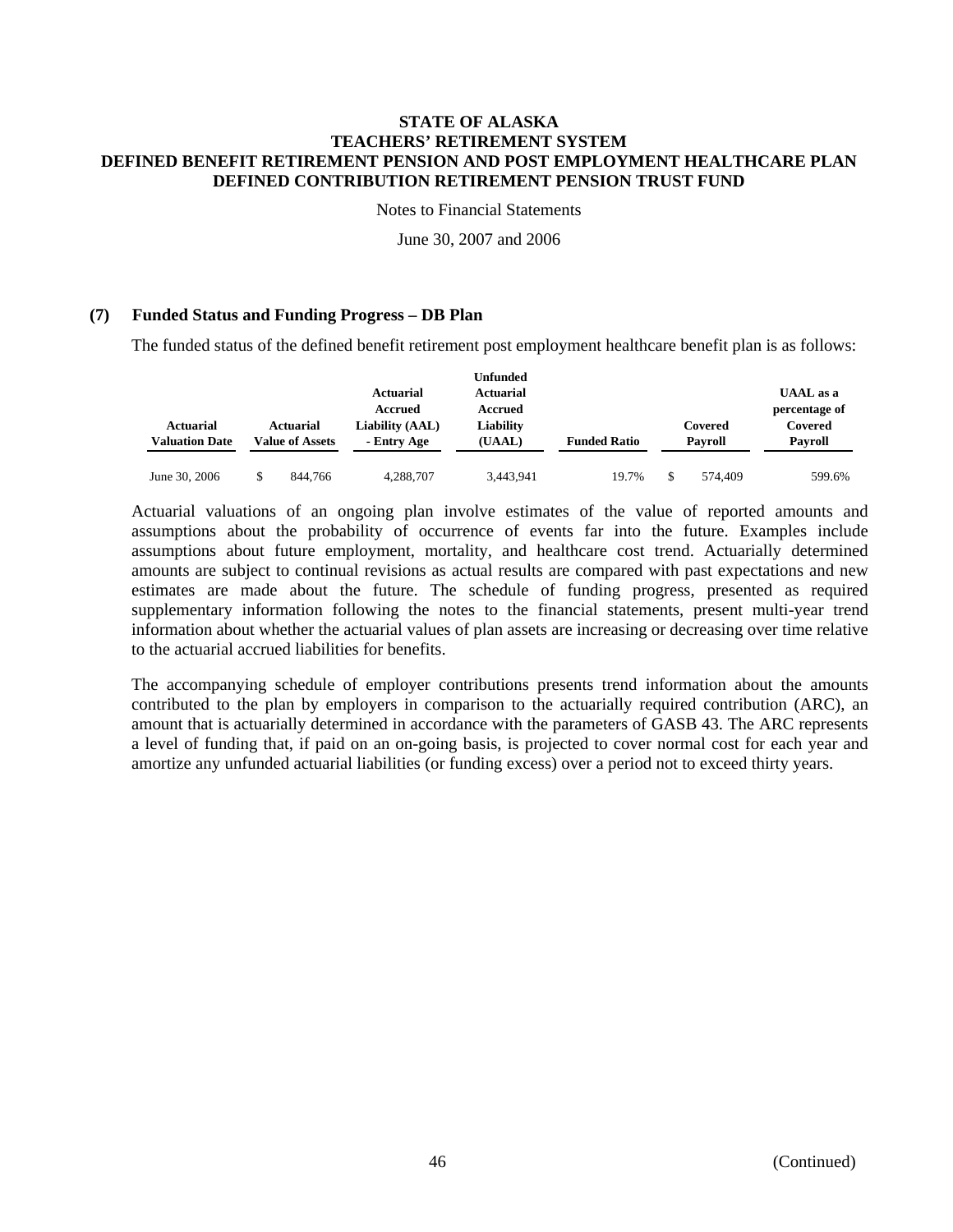Notes to Financial Statements

June 30, 2007 and 2006

### **(7) Funded Status and Funding Progress – DB Plan (Cont.)**

Projections of benefits for financial report purposes are based on the substantive plan (the plan as understood by the employer and plan members) and include the types of benefits provided at the time of each valuation and the historical pattern of sharing benefit costs between the employer and plan members to that point. The actuarial method and assumptions used include techniques that are designed to reduce the effects of short-term volatility in actuarial accrued liabilities and the actuarial value of assets, consistent with the long-term perspective of the calculations. Additional information as of the latest actuarial valuation follows:

| Valuation date                | June 30, 2006                   |
|-------------------------------|---------------------------------|
| Actuarial cost method         | Entry age normal                |
| Amortization method           | Level percentage of pay, closed |
| Remaining amortization period | 22 years                        |
| Asset valuation method        | 5 year smoothed market          |

Actuarial Assumptions

Investment rate of return 4.50%

Health cost trend –

|                | <b>Medical</b> | <b>Prescription Drugs</b> |
|----------------|----------------|---------------------------|
| <b>FY07</b>    | 9.0%           | 13.0%                     |
| <b>FY08</b>    | 8.5%           | 12.0%                     |
| <b>FY09</b>    | 8.0%           | 11.0%                     |
| <b>FY10</b>    | 7.5%           | 10.0%                     |
| <b>FY11</b>    | 7.0%           | 9.0%                      |
| FY12           | 6.5%           | 8.0%                      |
| <b>FY13</b>    | 6.0%           | 7.0%                      |
| FY14           | 5.5%           | 6.0%                      |
| <b>FY15</b>    | 5.0%           | 5.0%                      |
| FY16 and later | 5.0%           | 5.0%                      |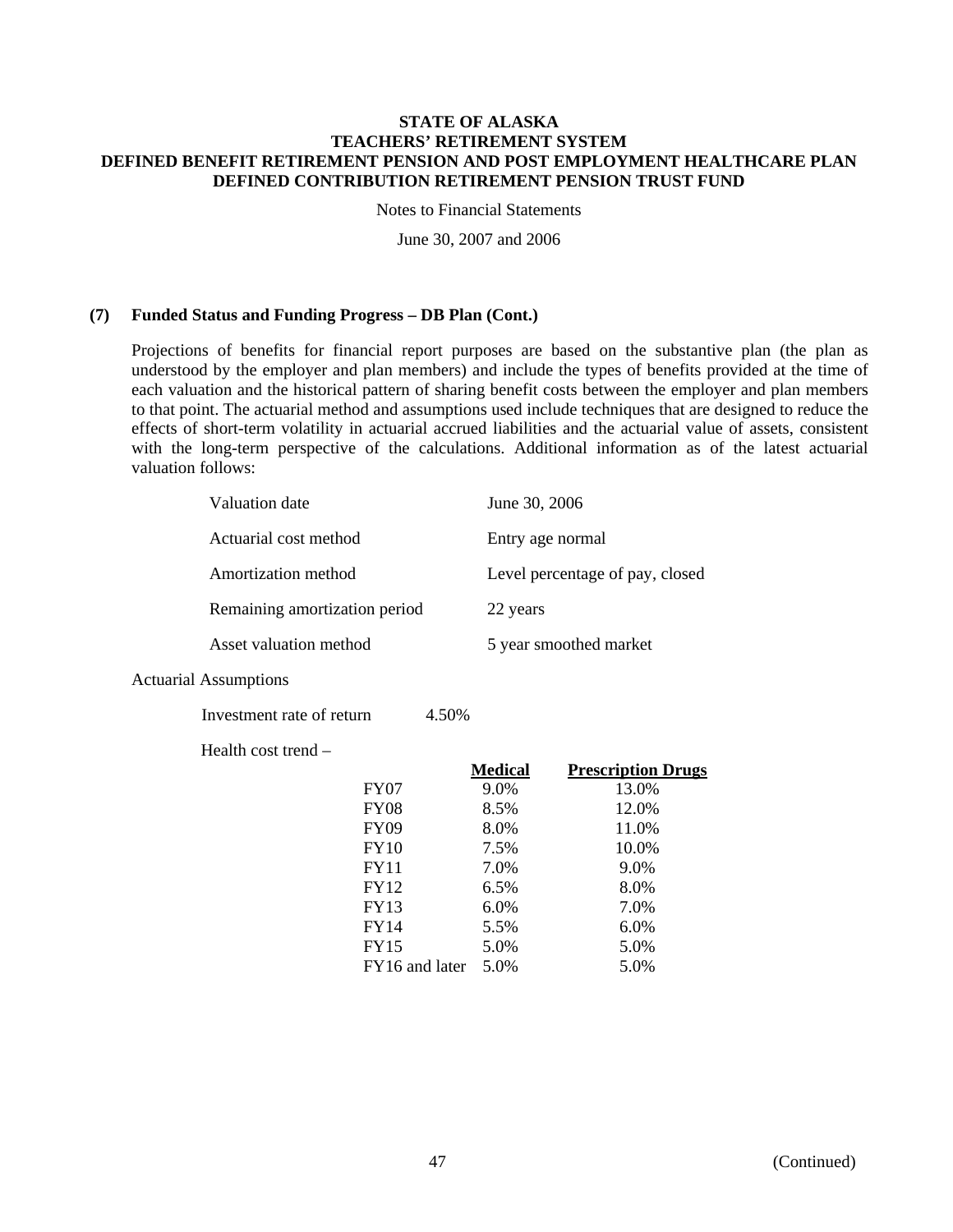Notes to Financial Statements

June 30, 2007 and 2006

### **(7) Funded Status and Funding Progress – DB Plan (Cont.)**

GASB 43 requires that the discount rate used in the actuarial valuation be the estimated long-term yield on investments that are expected to finance post employment benefits. Depending on the method by which a plan is financed, the relevant investments could be plan assets, employer assets, or a combination of plan and employer assets. The investment return should reflect the nature and the mix of both current and expected investments and the basis used to determine the actuarial value of assets.

TRS' retiree healthcare benefits are partially funded. GASB 43 outlines two reasonable methods of developing a blended discount rate when a plan is partially funded. These methods base the proportion of assumed plan and employer asset returns on 1) the funded ratio and 2) the percentage of annual required contribution actually being contributed to the plan. The State of Alaska has utilized the second methodology to develop a discount rate of 4.50% as of June 30, 2006 to be used for 2007's disclosure.

## **(8) Commitments and Contingencies**

#### *Commitments*

The ARMB entered into an agreement through and external investment manager to provide capital funding for a domestic equity limited partnership. At June 30, 2007, the DB Plan's member share of the unfunded commitment totaled \$3,968,095. This commitment can be withdrawn annually in December with ninety days notice.

The ARMB entered into agreements through external investment managers to provide capital funding for limited partnerships as it continues to build the private equity portfolio. At June 30, 2007 the DB Plan's member share of these unfunded commitments totaled \$226,378,224. These commitments are estimated to be paid through 2014.

The ARMB entered into an agreement through an external investment manager to provide capital funding for a limited partnership as it continues to build the other investment portfolio. At June 30, 2007, the DB Plan's member share of this unfunded commitment totaled \$28,075,210 to be paid through 2017.

The ARMB entered into agreements through external investment managers to provide capital funding for real estate investments as it continues to build the real estate portfolio. At June 30, 2007, the DB Plan's member share of these unfunded commitments totaled \$143,549,368 to be paid through the year 2011.

## *Contingencies*

The Department of Administration determined that statutory changes were needed to ensure that the Defined Benefit Retiree Health Program is funded in compliance with the Internal Revenue Code. Consequently, during the fiscal year 2007 legislative session, a law was enacted that created the Alaska Retiree Health Care Trusts (ARHCT), two separate irrevocable trusts. Senate Bill 123 (SB 123), effective June 7, 2007, directs all separately calculated employer contributions for the retiree health benefits, and appropriations, earning and reserves for payment of retiree medical obligations, to be credited to the ARHCT. Pursuant to SB 123, Treasury and the Department of Administration established and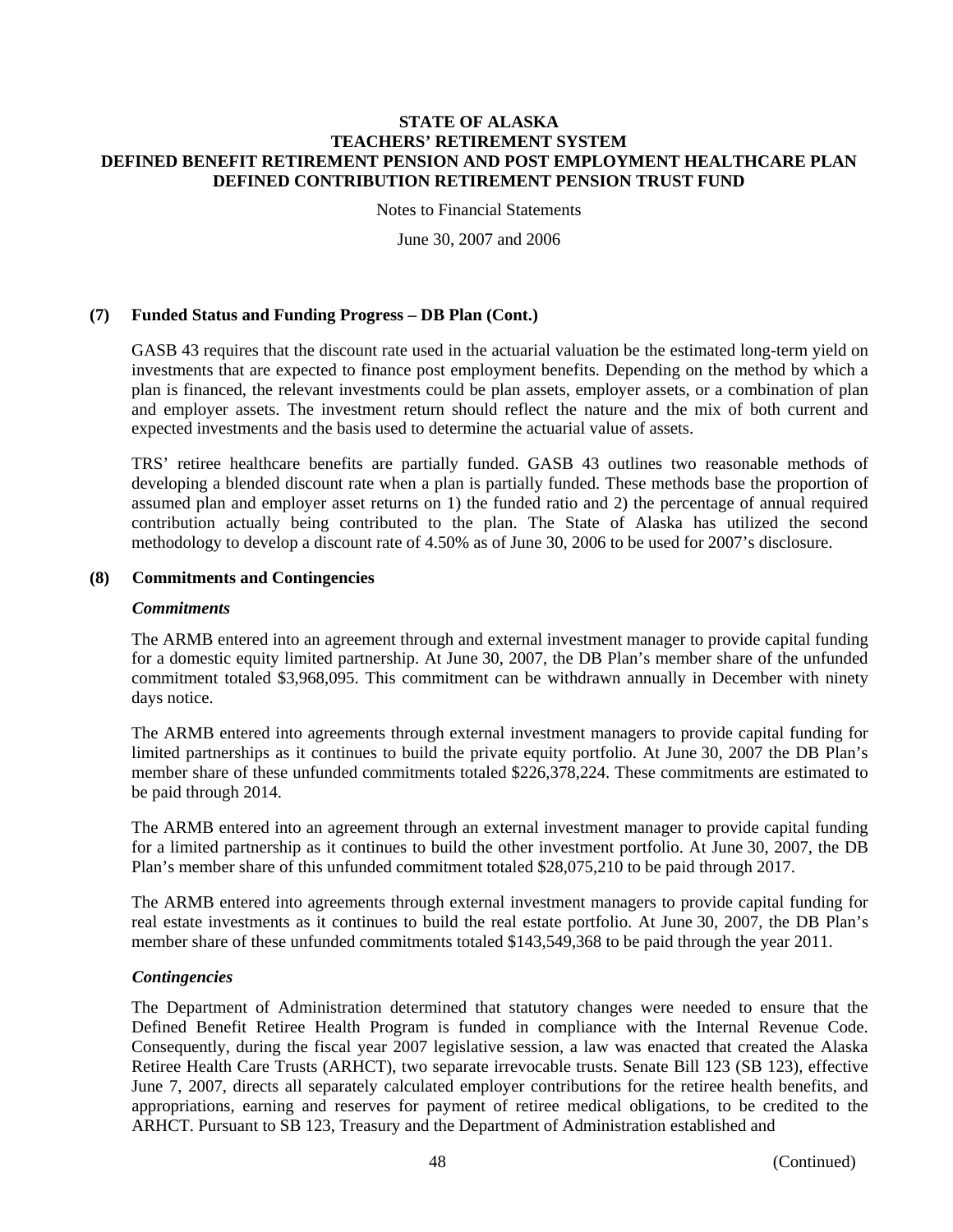Notes to Financial Statements

June 30, 2007 and 2006

#### **(8) Commitments and Contingencies (Cont.)**

implemented the ARHCT effective as of July 1, 2007. The ARHCT will be funded through contributions from employers and premiums paid by retirees.

The Department of Administration intends to seek a tax determination letter from the Internal Revenue Service during the filing cycle beginning on February 1, 2008, and ending on January 31, 2009, concerning the status of the pension plans it administers as qualified governmental plans under Internal Revenue Code Sections 401(a) and 414(d). The Department of Administration also intends to seek private letter rulings regarding the status of the ARHCT. Finally, The Department of Administration intends to seek rulings and/or guidance from the Internal Revenue Service with respect to the prior structure of the Defined Benefit Retiree Health Program. As a result, invested assets may need to be reallocated between net assets available for pension benefits and net assets available for retiree health benefits, which could require a transfer of assets included in the accompanying schedule of invested assets into the ARHCT. At this time, The Department of Administration is unable to predict the exact timing of the making of its intended filing with the Internal Revenue Service, the timing of any guidance that may be obtained from the Internal Revenue Service, the results or impact of such guidance on the statements of invested assets and changes therein, or the amount of a transfer, if any to the ARHCT.

Approximately 50 Plan members have filed administrative challenges to the DB Plan administrator's refusal to include leave cash-in payments in the compensation used to calculate the members' retirement benefits. The members were all first hired by DB Plan employers before July 1, 1977, and claim that they have a constitutional right, based on the DB Plan statutes in effect before that date, to have leave cash-in payments included. The DB Plan's prior board, which heard appeals from decisions of the Plan administrator, had ruled on two of the appeals, and those rulings had in turn been appealed to the Alaska Superior Court. The remaining appeals have been stayed by the DB Plan's board. In addition, a class action lawsuit, raising the same issues, had been filed in the superior court, but has been put on hold until final resolution of the members' claim. On January 27, 2006, the Alaska Supreme Court decided one such member's case in the State's favor. The administrator intends to vigorously contest all of the remaining claims and believes that the State's success to date will result in dismissal of the remaining cases and pending claims. The Plan has not recorded an accrual related to any of these cases or pending claims, because an unfavorable outcome in these matters is, in management's opinion, not considered probable but rather only possible, and the potential loss, if any, cannot be reasonably estimated at this time. If an unfavorable outcome occurs, the costs would be passed through to employers through the normal contribution process.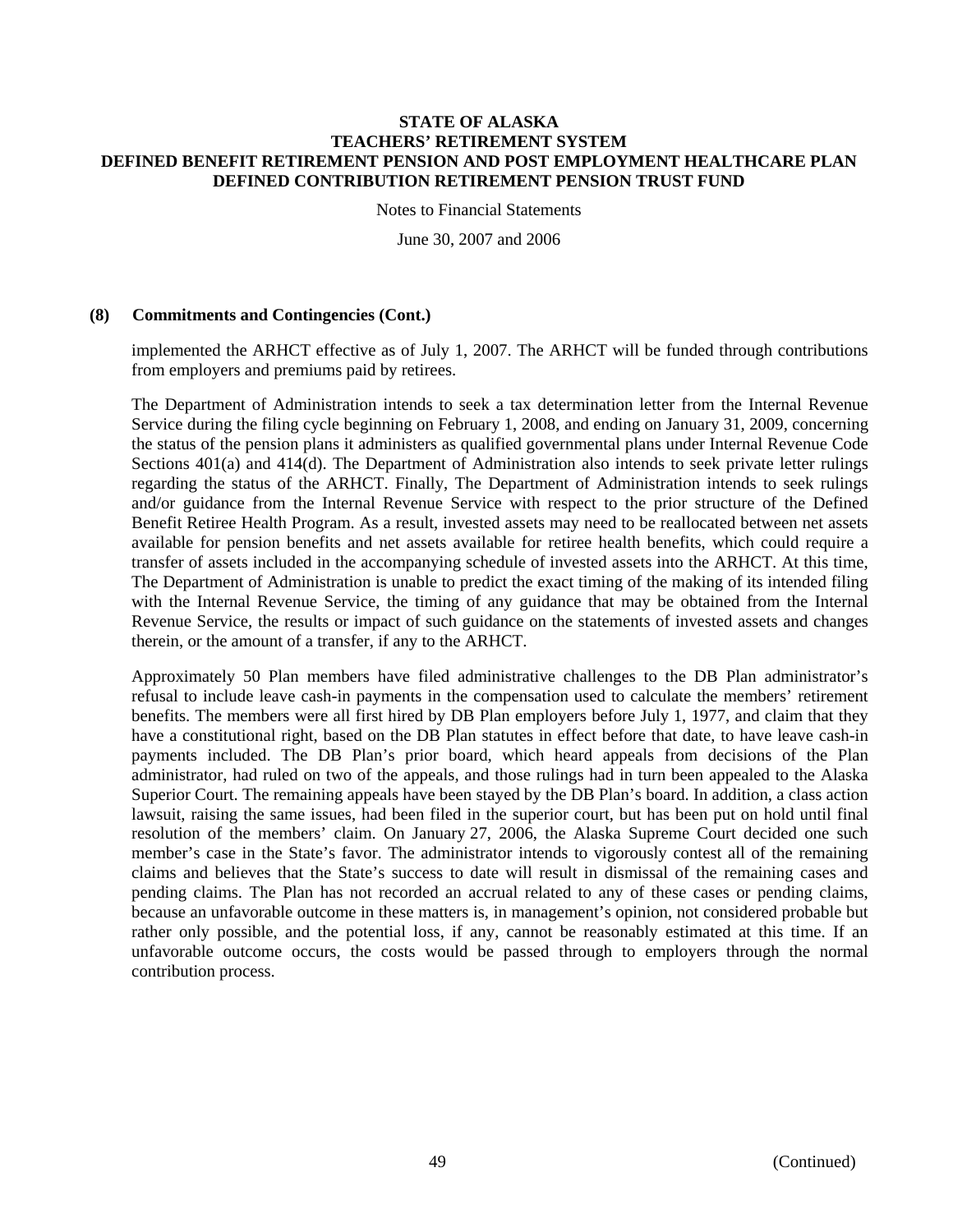Notes to Financial Statements

June 30, 2007 and 2006

#### **(8) Commitments and Contingencies (Cont.)**

The State was a defendant in a class action lawsuit involving a constitutional challenge to DB Plan statutes that provide a 10% cost of living adjustment (COLA) to retirees and other benefit recipients who reside in the state of Alaska. The plaintiffs claimed that these statutes violate the right to travel of nonresident benefit recipients, and therefore, the 10% COLA should be paid to all benefit recipients, regardless of residence. On summary judgment motions, the superior court first ruled in favor of the plaintiffs on the issue of whether, if the residency requirements are unconstitutional, the residency requirements are severable from the COLA statutes. On summary judgment motions addressing the constitutionality of the statutes, the superior court ruled against the state, holding that the COLA statutes violate the constitutional right to travel. The court ordered payment of COLA to retirees and survivors in high-cost areas of other states. The State appealed to the Alaska Supreme Court. The Superior Court ruled against the plaintiffs on the issue of past damages, and has cross-appealed to the Alaska Supreme Court. On December 29, 2006, the State received a favorable ruling from the Alaska Supreme Court that reversed the Superior Court's ruling against the plaintiffs on the issue.

An IRS assessment may eventually result from the statutory provision and the Plan's practice under which retiree medical benefits were paid to some survivors' spouses and dependents who were not eligible dependents under the IRC, or from the manner in which retiree health benefits were funded before June 6, 2007. However, management believes that any such assessment would be paid from the State's general fund, not from the Plan's assets. Furthermore, the Plan's statutes under which payment of medical benefits was made for ineligible dependents was corrected by SB 141, effective January 1, 2006, and the funding of retiree medical benefits was clarified and corrected by SB 123, which was effective June 6, 2007. Finally, although there were press reports of possible legal action regarding amendments to the PERS and TRS statutes by HB 161 (rehired retiree legislation), no litigation has been served on the Plan challenging provisions of that legislation. Management is not aware of any other specific unasserted claims or assessments against the Plan.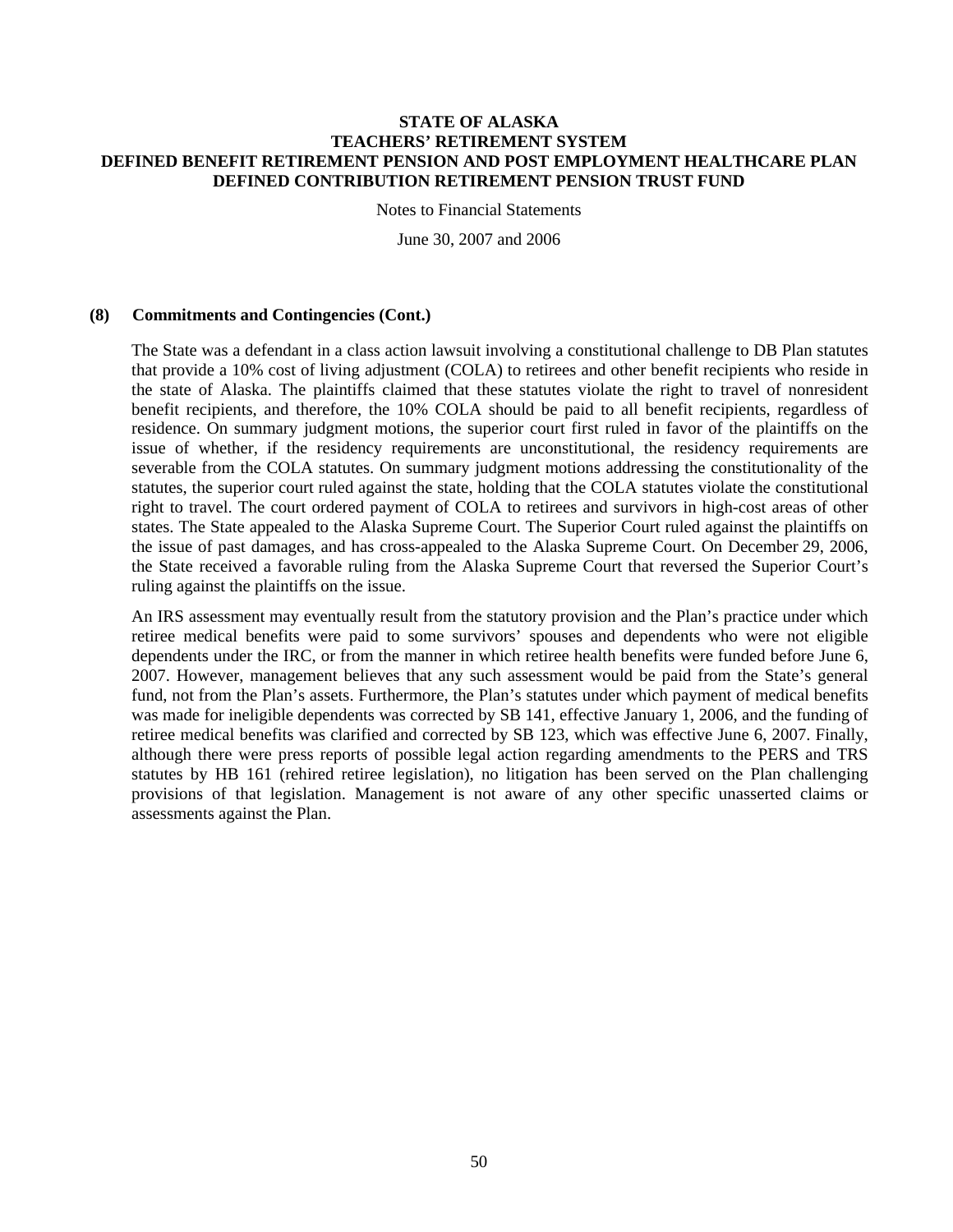Required Supplementary Information (Unaudited)

#### Schedule of Funding Progress Pension Benefits

June 30, 2007

(Dollars in thousands)

| <b>Actuarial</b><br>valuation<br>date as of<br>June 30 | <b>Actuarial</b><br>value of<br>plan assets | <b>Actuarial</b><br>accrued<br><b>liabilities</b><br>(AAL) | Unfunded<br>actuarial<br>accrued<br><b>liabilities</b><br>(UAAL) | <b>Funded</b><br>ratio | Covered<br>payroll | <b>UAAL</b><br>as a<br>percentage<br>of covered<br>payroll |
|--------------------------------------------------------|---------------------------------------------|------------------------------------------------------------|------------------------------------------------------------------|------------------------|--------------------|------------------------------------------------------------|
| 2001                                                   | 3.468.310                                   | 3,651,488                                                  | 183.178                                                          | 95.0%                  | 496.188            | 36.9%                                                      |
| 2002                                                   | 2.699.445                                   | 3.959.958                                                  | 1.260.513                                                        | 68.2                   | 509,437            | 247.4                                                      |
| 2003                                                   | 2.694.785                                   | 4.190.970                                                  | 1.496.185                                                        | 64.3                   | 532,630            | 280.9                                                      |
| 2004                                                   | 2.647.777                                   | 4.216.480                                                  | 1,568,703                                                        | 62.8                   | 522.421            | 300.3                                                      |
| 2005                                                   | 2.640.642                                   | 4.334.585                                                  | 1.693.943                                                        | 60.9                   | 561.038            | 301.9                                                      |
| 2006                                                   | 3.296.934                                   | 4.859.336                                                  | 1.562.402                                                        | 67.8                   | 574,409            | 272.0                                                      |

See accompanying notes to required supplementary information and independent auditors' report.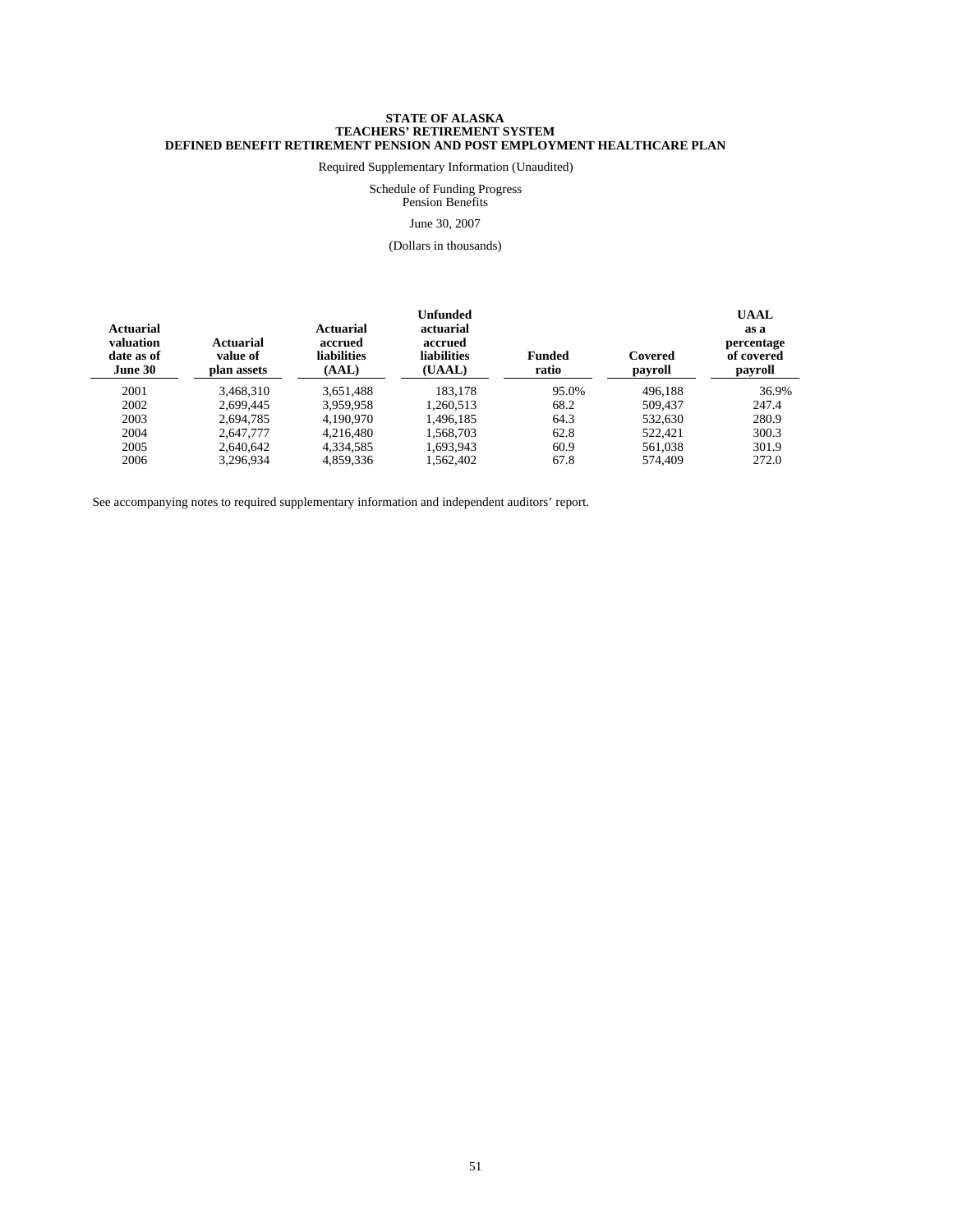Required Supplementary Information (Unaudited)

#### Schedule of Funding Progress Postemployment Healthcare Benefits June 30, 2007

(Dollars in thousands)

| <b>Actuarial</b><br>valuation<br>date as of<br>June 30 | <b>Actuarial</b><br>value of<br>plan assets | <b>Actuarial</b><br>accrued<br><b>liabilities</b><br>(AAL) | Unfunded<br>actuarial<br>accrued<br><b>liabilities</b><br>(UAAL) | <b>Funded</b><br>ratio | Covered<br>payroll | <b>UAAL</b><br>as a<br>percentage<br>of covered<br>payroll |
|--------------------------------------------------------|---------------------------------------------|------------------------------------------------------------|------------------------------------------------------------------|------------------------|--------------------|------------------------------------------------------------|
| 2001                                                   | 903.919                                     | 951.659                                                    | 47.740                                                           | 95.0%                  | 496.188            | 9.6%                                                       |
| 2002                                                   | 989.591                                     | 1.451.684                                                  | 462,093                                                          | 68.2                   | 509,437            | 90.7                                                       |
| 2003                                                   | 1.057.500                                   | 1.644.639                                                  | 587.139                                                          | 64.3                   | 532,630            | 110.2                                                      |
| 2004                                                   | 1.197.593                                   | 1.907.120                                                  | 709.527                                                          | 62.8                   | 522.421            | 135.8                                                      |
| 2005                                                   | 1.318.297                                   | 2,163,971                                                  | 845.674                                                          | 60.9                   | 561.038            | 150.7                                                      |
| 2006                                                   | 844,766                                     | 4,288,707                                                  | 3.443.941                                                        | 19.7                   | 574,409            | 599.6                                                      |

See accompanying notes to required supplementary information and independent auditors' report.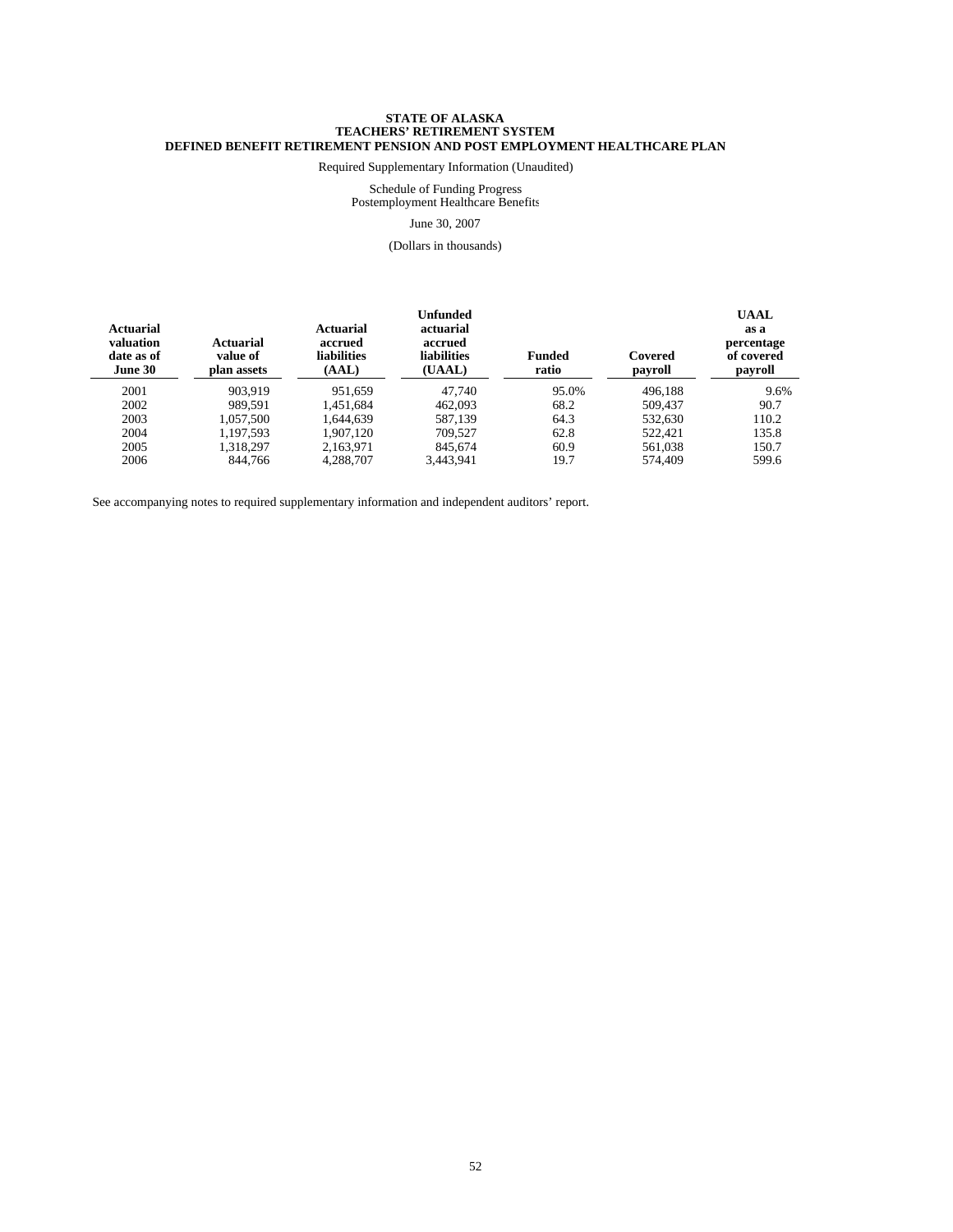Required Supplementary Information (Unaudited)

Schedule of Contributions from Employers Pension and Postemployment Healthcare Benefits

#### June 30, 2007

#### (Dollars in thousands)

| Year<br>ended<br><b>June 30</b> | Actuarial<br>valuation<br>date as of<br>June 30 $^{(1)}$ | <b>Pension</b><br>annual<br>required<br>contribution | Postemployment<br>healthcare<br>annual<br>required<br>contribution | <b>Total</b><br>annual<br>required<br>contribution | <b>Pension</b><br>percentage<br>contributed | Postemployment<br>healthcare<br>percentage<br>contributed | <b>Total</b><br>percentage<br>contributed |
|---------------------------------|----------------------------------------------------------|------------------------------------------------------|--------------------------------------------------------------------|----------------------------------------------------|---------------------------------------------|-----------------------------------------------------------|-------------------------------------------|
| 2002                            | 1999                                                     | \$<br>32.331                                         | 7.245                                                              | 39.576                                             | 155.0%                                      | 155.0%                                                    | 155.0%                                    |
| 2003                            | 2000                                                     | 37,800                                               | 9.570                                                              | 47,370                                             | 133.0                                       | 133.0                                                     | 133.0                                     |
| 2004                            | 2001                                                     | 65.571                                               | 17.089                                                             | 82,660                                             | 83.0                                        | 83.0                                                      | 83.0                                      |
| 2005                            | 2002                                                     | 152.168                                              | 55.783                                                             | 207.951                                            | 45.0                                        | 45.0                                                      | 45.0                                      |
| 2006                            | 2003                                                     | 170.019                                              | 66.719                                                             | 236,738                                            | 54.0                                        | 54.0                                                      | 54.0                                      |
| 2007                            | 2004                                                     | 169.974                                              | 76.879                                                             | 246,853                                            | 62.0                                        | 62.0                                                      | 62.0                                      |

 $(1)$  Actuarial valuation related to annual required contribution for fiscal year.

See accompanying notes to required supplementary information and independent auditors' report.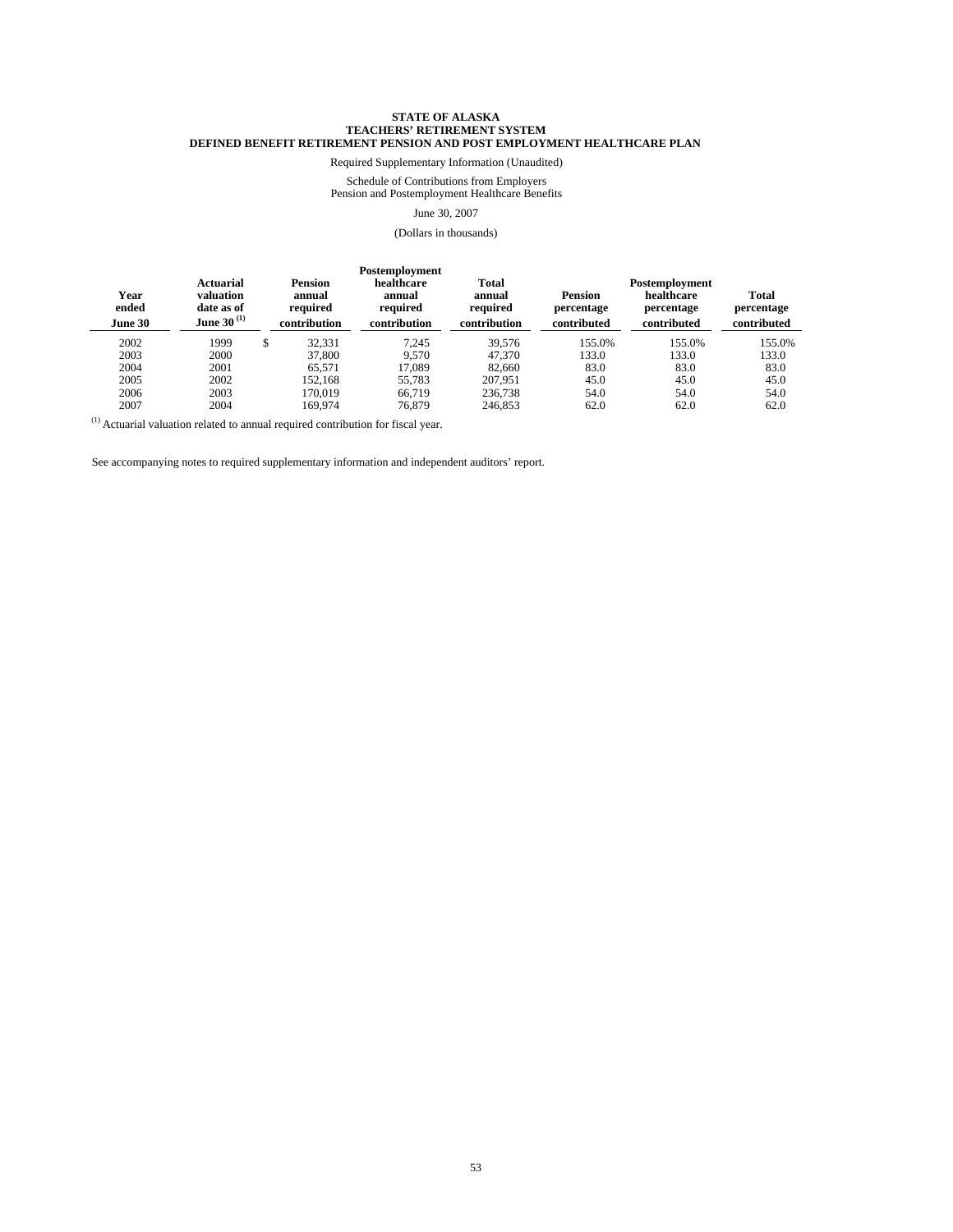Notes to Required Supplementary Information (Unaudited)

June 30, 2007

#### **(1) Description of Schedule of Funding Progress**

Each time a new benefit is added which applies to service already rendered, an "unfunded actuarial accrued liability" is created. Laws governing the Plan require that these additional liabilities be financed systematically over a period of future years. Also, if actual financial experiences are less favorable than assumed financial experiences, the difference is added to the unfunded actuarial accrued liability.

In an inflationary economy, the value of the dollar is decreasing. This environment results in employee pay increasing in dollar amounts resulting in unfunded actuarial accrued liabilities increasing in dollar amounts, all at a time when the actual value of these items, in real terms, may be decreasing.

### **(2) Actuarial Assumptions and Methods**

The actuarial valuation was prepared by Buck Consultants. The significant actuarial assumptions used in the valuation as of June 30, 2006 are as follows:

- (a) Actuarial cost method entry age, unfunded actuarial accrued liability or funding excess amortized over a fixed 25-year period as a level percentage of pay amount.
- (b) Valuation of assets recognizes 20% of the investment gain or loss in each of the current and preceding four years and phased in over the next five years. All assets are valued at market value. Valuation assets are constrained to a range of 80% to 120% of the market value of assets.
- (c) Valuation of medical and prescription drug benefits base claims cost rates are incurred healthcare cost expressed as a rate per member per year. Separate analysis is limited by the availability and credibility of cost and enrollment data for each component of cost. This valuation reflects nonprescription claims separated by Medicare status, including eligibility of free part A coverage. Prescription costs are analyzed separately as in prior valuations. Administrative costs are assumed in the final per capita claims cost rates used for valuation purposes. Analysis to date on Medicare Part A coverage is limited since Part A coverage is not available by individual, nor is this status incorporated into historical claim data. Valuation assumes 7.5% of the current retiree population does not receive part A coverage.
- (d) Investment return/Discount Rate 8.25% per year, compounded annually, net of expenses.
- (e) Salary scale inflation 3.5% per year, merit 2.0% per year for the first 5 years of employment grading down to 0% after 15 years, and productivity 0.5% per year.
- (f) Payroll growth 4.0% per year.
- (g) Total inflation total inflation as measured by the Consumer Price Index for urban and clerical workers for Anchorage is assumed to increase 3.5% annually.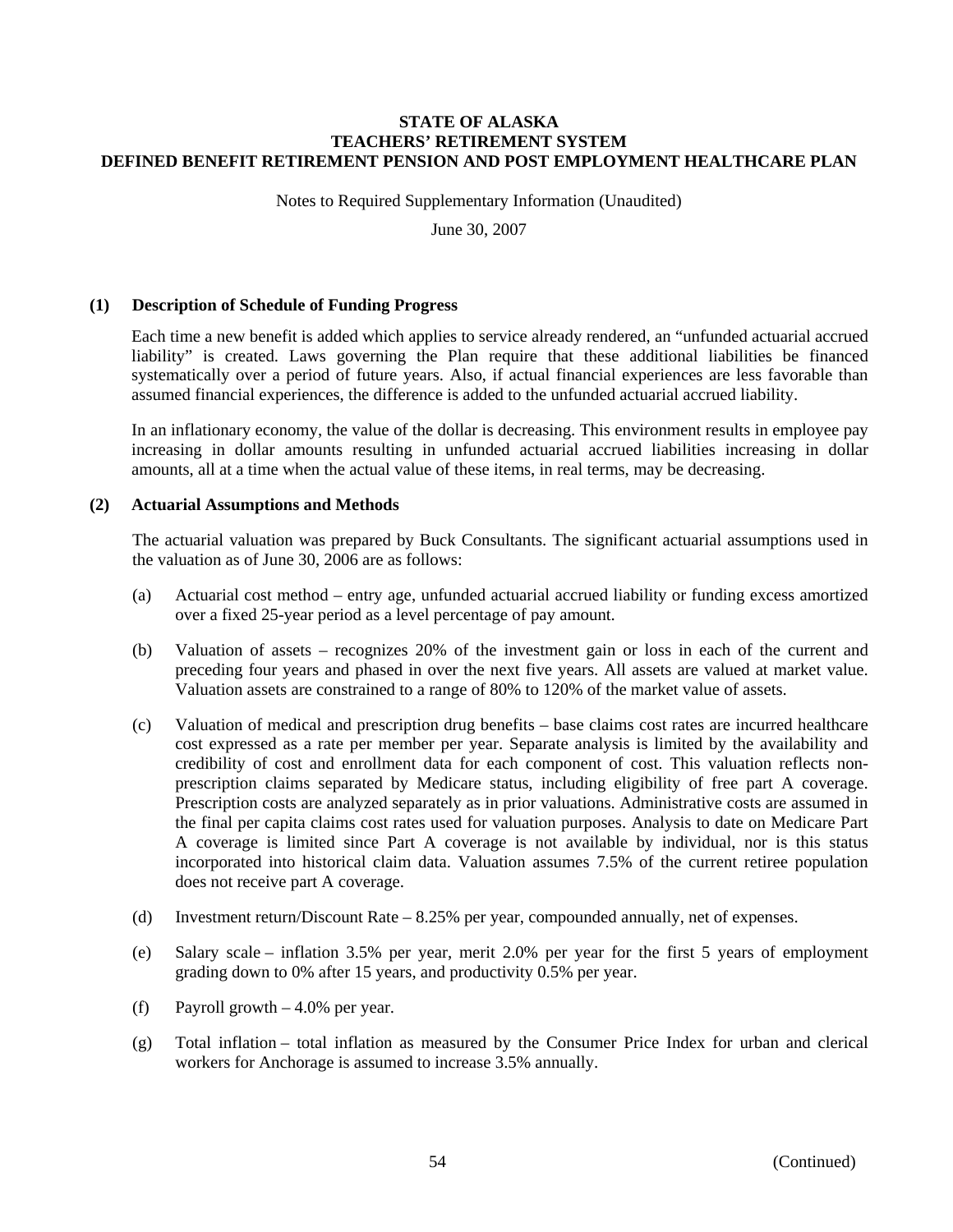Notes to Required Supplementary Information (Unaudited)

June 30, 2007

#### **(2) Actuarial Assumptions and Methods (Cont.)**

- (h) Mortality (Pre-retirement) Based upon the 2001-2005 actual experience. 60% of 1994 Group Annuity Table 1994 Base Year for females and 55% for males. All deaths are assumed to result from non-occupational causes.
- (i) Mortality (Post-retirement) Based upon the 2001-2005 actual experience. 1-year setback of the 1994 Group Annuity Table Base Year for females and 3-year setback for males.
- (j) Turnover select and ultimate rates based upon the 2001–2005 actual withdrawal experience.
- (k) Disability incidence rates based upon the 2001–2005 actual experience. Post–disability mortality in accordance with the 1979 Pension Benefit Guaranty Corporation Disability Mortality Table to reflect mortality of those receiving disability benefits under Social Security. All disabilities are assumed to result from non-occupational causes.
- (l) Retirement retirement rates based on the 2001–2005 actual experience.
- (m) Marriage and age difference wives are assumed to be three years younger than husbands. 85% of male members and 75% of female members are assumed to be married.
- (n) Dependent children benefits to dependent children have been valued assuming members who are married and between the ages of 25 and 45 have two dependent children.
- (o) Contribution refunds 10% of those terminating are assumed to have their contributions refunded.
- (p) Cost of Living Allowance (COLA) of those benefit recipients who are eligible for the COLA, 60% are assumed to remain in Alaska and receive the COLA.
- (q) Sick leave 4.7 days of unused sick leave for each year of service are assumed to be available to be credited once the member is retired.
- (r) Post–retirement pension adjustment (PRPA) 50% and 75% of assumed inflation, or 1.75% and 2.625% respectively, is valued for the annual automatic PRPA as specified in the statute.
- (s) Expenses all expenses are included in the investment return assumption.
- (t) Part–time status part–time members are assumed to earn 0.55 years of credited service per year.
- (u) Service total credited service is provided by the State. The actuary assumes that this service is the only service that should be used to calculate benefits. Additionally, the State provided claimed serviced (including Bureau of Indian Affairs Service). Claimed service is used for vesting and eligibility purposes.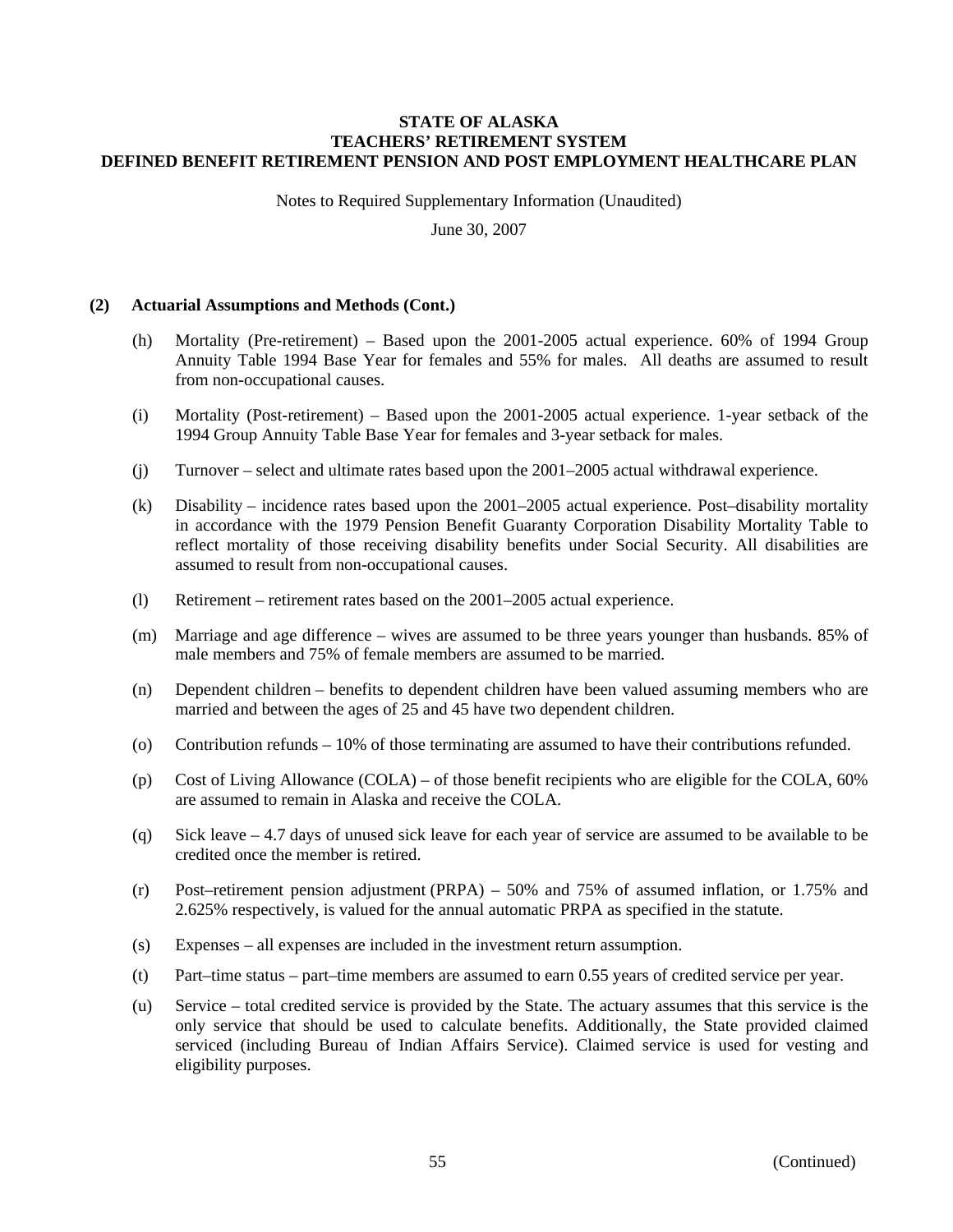Notes to Required Supplementary Information (Unaudited)

June 30, 2007

#### **(2) Actuarial Assumptions and Methods (Cont.)**

(v) Per capita claims cost – sample claims cost rates for FY07 medical benefits are shown below:

|                      | <b>Medical</b> | <b>Prescription Drugs</b> |
|----------------------|----------------|---------------------------|
| Total                | \$9,095        | \$2,414                   |
| Medicare Part A & B  | \$8,133        | N/A                       |
| Medicare Part B Only | \$7.171        | N/A                       |
| Medicare Part D      | N/A            | 516                       |

| w) | Trend Rate for Retired Member Contributions - | <b>FY08</b>    | 8.0% |
|----|-----------------------------------------------|----------------|------|
|    |                                               | <b>FY09</b>    | 7.7% |
|    |                                               | <b>FY10</b>    | 7.3% |
|    |                                               | <b>FY11</b>    | 7.0% |
|    |                                               | FY12           | 6.7% |
|    |                                               | <b>FY13</b>    | 6.3% |
|    |                                               | <b>FY14</b>    | 6.0% |
|    |                                               | <b>FY15</b>    | 5.7% |
|    |                                               | <b>FY16</b>    | 5.3% |
|    |                                               | FY17 and later | 5.0% |
|    |                                               |                |      |

Graded trend rates for retired member medical contributions were reinitialized for the June 30, 2005 valuation. A study of the required contribution history along with assumptions related to the impact of recent accounting regulations leads us to recommend the new assumptions above for the contribution trends. Note that actual FY07 retired member medical contributions are reflected in the valuation so trend on such contribution during FY07 is not applicable.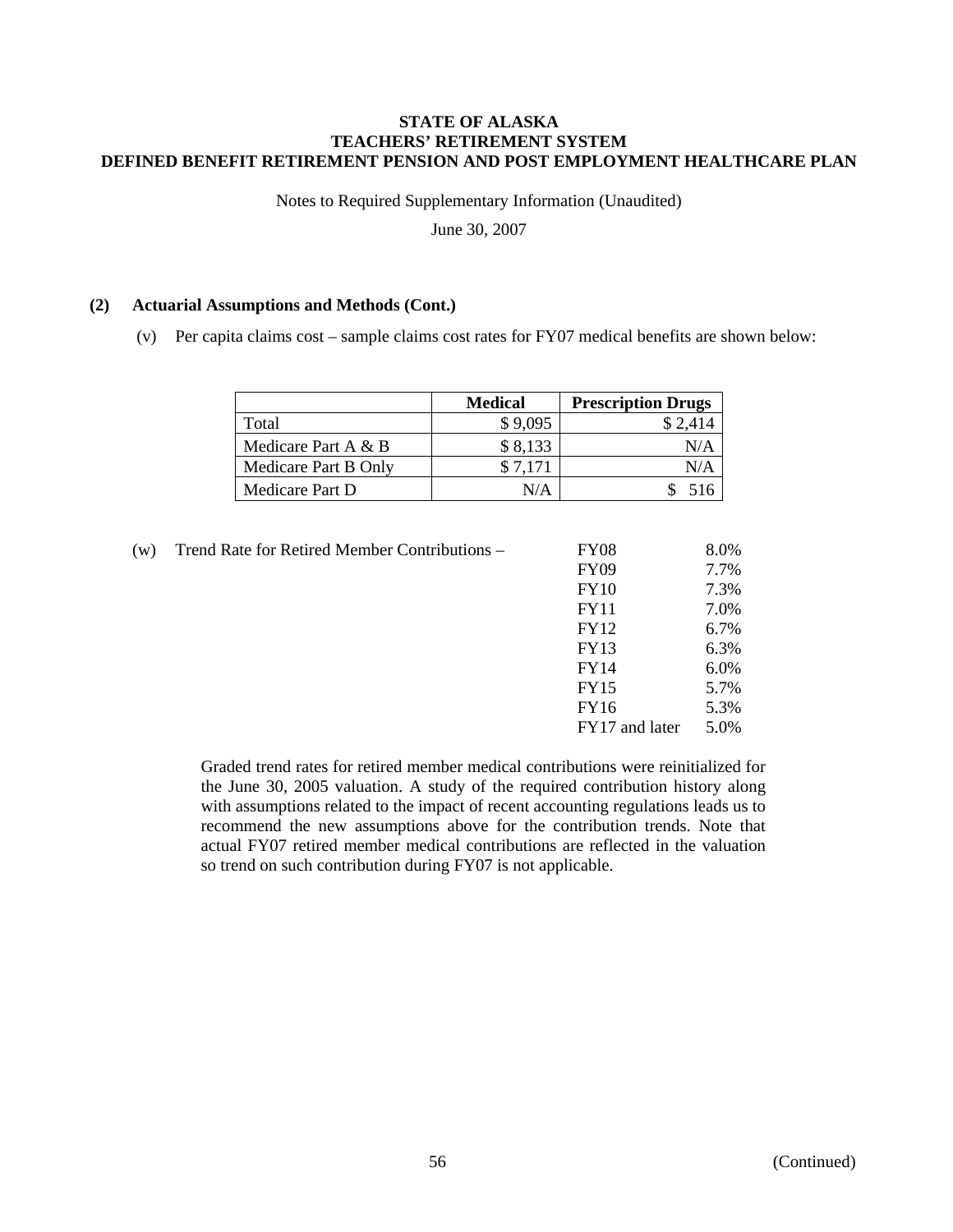Notes to Required Supplementary Information (Unaudited)

June 30, 2007

### **(2) Actuarial Assumptions and Methods (Cont.)**

 $(x)$  Health cost trend –

|                | <b>Medical</b> | <b>Prescription</b> |
|----------------|----------------|---------------------|
| FY07           | 9.0%           | 13.0%               |
| <b>FY08</b>    | 8.5            | 12.0                |
| <b>FY09</b>    | 8.0            | 11.0                |
| FY10           | 7.5            | 10.0                |
| <b>FY11</b>    | 7.0            | 9.0                 |
| <b>FY12</b>    | 6.5            | 8.0                 |
| <b>FY13</b>    | 6.0            | 7.0                 |
| FY14           | 5.5            | 6.0                 |
| <b>FY15</b>    | 5.0            | 5.0                 |
| FY16 and later | 5.0            | 5.0                 |

For the June 30, 2005 valuation, graded Healthcare Cost Trend Rates (HCCTR) were reinitialized. A survey of healthcare trends in the past year has revealed a general lowering of HCCTR. No reinitialization is required this year, so the trend rates will follow the same pattern as of the 2005 valuation.

| (v) | Aging Factors – | $\mathbf{Age}$ | <b>Medical</b> | <b>Prescription Drugs</b> |
|-----|-----------------|----------------|----------------|---------------------------|
|     |                 | $0 - 44$       | 2.0%           | 4.5%                      |
|     |                 | $45 - 54$      | 2.5%           | 3.5%                      |
|     |                 | 55-64          | 3.5%           | 3.0%                      |
|     |                 | 65-74          | 4.0%           | 1.5%                      |
|     |                 | 75-84          | 1.5%           | 0.5%                      |
|     |                 | $85+$          | 0.5%           | $0.0\%$                   |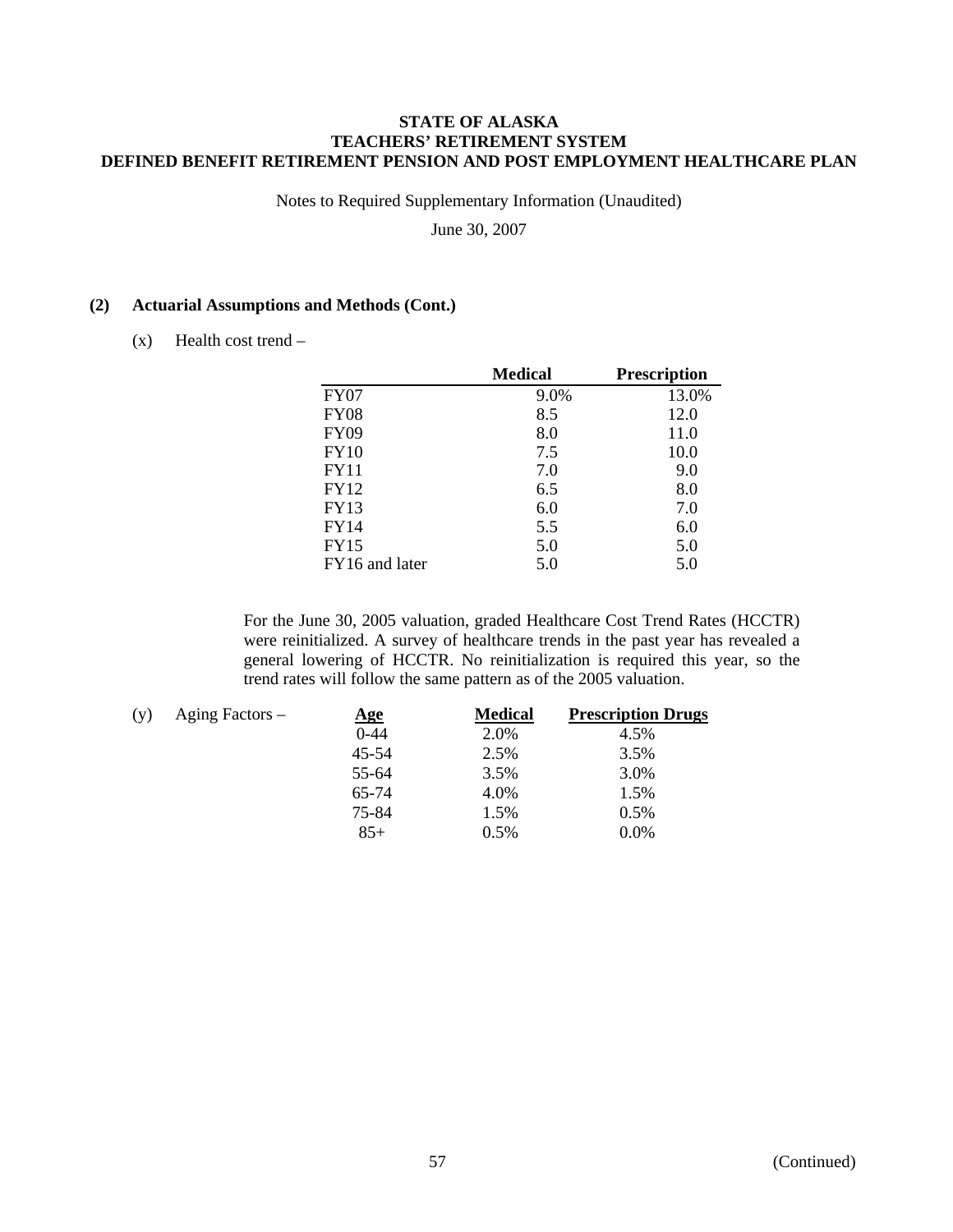Notes to Required Supplementary Information (Unaudited)

June 30, 2007

## **(2) Actuarial Assumptions and Methods (Cont.)**

(z) Retired member contributions for medical Benefits – currently contributions are required for TRS members who are under age 60 and have less than 30 years of service. Eligible Tier 1 members are exempt from contribution requirements. Annual FY07 contributions based on monthly rates shown below for calendar 2006 and 2007 are assumed based on the coverage category for current retirees. The composite rate shown is used for current active and inactive members assumed to retire prior to age 60 with less than 30 years of service:

| <b>Coverage Category</b> | Calendar 2007<br><b>FY07 Annual</b><br><b>Monthly</b><br>Contribution<br><b>Contribution</b> |        | <b>Calendar</b><br>2006 Monthly<br>Contribution |       |    |       |
|--------------------------|----------------------------------------------------------------------------------------------|--------|-------------------------------------------------|-------|----|-------|
| <b>Retiree Only</b>      |                                                                                              | 7,080  | S                                               | 590   |    | 590   |
| Retiree and Spouse       |                                                                                              | 14,148 | S                                               | 1.179 |    | 1,179 |
| Retiree and Child(ren)   |                                                                                              | 9.996  | S                                               | 883   |    | 883   |
| Retiree and Family       | Φ                                                                                            | 17,076 | \$                                              | 1.423 | \$ | 1,423 |
| Composite                |                                                                                              | 10.512 |                                                 | 876   |    | 876   |

The assumptions and methods, when applied in combination, fairly represent past and anticipated future experience of the Plan. The foregoing actuarial assumptions are based on the presumption that the Plan will continue. Were the Plan to terminate, different actuarial assumptions and other factors might be applicable in determining the actuarial present value of accumulated benefits.

Effective June 30, 2006, there was a change in the actuarial cost methods. The cost method was changed from Projected Unit Credit to Entry Age Normal. The ARMB adopted the changes to the demographic and economic assumptions recommended by the actuary based on the results of an experience analysis performed on the population experience from June 30, 2001 through June 30, 2005. The changes in assumptions were adopted by the ARMB during the October 2006 ARMB meeting. Additionally, the trend rate table for the retiree medical contributions was updated and the assumed lag between the medical claims incurred and paid dates was changed from 3 months to 2 months.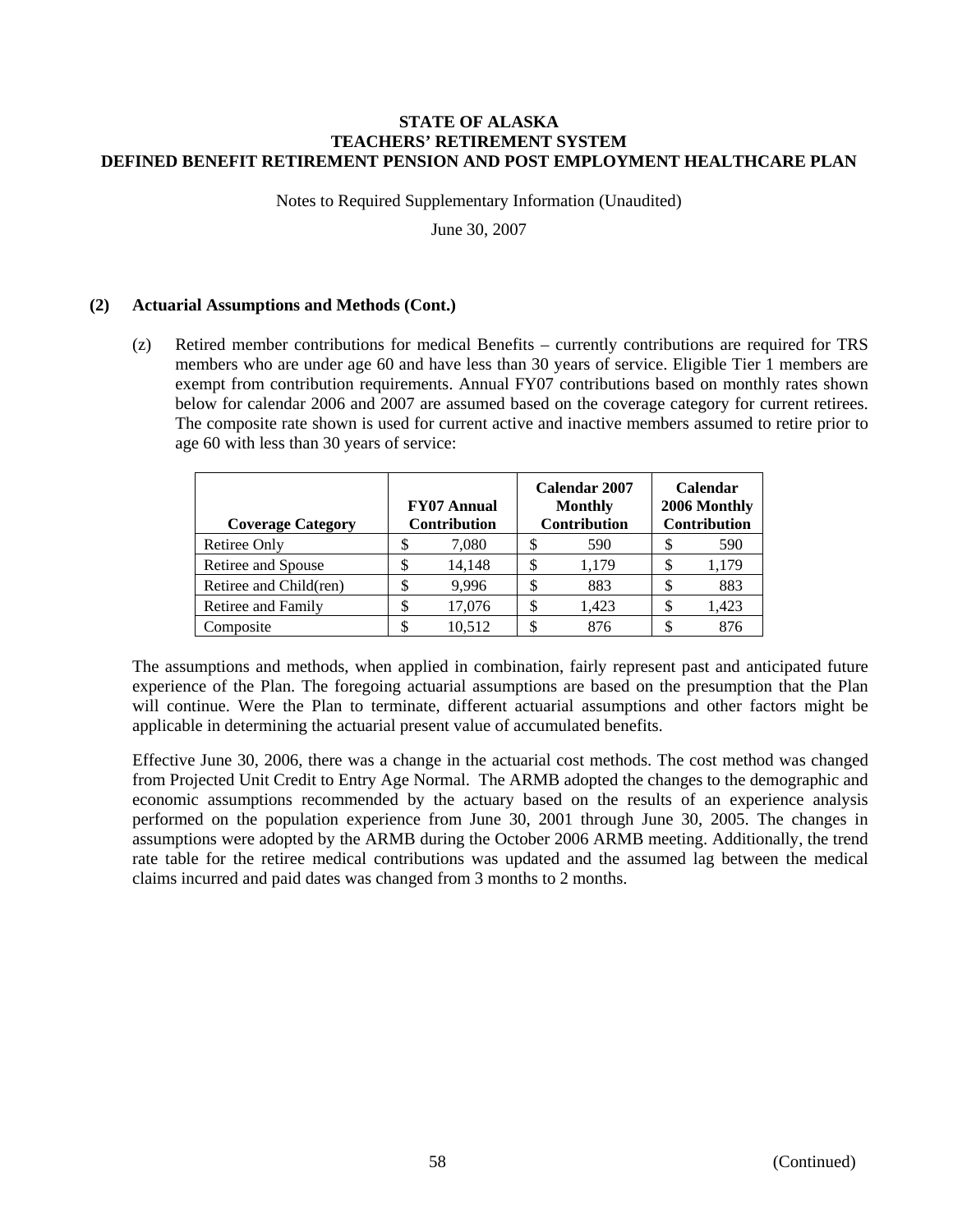Notes to Required Supplementary Information (Unaudited)

June 30, 2007

#### **(2) Actuarial Assumptions and Methods (Cont.)**

#### **Changes in Assumptions since the Last Valuation**

- (a) Salary scale based on actual experience from 2001 to 2005.
- (b) Payroll Growth 4.0%
- (c) Pre-retirement mortality 55% of the 1994 Group Annuity Table, 1994 Base Year for males and 60% for females.
- (d) Post-retirement mortality 1-year setback of the 1994 Group Annuity Table, 1994 Base Year for females and 3-year setback for meals.
- (e) Turnover rates adjusted based on actual experience form 2001 to 2005.
- (f) Disability Female rates were decreased by 10% and male rates are unchanged based on actual experience from 2001 to 2005.
- (g) Retirement rates adjusted based on actual experience from 2001 to 2005.
- (h) Marriage and age difference male 85% married, female 75% married, and males 3 years older.
- (i) Dependent children married members have two dependent children from age 25 thorough 45.
- (j) Contribution refunds 10% for all ages and vested status.
- (k) COLA 60% receiving Alaska Residency COLA.
- (l) Healthcare included effect of Medicare Part A & B vs. Medicare Part B only. Active employees hired after April 1, 1986 are assumed to be covered by Medicare Parts A& B. 7.5% of current retirees are assumed to be covered by Part B only. Change assumed lag between medical claim incurred and paid dates form 3 months to 2 lag months. Changed trend rate table for retiree medical contributions to start at 8.0% and grade down to 5.0%.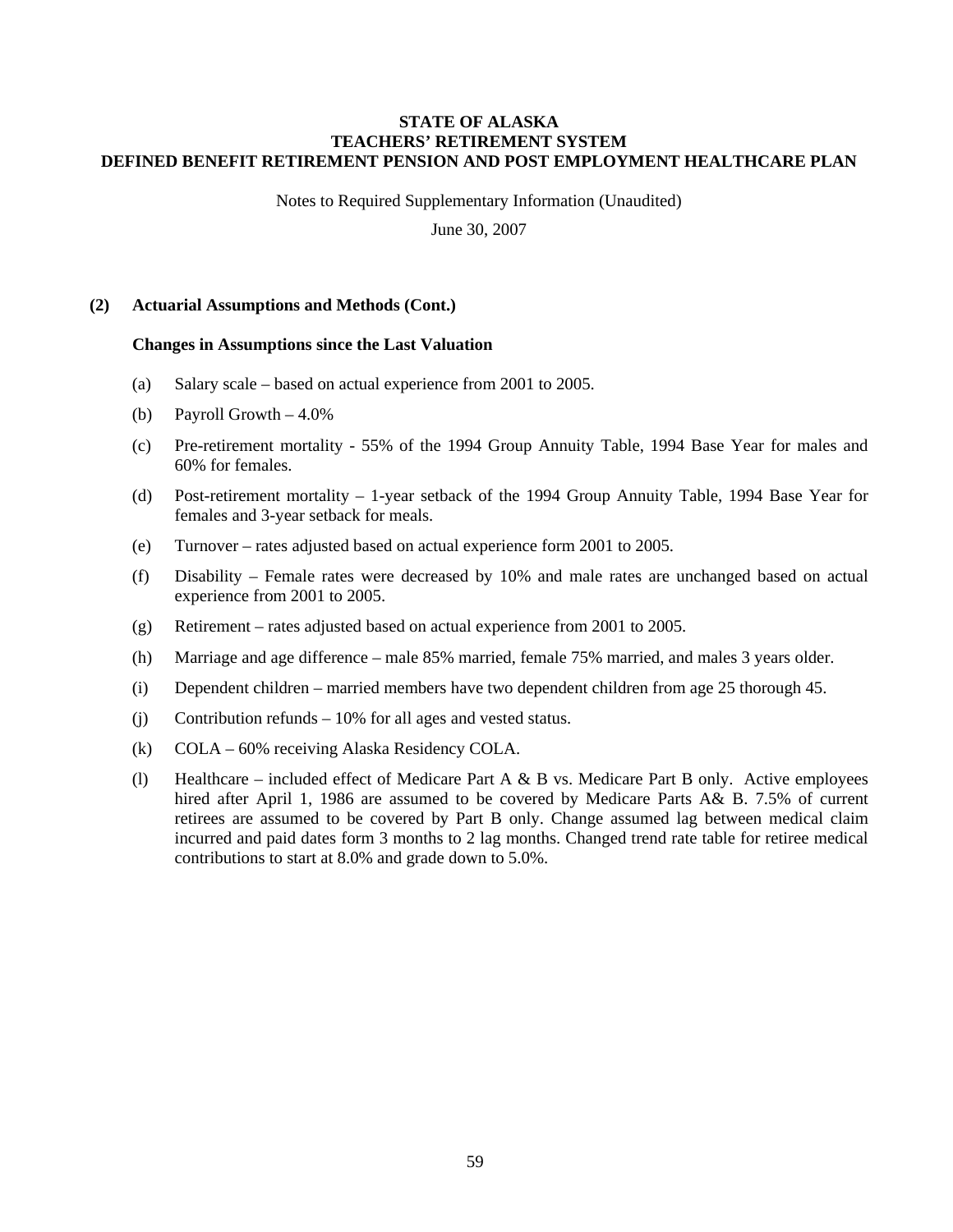Schedule of Administrative and Investment Deductions

Year ended June 30, 2007 with summarized financial information for 2006

#### (In thousands)

|                              |                |                   | <b>Totals</b> |        |  |
|------------------------------|----------------|-------------------|---------------|--------|--|
|                              | Administrative | <b>Investment</b> | 2007          | 2006   |  |
| Personal services:           |                |                   |               |        |  |
| Wages                        | \$<br>850      | 554               | 1,404         | 1,240  |  |
| <b>Benefits</b>              | 520            | 250               | 770           | 609    |  |
| Total personal services      | 1,370          | 804               | 2,174         | 1,849  |  |
| Travel:                      |                |                   |               |        |  |
| Transportation               | 14             | 38                | 52            | 55     |  |
| Per diem                     | 3              | 3                 | 6             | 7      |  |
| Moving                       |                |                   |               |        |  |
| Honorarium                   |                |                   |               | 7      |  |
| Total travel                 | 17             | 41                | 58            | 69     |  |
| Contractual services:        |                |                   |               |        |  |
| Management and consulting    | 268            | 8,975             | 9,243         | 9,644  |  |
| Accounting and auditing      | 24             | 418               | 442           | 453    |  |
| Other professional services  | 40             | 1                 | 41            | 87     |  |
| Advertising and printing     | 145            | 138               | 283           | 41     |  |
| Data processing              | 56             | 20                | 76            | 323    |  |
| Communications               | 66             | 20                | 86            | 52     |  |
| Rentals/leases               | 248            | 40                | 288           | 83     |  |
| Legal                        | $\overline{c}$ | 8                 | 10            | 95     |  |
| Medical specialists          | $\overline{c}$ | 5                 | 7             | 3      |  |
| Repairs and maintenance      | 20             |                   | 21            | 30     |  |
| Transportation               | 83             | 16                | 99            | 3      |  |
| Securities lending           |                | 22,427            | 22,427        | 14,438 |  |
| Total contractual services   | 954            | 32,069            | 33,023        | 25,252 |  |
| Other:                       |                |                   |               |        |  |
| Equipment                    | 18             | 7                 | 25            | 63     |  |
| Supplies                     | 35             | 35                | 70            | 43     |  |
| Total other                  | 53             | 42                | 95            | 106    |  |
| Total administrative and     |                |                   |               |        |  |
| <b>Investment</b> deductions | \$<br>2,394    | 32,956            | 35,350        | 27,276 |  |

See accompanying independent auditors' report.